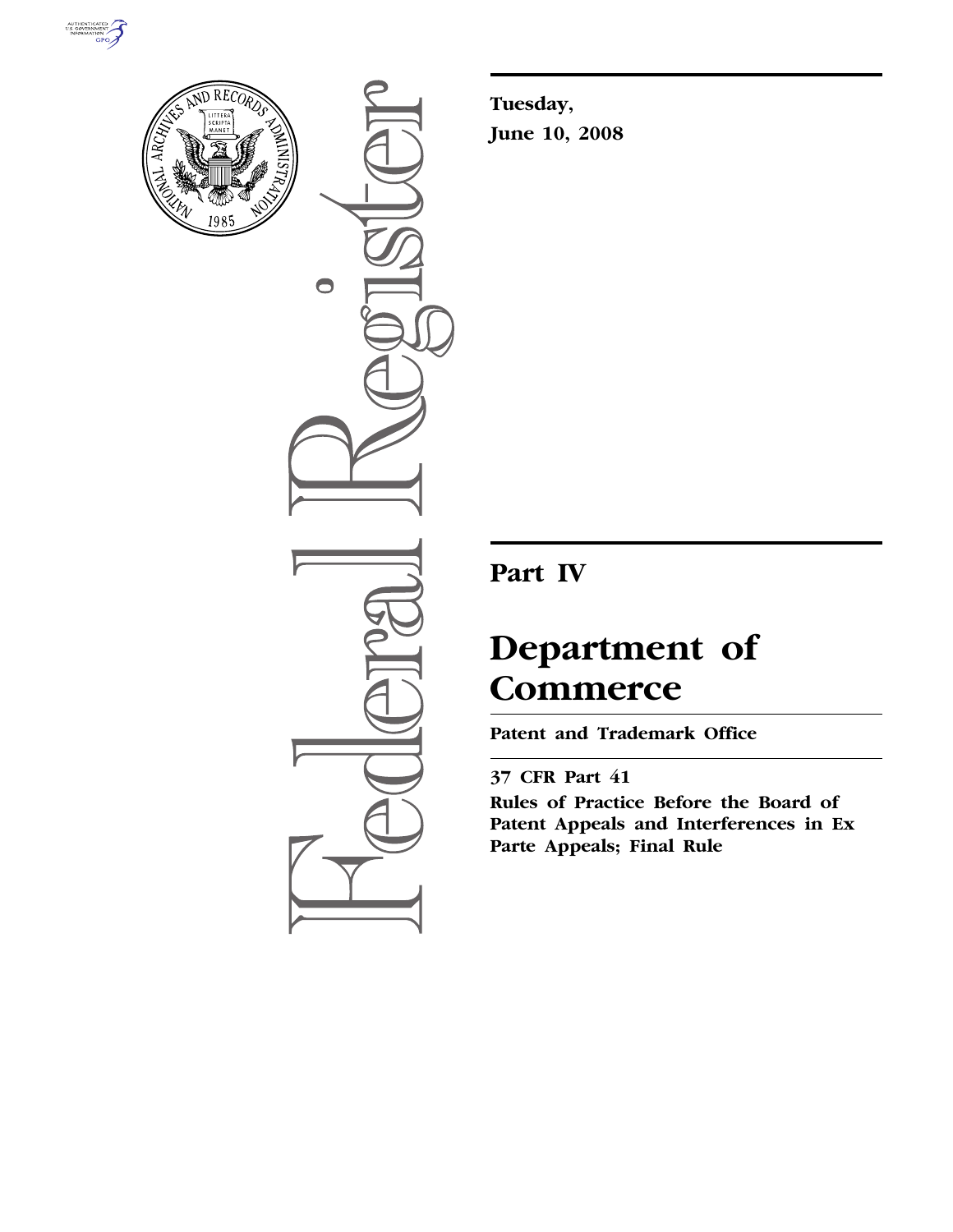#### **DEPARTMENT OF COMMERCE**

#### **United States Patent and Trademark Office**

#### **37 CFR Part 41**

**[Docket No. PTO–P–2007–0006]** 

**RIN 0651–AC12** 

#### **Rules of Practice Before the Board of Patent Appeals and Interferences in Ex Parte Appeals**

**AGENCY:** United States Patent and Trademark Office, Commerce. **ACTION:** Final rule.

**SUMMARY:** The Under Secretary of Commerce for Intellectual Property and Director of the United States Patent and Trademark Office amends the rules governing practice before the Board of Patent Appeals and Interferences in *ex parte* patent appeals. Amendments to the rules governing practice before the Board in *ex parte* appeals are needed to permit the Board to handle an increasing number of *ex parte* appeals in a timely manner.

**DATES:** *Effective Date:* December 10, 2008.

*Applicability Date:* The final rule shall apply to all appeals in which an appeal brief is filed on or after the effective date.

**FOR FURTHER INFORMATION CONTACT:** Fred E. McKelvey or Allen R. MacDonald at 571–272–9797.

#### **SUPPLEMENTARY INFORMATION:**

#### **Background**

A notice of proposed rulemaking was published in the **Federal Register** (72 FR 41,472–41,490 (Jul. 30, 2007)). The notice was also published in the Official Gazette. 1321 Off. Gaz. Pat. Office 95 (Aug. 21, 2007). The public was invited to submit written comments. Comments were to be received on or before September 30, 2007. Comments received on or before October 15, 2007, were considered. Comments received after October 15, 2007, were not considered.

Existing rules in Part 1 are denominated as ''Rule x'' in this **SUPPLEMENTARY INFORMATION**. A reference to Rule 136(a) is a reference to 37 CFR 1.136(a) (2007).

Existing rules in Part 41 are denominated as ''Rule 41.x'' in this **SUPPLEMENTARY INFORMATION**. A reference to Rule 41.3 is a reference to 37 CFR 41.3 (2007).

Proposed rules in the notice of proposed rulemaking and this final rule are denominated as ''Bd.R. x'' in this **SUPPLEMENTARY INFORMATION**. A reference to Bd.R. 41.3 is a reference to

Bd.R. 41.3, as proposed to be amended in the notice of proposed rulemaking, or Bd.R. 41.3 as amended by this final rule.

A portion of the Board's jurisdiction is to consider and decide *ex parte*  appeals in patent applications (including reissue, design and plant patent applications) and *ex parte*  reexamination proceedings.

Presently, the Board is experiencing a rapid increase in *ex parte* appeals. In FY 2007, the Board received 4639 *ex parte*  appeals. The number of appeals received in FY 2007 exceeded the appeals received in FY 2006 by more than 1000 appeals. In FY 2008, the Board expects to receive more than 6000 *ex parte* appeals. The amendments to the rules governing *ex parte* appeals are one item of a five point plan to ensure that the Board will be able to handle an increasing number of *ex parte* appeals in a timely manner. Some of the changes are modeled after the Federal Circuit rules.

The amended rules make clear that the Board is not a tribunal for *de novo*  examination. The rules establish procedures to determine whether an appellant has established that the examiner erred. For example, the rules require the appellant's argument shall explain why the examiner is believed to have erred as to each rejection to be reviewed. Arguments not made are waived.

A major objective of the amended rules is to avoid unnecessary returns to examiners by the Appeals Center and the Board, along with the resulting delays in application and appeal pendency. The requirements of the amended rules are believed to be more objective and, therefore, both appellants and examiners will have a better understanding of what is required, thereby minimizing, if not eliminating, a need to hold appeal briefs defective. If a rule does not require an action to be taken in connection with an appeal brief, then a brief will not be held defective for failure to take that action. Some former rules have turned out in practice to be too subjective. For example, the former rules require a summary of the invention. Appellants, as well as examiners, have given different interpretations to the requirement for a summary of the invention. The amended rules replace the requirement for a summary of the invention with a claims and drawing analysis and a means or step plus function analysis. Appellants have also had difficulty complying with the evidence appendix requirement. Compliance with the amended rules is expected to ensure that the Appeals Center and the Board, working together,

can minimize, possibly eliminate, unwarranted returns to examiners based on non-compliant appeal brief requirements.

The amended rules are directed to improving appellant briefing. A 30-page limit for the brief will promote concise and precise writing. Any statement of the real party in interest, statement of related cases, table of contents, table of authorities, status of amendments, jurisdictional statement, signature block, and appendix are excluded from the 30-page limit. The amended rules also require a ''statement of facts'' section where the appellant is required to set out the material facts relevant to the rejections on appeal.

The amended rules require an ''argument'' section where an appellant shall explain why the examiner is believed to have erred as to each rejection to be reviewed. Any explanation must address all points made by the examiner with which the appellant disagrees and must identify where the argument was made in the first instance to the examiner or state that the argument has not previously been made to the examiner. By having a clear focus on the dispute and making clear what arguments have been and have not been presented to the examiner, the USPTO reviewers as well as the examiner can make a wellinformed decision on (1) whether to proceed with the appeal or (2) whether to withdraw the rejection.

Finally, the amended rules improve uniform enforcement of the rules. Petitions are decided by the Chief Administrative Patent Judge of the Board. Under former rules, petitions are decided by the Director of each Technology Center. The rules also allow for sanctions which may be imposed against an appellant for failure to comply with an applicable rule.

The rules do not amend any of the rules relating to *inter partes*  reexamination appeals. Except for citation of authorities, the rules do not amend any of the rules relating to contested cases.

#### **Explanation of New Rules**

What follows is a discussion of the new appeal rules. Further information relevant to particular rules appears in the analysis of comments portion of this final rule.

#### *Definitions*

Bd.R. 41.2 amends Rule 41.2 to eliminate from the definition of ''Board'' any reference to a proceeding under Bd.R. 41.3 relating to petitions to the Chief Administrative Patent Judge. Action by the Chief Administrative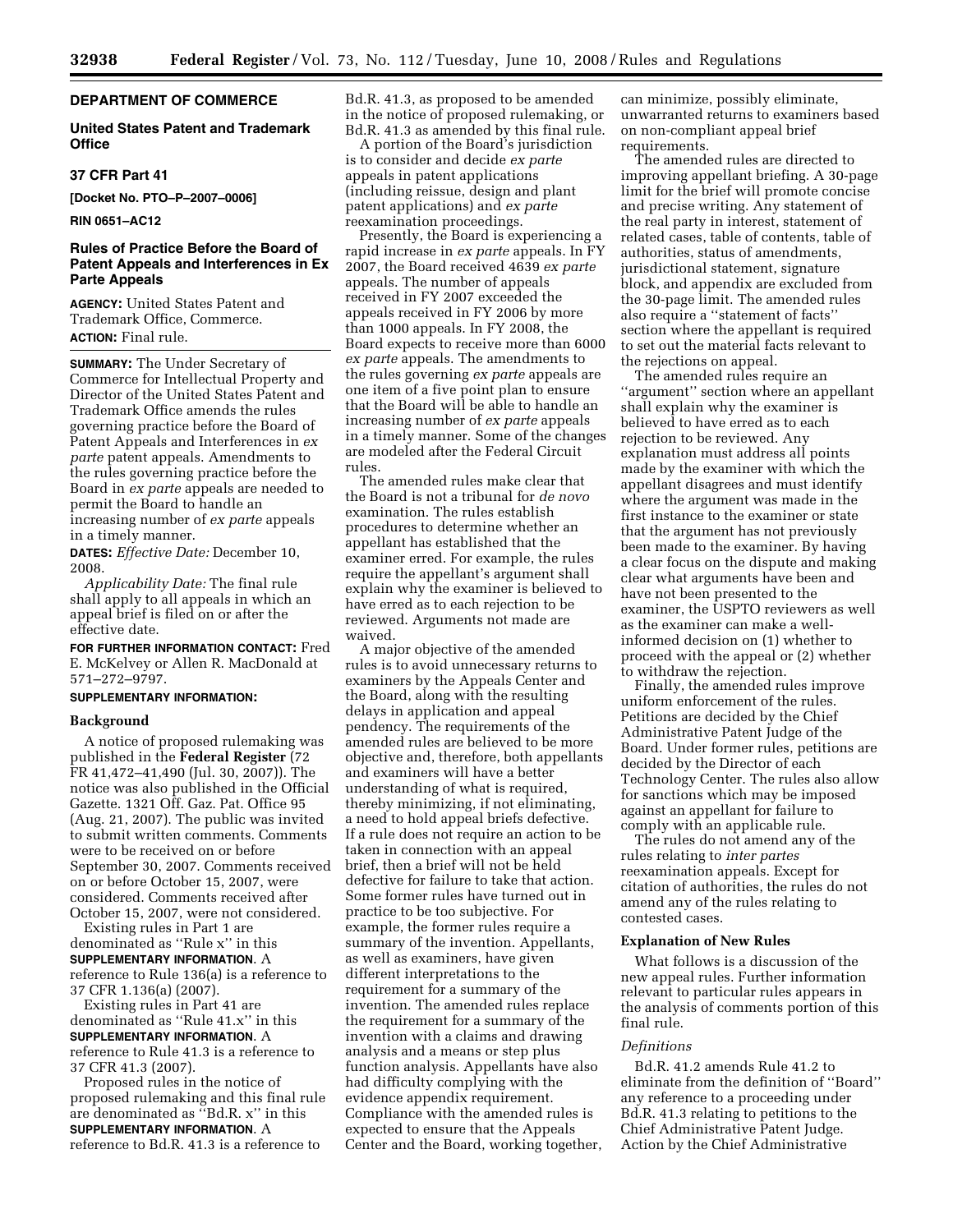Patent Judge is action on behalf of the Director by delegation to the Chief Administrative Patent Judge. *See* MPEP § 1002.02(f) (8th ed., Aug., 2006).

Bd.R. 41.2 also amends Rule 41.2 to eliminate a petition under Bd.R. 41.3 from the definition of contested case. At the present time, there are no petitions authorized in a contested case.

#### *Petitions*

Bd.R. 41.3 is amended to include a delegation of authority from the Director to the Chief Administrative Patent Judge to decide certain petitions authorized by Part 41. The delegation of authority would be in addition to that already set out in the MPEP § 1002.02(f) (8th ed., Aug., 2006). The petitions would include (1) seeking an extension of time to file certain papers after an appeal brief is filed in an *ex parte* appeal and (2) enlarging the page limit of an appeal brief, reply brief, or request for rehearing.

Bd.R. 41.3(b) is amended to define the scope of petitions which can be filed pursuant to the rules. Under Bd.R. 41.3(b), a petition could not be filed to seek review of issues committed by statute to a panel. *See, e.g.*, *In re Dickinson,* 299 F.2d 954, 958 (CCPA 1962).

#### *Timeliness*

Bd.R. 41.4(c) is amended to add the phrase ''Except to the extent provided in this part'' and to revise paragraph 2 to read: ''Filing of a notice of appeal and an appeal brief (*see* §§ 41.31(c) and 41.37(c)).'' The amendment restricts Bd.R. 41.4(c)(2) to the notice of appeal and appeal brief. The Chief Administrative Patent Judge would determine whether extensions are to be granted for the filing of most other papers during the pendency of the appeal.

#### *Citation of Authority*

The notice of proposed rulemaking did not propose a change to Bd.R. 41.12 which concerns citation of authority. Rule 41.12 currently requires the public to cite to specific reporters, including some parallel citations. The Board, however, no longer follows the practice specified in Rule 41.12, and does not use parallel citations. Accordingly, Bd.R. 41.12 is being amended to make the rule consistent with Board practice and minimize the citation burden on the public. Under Bd.R. 41.12, as amended, a citation to a single source, in the priority order set out in the rule, will be sufficient.

#### *Definitions*

Bd.R. 41.30 is amended to add a definition of ''Record.'' The Record on appeal would be the official content of the file of an application or reexamination proceeding on appeal. In the rules, a reference to ''Record'' with a capital R is a reference to the Record as defined in Bd.R. 41.30. The definition advises applicants of what documents the Board will consider in resolving the appeal. The definition also makes it clear to any reviewing court what record was considered by the Board.

#### *Appeal to Board*

Bd.R. 41.31(a) provides that an appeal is taken from a decision of the examiner to the Board by filing a notice of appeal. The following language would be acceptable under the rule: ''An appeal is taken from the decision of the examiner mailed [specify date appealed rejection was mailed].'' An appeal can be taken when authorized by the statute 35 U.S.C. 134. The provision of Rule 41.31(b) that a notice of appeal need not be signed has been removed. Papers filed in connection with an appeal, including the notice of appeal, would need to be signed in accordance with § 1.33 of this title.

Bd.R. 41.31(b) requires that the notice of appeal be accompanied by the fee required by law and would refer to the rule that specifies the required fee.

Bd.R. 41.31(c) specifies the time within which a notice of appeal would have to be filed in order to be considered timely. The time for filing a notice of appeal appears in Rule 134.

Bd.R. 41.31(d) provides that a request for an extension of time to file a notice of appeal in an application is governed by Rule 136(a). Bd.R. 41.31(d) also provides that a request for an extension of time to file a notice of appeal in an *ex parte* reexamination proceeding is governed by Rule 550(c).

Bd.R. 41.31(e) defines a ''nonappealable issue'' as an issue that is not subject to an appeal under 35 U.S.C. 134. Non-appealable issues are issues (1) over which the Board does not exercise authority in appeal proceedings and (2) which are handled by a petition. Non-appealable issues include such matters as an examiner's refusal to (1) enter a response to a final rejection, (2) enter evidence presented after a final rejection, (3) enter an appeal brief or a reply brief, or (4) withdraw a restriction requirement. The rules contemplate that some petitions relating to nonappealable issues are to be decided by the Chief Administrative Patent Judge. Some of those non-appealable issues include: (1) A petition to exceed the

page limit and (2) a petition to extend the time for filing a paper in the appeal after the filing of the appeal brief. An applicant or patent owner dissatisfied with a decision of an examiner on a non-appealable issue would be required to seek review by petition before an appeal is considered on the merits. Failure to timely file a petition seeking review of a decision of the examiner related to a non-appealable issue would generally constitute a waiver to have those issues considered. The language ''[f]ailure to timely file'' would be interpreted to mean not filed within the time set out in the rules. For example, Rule 1.181(f) provides that any petition under Rule 181 not filed within two months of the mailing date of the action or notice from which relief is requested may be dismissed as untimely. The object of the amendment to the rule is to maximize resolution of nonappealable issues before an appeal is considered on the merits. Under current practice, an applicant or a patent owner often does not timely seek to have nonappealable issues resolved, thereby necessitating a remand by the Board to the examiner to have a non-appealable issue resolved. The remand adds to the pendency of an application or reexamination proceeding and, in some instances, may unnecessarily enlarge patent term adjustment. The Office intends to strictly enforce the waiver provisions of Bd.R. 41.31(e) with the view of making the appeal process administratively efficient. While the Office will retain discretion to excuse a failure to timely settle non-appealable issues, it is expected that exercise of that discretion will be reserved for truly unusual circumstances.

#### *Amendments and Evidence Filed After Appeal and Before Brief*

Bd.R. 41.33(a) provides that an amendment filed after the date a notice of appeal is filed and before an appeal brief is filed may be admitted as provided in Rule 116.

Bd.R. 41.33(b), under two circumstances, gives the examiner discretion to enter an amendment filed with or after an appeal brief is filed. A first circumstance would be to cancel claims, provided cancellation of claims does not affect the scope of any other pending claim in the proceedings. A second circumstance would be to rewrite dependent claims into independent form.

Bd.R. 41.33(c) provides that all other amendments filed after the date an appeal brief is filed will not be admitted, except as permitted by (1) Bd.R. 41.50(b)(1) (request for amendment after remand), (2) Bd.R.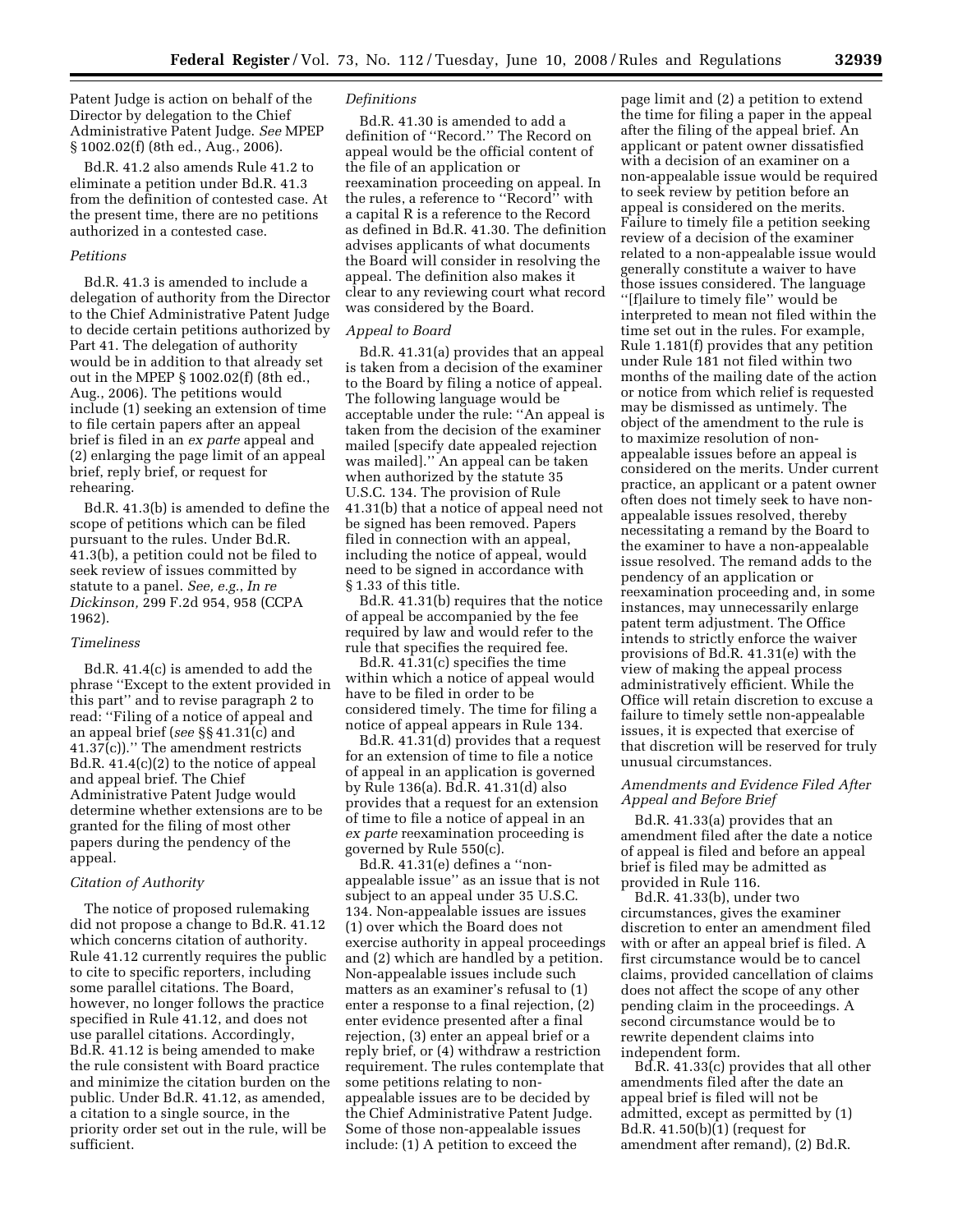41.50(d)(1) (request to reopen prosecution after entry of new ground of rejection by the Board), and (3) Bd.R. 41.50(e) (amendment after recommendation by the Board).

Bd.R. 41.33(d) provides that evidence filed after a notice of appeal is filed and before an appeal brief is filed may be admitted if (1) the examiner determines that the evidence overcomes at least one rejection under appeal and (2) appellant shows good cause why the evidence was not earlier presented. The first step in an analysis of whether evidence may be admitted is a showing of good cause why the evidence was not earlier presented. The Office has found that too often an applicant or a patent owner belatedly presents evidence as an afterthought and that the evidence was, or should have been, readily available. Late presentation of evidence is not consistent with efficient administration of the appeal process. Under the rule, the Office would strictly apply the good cause standard. *Cf. Hahn* v. *Wong*, 892 F.2d 1028 (Fed. Cir. 1989). For example, a change of attorneys at the appeal stage or an unawareness of the requirement of a rule would not constitute a showing of good cause. If good cause is not shown, the analysis ends and the evidence would not be admitted. In those cases where good cause is shown, a second analysis will be made to determine if the evidence would overcome at least one rejection. Even where good cause is shown, if the evidence does not overcome at least one rejection, the evidence would not be admitted. Alternatively, the examiner could determine that the evidence does not overcome at least one rejection under appeal and does not necessitate any new ground of rejection and on that basis alone could refuse to admit the evidence.

Bd.R. 41.33(e) provides that evidence filed after an appeal brief is filed will not be admitted except as permitted by (1) Bd.R. 41.50(b)(1) (request to reopen prosecution after entry of a remand by the Board), and (2) Bd.R. 41.50(d)(1) (request to reopen prosecution after new ground of rejection entered by the Board).

#### *Jurisdiction Over Appeal*

Bd.R. 41.35(a) provides that the Board acquires jurisdiction when the Board mails a docket notice. At an appropriate time after proceedings are completed before the examiner, a docket notice identifying the appeal number would be entered in the application or reexamination proceeding file and mailed to the appellant. A new docket notice identifying a new appeal number would be mailed upon return of the case

to the Board following remand. By delaying the transfer of jurisdiction until the appeal is fully briefed and the position of the appellant is fully presented for consideration by the examiner and the Office reviewers (appeal conferees), the possibility exists that the examiner will find some or all of the appealed claims patentable without the necessity of proceeding with the appeal and invoking the jurisdiction of the Board. For this reason, jurisdiction transfers to the Board only after (1) the appellant has filed an appeal brief, (2) the examiner's answer has been mailed, and (3) the appellant has filed a reply brief or the time for filing a reply brief has expired. Rule 41.35(a) provides that the Board acquires jurisdiction upon transmittal of the file, including all briefs and examiner's answers, to the Board. Under that practice, however, an appellant may or may not know the date when a file is transmitted to the Board. Most files are now electronic files (Image File Wrapper or IFW file) as opposed to a paper file wrapper. Accordingly, a paper file wrapper is no longer transmitted to the Board. Under current practice, the Board prepares a docket notice which is (1) entered in the IFW file and (2) mailed to appellant. Upon receipt of the docket notice, appellant knows that the Board has acquired jurisdiction over the appeal. Bd.R. 41.35(a) codifies current practice and establishes a precise date, known to all involved, as to when jurisdiction is transferred to the Board.

Bd.R. 41.35(b) provides that the jurisdiction of the Board ends when (1) the Board mails a remand order (*see*  § 41.50(b) or § 41.50(d)(1)), (2) the Board mails a final decision (*see* § 41.50(a) and judicial review is sought or the time for seeking judicial review has expired, (3) an express abandonment is filed which complies with § 1.138 of this title, or (4) a request for continued examination is filed which complies with § 1.114 of this title. The Board knows when it mails a remand order and when it mails a final decision. The Board does not know if an express abandonment or a request for continued examination is filed. One problem the Board has had in the past is that an appellant does not notify the Board that it has filed an express abandonment or a request for continued examination and the Board continues to work on the appeal. Often failure to notify occurs after oral hearing. Accordingly, an appellant should notify the Board immediately if an express abandonment or a request for continued examination is filed. If any notification reaches the Board after a remand order or a final decision is

mailed, the remand order or final decision will not be removed from the file.

There are two occasions when a remand is entered. First, a remand is entered when the Board is of the opinion that clarification on a point of fact or law is needed. *See* Bd.R. 41.50(b). Second, a remand is entered when an appellant elects further prosecution before the examiner following entry of a new ground of rejection by the Board. *See* Bd.R. 41.50(d)(1). Upon entry of a remand, the Board's jurisdiction ends.

The Board also no longer has jurisdiction as a matter of law when an appeal to the Federal Circuit is filed in the USPTO. *See In re Allen*, 115 F.2d 936, 939 (CCPA 1940) and *In re Graves*, 69 F.3d 1147, 1149 (Fed. Cir. 1995). A final decision is a panel decision which disposes of all issues with regard to a party eligible to seek judicial review and does not indicate that further action is needed. *See* Rule 41.2 (definition of ''final''). When a party requests rehearing, a decision becomes final when the Board decides the request for rehearing. A decision including a remand or a new ground of rejection is an interlocutory order and is not a final decision. If an appellant elects to ask for rehearing to contest a new ground of rejection, the decision on rehearing is a final decision for the purpose of judicial review.

Bd.R. 41.35(c) would continue current practice and provide that the Director could *sua sponte* order an appeal to be remanded to an examiner before entry of a Board decision has been mailed. The Director has inherent authority to order a *sua sponte* remand to the examiner. Ordinarily, a rule is not necessary for the Director to exercise inherent authority. However, in this particular instance, it is believed that a statement in the rule of the Director's inherent authority serves an appropriate public notice function.

#### *Appeal Brief*

Bd.R. 41.37 provides for filing an appeal brief to perfect an appeal and sets out the requirements for appeal briefs. The appeal brief is a highly significant document in an ex parte appeal. Appeal brief experience under Rule 41.37 has been mixed. Bd.R. 41.37 seeks to (1) take advantage of provisions of Rule 41.37 which have proved useful, (2) clarify provisions which have been subject to varying interpretations by counsel, and (3) add provisions which are expected to make the decisionmaking process more focused and efficient.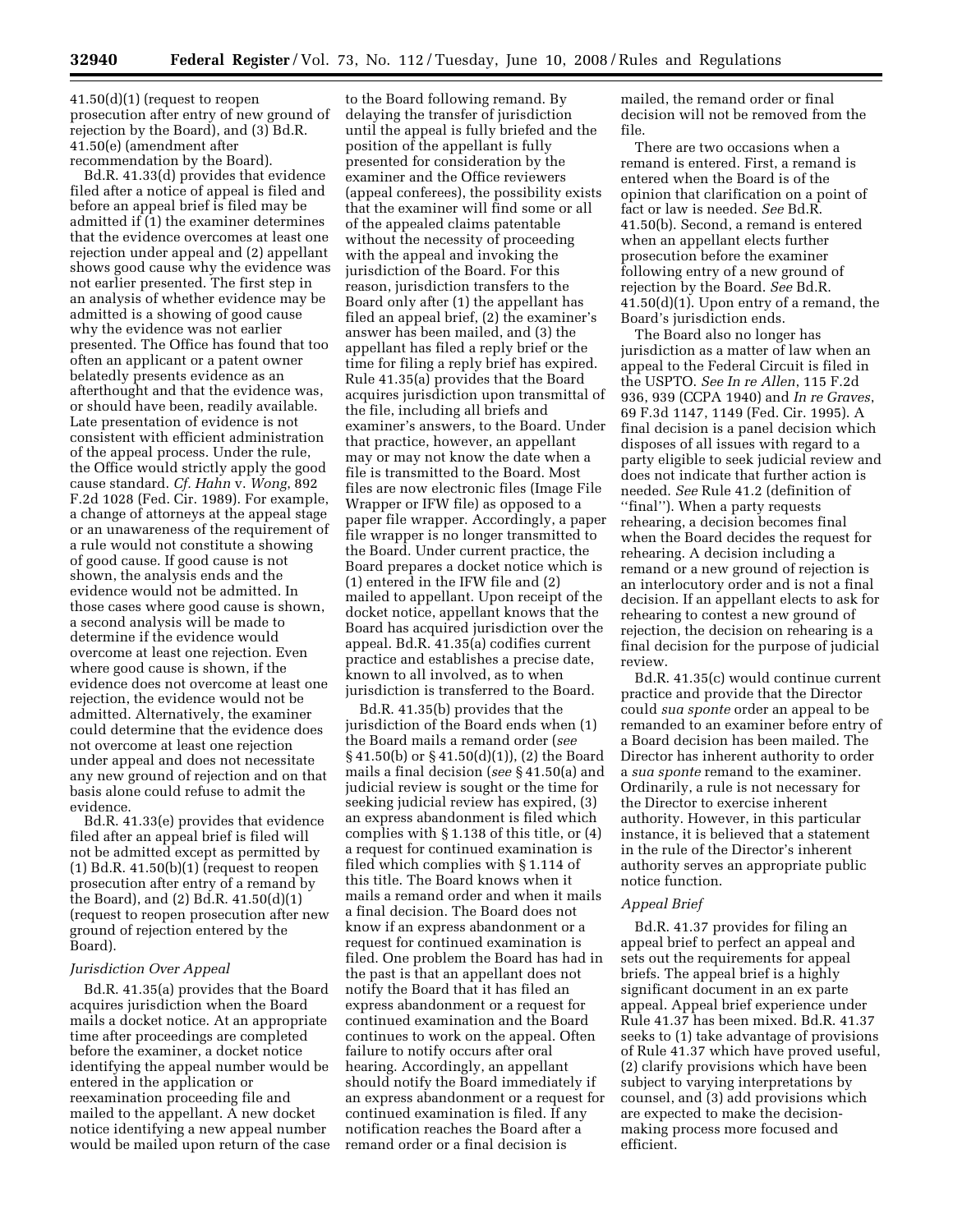Bd.R. 41.37(a) provides that an appeal brief shall be filed to perfect an appeal. Upon a failure to timely file an appeal brief, proceedings on the appeal would be considered terminated. The language ''without further action on the part of the Office'' gives notice that no action, including entry of a paper by the Office, would be necessary for the appeal to be considered terminated. Bd.R. 41.37(a) does not preclude the Office from entering a paper notifying an applicant or patent owner that the appeal has been terminated. Any failure of the Office to enter a paper notifying an applicant or patent owner that an appeal stands terminated would not affect the terminated status of the appeal. The language ''proceedings are considered terminated'' provides notice that when (1) no appeal brief is filed and (2) no claims are allowed, the time for filing a continuing application under 35 U.S.C. 120 would be before the time expires for filing an appeal brief. The language ''terminated'' is used because proceedings on appeal are over prior to mailing of a docket notice pursuant to Bd.R. 41.35(a). Dismissal of an appeal takes place after a docket notice is mailed since only the Board dismisses an appeal (Bd.R. 41.35(b)(2)).

Bd.R. 41.37(b) provides that the appeal brief shall be accompanied by the fee required by Bd.R. 41.20(b)(2).

Bd.R. 41.37(c) provides that an appellant must file an appeal brief within two months from the filing of the notice of appeal.

Bd.R. 41.37(d) provides that the time for filing an appeal brief is extendable under the provisions of Rule 136(a) for applications and Rule 550(c) for *ex parte* reexamination proceedings. Consideration was given to proposing a requirement for a petition to extend the time for filing an appeal brief. However, in view of the pre-appeal conference pilot program (*see* Official Gazette of July 12, 2005; *http://www.uspto.gov/ web/offices/com/sol/og/2005/week28/ patbref.htm*), and in an effort to encourage continued participation in that pilot program, further consideration on whether to require a petition will be deferred pending further experience by the Office in the pre-appeal conference pilot program.

Bd.R. 41.37(e) provides that an appeal brief must contain, under appropriate headings and in the order indicated, the following items: (1) Statement of the real party in interest, (2) statement of related cases, (3) jurisdictional statement, (4) table of contents, (5) table of authorities, (6) [reserved], (7) status of amendments, (8) grounds of rejection to be reviewed, (9) statement of facts, (10) argument, and (11) an appendix

containing (a) claims section, (b) claim support and drawing analysis section, (c) means or step plus function analysis section, (d) evidence section, and (e) related cases section. The items are otherwise defined in other subsections of Bd.R. 41.37 and, where applicable, would apply to appeal briefs and reply briefs (Bd.R. 41.41).

Bd.R. 41.37(f) requires a ''statement of real party in interest'' which would include an identification of the name of the real party in interest. The principal purpose of an identification of the name of the real party in interest is to permit members of the Board to assess whether recusal is required or would otherwise be appropriate. Another purpose is to assist employees of the Board to comply with the Ethics in Government Act. Since a real party in interest can change during the pendency of an appeal, there would be a continuing obligation to update the real party in interest during the pendency of the appeal. If an appeal brief does not contain a statement of real party in interest, the Office will assume that the named inventors are the real party in interest.

Bd.R. 41.37(g) requires an appeal brief to include a ''statement of related cases.'' The statement of related cases would identify related cases by (1) application number, patent number, appeal number or interference number or (2) court docket number. The statement would encompass all prior or pending appeals, interferences or judicial proceedings known to any inventors, any attorneys or agents who prepared or prosecuted the application on appeal and any other person who was substantively involved in the preparation or prosecution of the application on appeal. A related case is one which would directly affect, or would be directly affected by or have a bearing on the Board's decision in the appeal. A copy of any final or significant interlocutory decision rendered by the Board or a court in any proceeding identified under this paragraph shall be included in the related cases section in the appendix (Bd.R. 41.37(u)). A significant interlocutory decision would include (1) a decision on a patentability motion in an interference or (2) a decision in an interference or a court interpreting a claim. A related case includes any continuing application of the application on appeal. If an appellant fails to advise the Board that it has filed a continuing application or a request for continued examination, or that it has filed an express abandonment of the application on appeal and the Board mails a decision on appeal in the application on appeal, the appellant

should expect that the decision will not be removed from the file. The time to update a statement of related cases, or notify the Board that an application on appeal has been abandoned, is when the continuing application, request for continued examination, or express abandonment is filed. Appellant would be under a continuing obligation to update a statement of related cases during the pendency of the appeal. If an appeal brief does not contain a statement of related cases, the Office will assume that there are no related cases.

Bd.R. 41.37(h) requires an appeal brief to contain a ''jurisdictional statement'' which would set out why an appellant believes that the Board has jurisdiction to consider the appeal. The jurisdictional statement would include a statement of (1) the statute under which the appeal is taken, (2) the date of the decision from which the appeal is taken, (3) the date the notice of appeal was filed, and (4) the date the appeal brief is being filed. If a notice of appeal or an appeal brief is filed after the time specified in the rules, the appellant also would have to indicate (1) the date an extension of time was requested, and (2) if known, the date the request was granted. A jurisdictional statement will minimize the chance that the Board will consider an appeal when the application on appeal is abandoned or a reexamination proceeding on appeal has terminated. An example of a jurisdictional statement is: ''The Board has jurisdiction under 35 U.S.C. 134(a). The Examiner mailed a final rejection on August 1, 2006, setting a three-month shortened statutory period for response. The time for responding to the final rejection expired on November 1, 2006. Rule 134. A notice of appeal and a request for a one-month extension of time under Rule 136(a) was filed on November 15, 2006. The time for filing an appeal brief is two months after the filing of a notice of appeal. Bd.R. 41.37(c). The time for filing an appeal brief expired on January 16, 2007 (Monday, January 15, 2007, being a Federal holiday). The appeal brief is being filed on January 16, 2007.'' If during the preparation of a jurisdictional statement, an appellant becomes aware that its application is abandoned, the appellant could then take steps to revive the application, if revival is appropriate. *See* Rule 137.

Bd.R. 41.37(i) requires an appeal brief to contain a ''table of contents'' identifying the items listed in Bd.R. 41.37(e) along with a page reference where each item begins. In the case of a reply brief, the table of contents would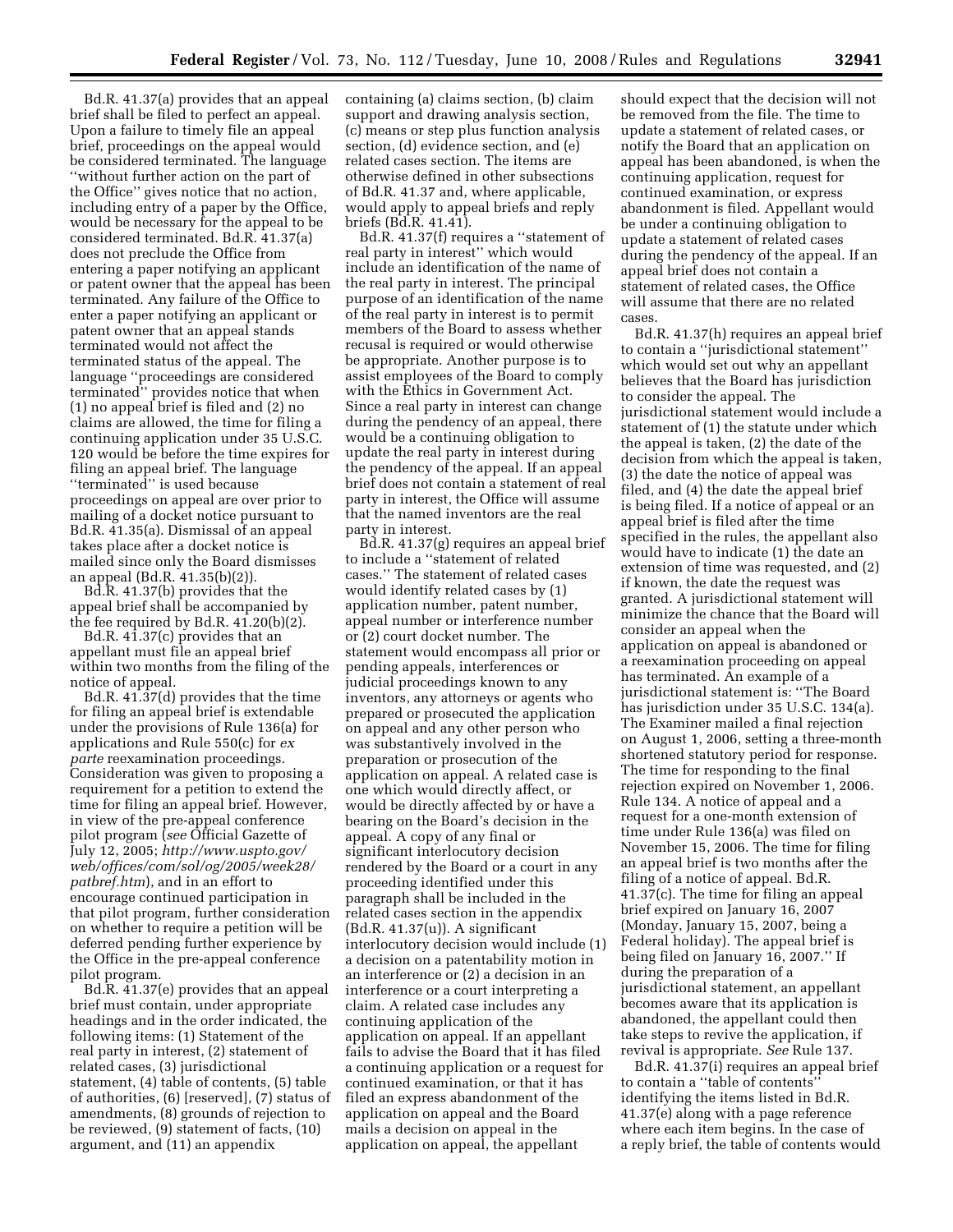identify the items required by the reply brief rule (Bd.R. 41.41(d)).

Bd.R. 41.37(j) requires an appeal brief to contain a ''table of authorities.'' This item would list (1) court and administrative decisions (alphabetically arranged), (2) statutes, and (3) other authorities, along with a reference to the pages of the appeal brief where each authority is cited. A similar requirement applies to a reply brief.

Bd.R. 41.37(k) is reserved.

Bd.R. 41.37(l) requires an appeal brief to indicate the ''status of amendments'' for all amendments filed after final rejection (e.g., entered or not entered). Examples of a status of amendments might read as follows: (1) ''No amendment was filed after final rejection.'' (2) ''An amendment filed October 31, 2006, was *not* entered by the examiner.'' (3) ''An amendment filed November 1, 2006, was entered by the examiner.'' (4) ''An amendment filed October 31, 2006, was not entered by the examiner, but an amendment filed November 1, 2006, was entered by the examiner.''

Bd.R. 41.37(m) requires an appeal brief to set out the grounds of rejection to be reviewed, including the claims subject to each rejection. Examples might read as follows: (1) ''Rejection of claim 2 as being anticipated under 35 U.S.C. 102(b) over Johnson.'' (2) ''Rejection of claims 2–3 as being unpatentable under 35 U.S.C. 103(a) over Johnson and Young.'' (3) ''Rejection of claim 2 as failing to comply with the written description requirement of the first paragraph of 35 U.S.C. 112.'' (4) ''Rejection of claim 2 as failing to comply with the enablement requirement of the first paragraph of 35 U.S.C. 112.'' (5) ''Rejection of claim 3 under 35 U.S.C. 251 based on recapture.''

Bd.R. 41.37(n) requires a ''statement of facts.'' Appellant will set out in an objective and non-argumentative manner the material facts relevant to the rejections on appeal, preferably in numbered paragraphs. A clear, concise and complete statement of relevant facts will clarify the position of an appellant on dispositive issues and assist the examiner in reconsidering the patentability of the rejected claims.

A significant requirement of Bd.R. 41.37(n) is that a fact would be required to be supported by a reference to the page number of the Record. Where appropriate, the citation should also be to a specific line or paragraph and to a drawing figure and element number of the Record (*see* Bd.R. 41.37(t)). Statements of facts should be set out in short declarative sentences, and each sentence should address a single fact.

For example, ''In rejecting claims 1–5, the examiner cites Jones (col. 4, lines 1– 4).'' ''Jones describes a widget (col. 5, lines 56–61 and Figure 1, elements 12 and 13).'' A compound statement of fact is not proper, e.g., ''Jones describes a widget (col. 8, lines 3–4) and Smith does not describe a widget.'' A statement of facts would have to be nonargumentative, meaning that an appellant would not be able to argue its appeal in the statement of facts. Rather, the statement of facts is designed to require an appellant to set out the facts which the appellant considers material for resolution of the appeal, thereby assisting the examiner initially and, if necessary, the Board thereafter to focus on the dispositive portions of the record. For example, in the case of a rejection for obviousness under section 103, the facts should address at least the scope and content of the prior art, any differences between the claim on appeal and the prior art, and the level of skill in the art. In the past, some appellants have provided minimal factual development in an appeal brief, apparently believing that the Board will scour the record to divine the facts. It should be remembered that when the appeal reaches the Board, the panel members do not know anything about the appellant's invention or the prosecution history of the application on appeal.

Likewise, too often an appellant will not support a statement of fact in an appeal brief by an explicit reference to the evidence. A statement of fact based on the specification would be proper if supported by a reference to page and line or paragraph (and where appropriate also to drawing figure and element number). A statement of fact based on a patent would be proper if it is supported by a reference to a column and line (and where appropriate also to a drawing figure and element number). A statement of fact based on an affidavit would be proper if supported by a reference to a page and line number or to a page and paragraph number of the affidavit; the affidavit would appear in the evidence section (Bd.R. 41.37(t)) in the appendix.

A specific citation is required because an appellant should not expect the examiner or the Board to search the record to determine whether a statement of fact is supported by the evidence. Bd.R. 41.37(n) is consistent with the approaches taken by federal courts concerning appeal brief practice and other briefing practice: (1) *Clintec Nutrition Co.* v. *Baxa Corp.*, 988 F. Supp. 1109, 1114, n.16 (N.D. Ill. 1997) (where a party points the court to a multi-page exhibit without citing a

specific portion or page, the court will not pour over the documents to extract the relevant information); (2) *Ernst Haas Studio, Inc.* v. *Palm Press, Inc.*, 164 F.3d 110, 112 (2d Cir. 1999) (''Appellant's Brief is at best an invitation to the court to scour the record, research any legal theory that comes to mind, and serve generally as an advocate for appellant. We decline the invitation.''); (3) *Winner Int'l Royalty Corp.* v. *Wang*, 202 F.3d 1340, 1351 (Fed. Cir. 2000) (''[W]e will not search the record on the chance of discovering \* \* \* whether the district court abused its discretion.''); (4) *Gorence* v. *Eagle Food Centers, Inc.*, 242 F.3d 759, 762–63 (7th Cir. 2001) (''Little has been done \* \* \* to make slogging through the record here either more efficient or more pleasant. And it is simply not true, we want to emphasize, that if a litigant presents an overload of irrelevant or non-probative facts, somehow the irrelevancies will add up to relevant evidence  $* * *$ "); and  $(5)$ *DeSilva* v. *DiLeonardi*, 181 F.3d 865, 867 (7th Cir. 1999) (''[An appeal] brief must make all arguments accessible to the judges, rather than ask them to play archaeologist with the record.'') *See also*  (1) *Shiokawa* v. *Maienfisch*, 56 USPQ2d 1970, 1975 (Bd. Pat. App. & Int. 2000) and (2) *LeVeen* v. *Edwards*, 57 USPQ2d 1406, 1413 (Bd. Pat. App. & Int. 2000).

Bd.R. 41.37(o) requires that an appeal brief contain an argument comprising an analysis explaining, as to each rejection to be reviewed, why the appellant believes the examiner erred. The analysis would have to address all points made by the examiner with which the appellant disagrees. The presentation of a concise, but comprehensive, argument in response to the final rejection (1) will efficiently frame any dispute between the appellant and the examiner not only for the benefit of the Board but also for consideration by the examiner and Office reviewers (appeal conferees) and (2) provide the best opportunity for resolution of the dispute without the necessity of proceeding with the appeal.

Where an argument has previously been presented to the examiner, the analysis would have to identify where any argument being made to the Board was made in the first instance to the examiner. Where an argument has not previously been made to the examiner, an appellant would be required to say so in the appeal brief so that the examiner would know that the argument is new. An example where an argument might not have been previously made to an examiner might occur under the following fact scenario. A first Office action rejects claims over Reference A. Applicant amends the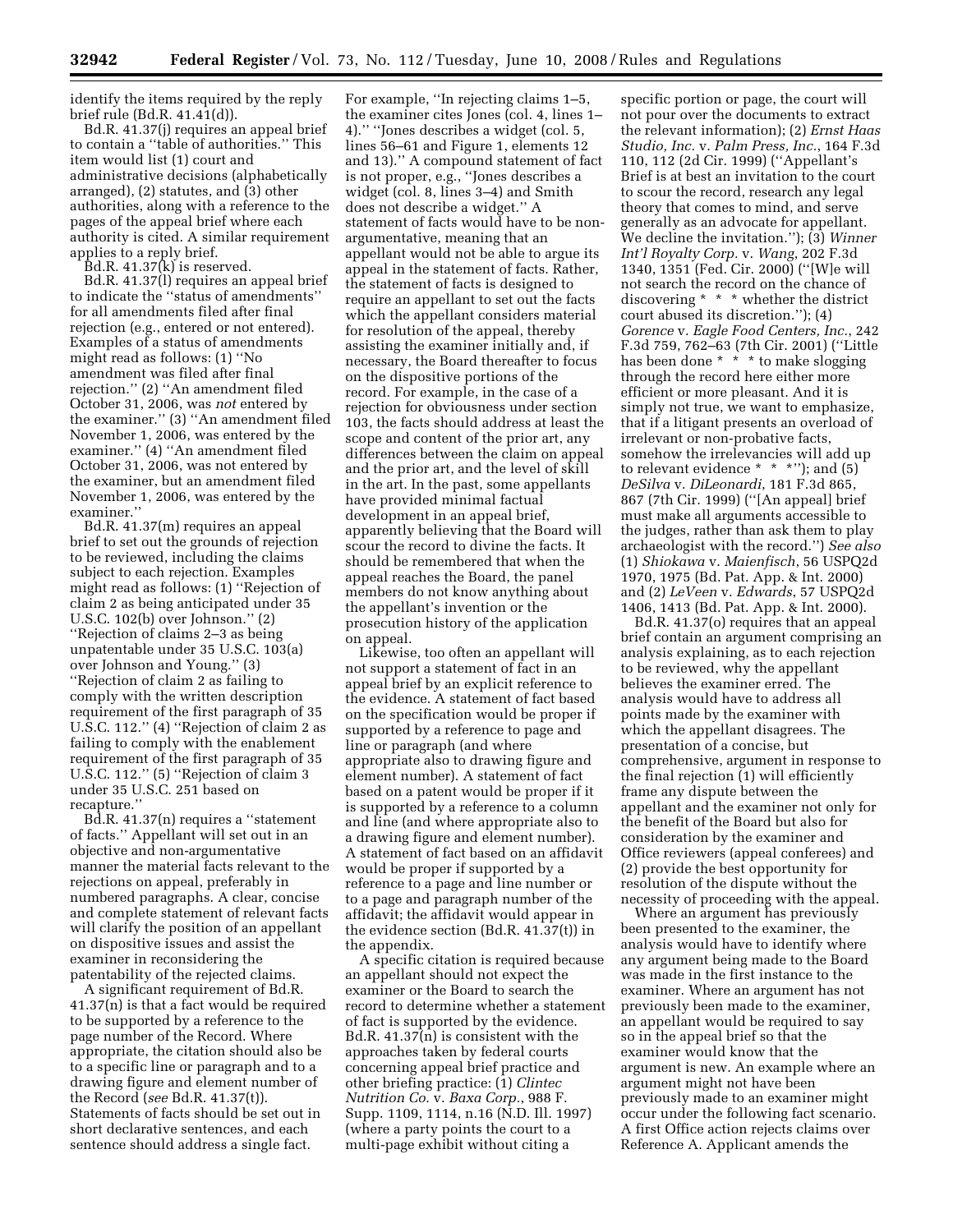claims to avoid Reference A. The examiner enters a final rejection now relying on References A and B. Applicant elects to appeal without filing a response under Rule 116. While applicants are encouraged to file a response under Rule 116 to possibly avoid an appeal all together, at the present time there is no requirement for an applicant to file a Rule 116 response as a condition to taking an appeal to the Board. Whether such a requirement should be made in the future will be held in abeyance pending experience under the rules. The Board has found that many arguments made in an appeal brief were never earlier presented to the examiner even though they could have been presented (without filing a Rule 116 response). To promote clarity, Bd.R. 41.37(o) also requires that each rejection for which review is sought shall be separately argued under a separate heading. Also, Bd.R. 41.37(o) provides that any finding made or conclusion reached by the examiner that is not challenged would be presumed to be correct.

Bd.R. 41.37(o)(1) provides that when a ground of rejection applies to two or more claims, the claims may be argued separately (claims are considered by appellant as separately patentable) or as a group (claims stand or fall together). When two or more claims subject to the same ground of rejection are argued as a group, the Board may select a single claim from the group of claims that are argued together and decide the appeal on the basis of the selected claim alone with respect to the group of claims as to the ground of rejection. Any doubt as to whether an election has been made would be resolved against the appellant and the claims would be deemed to have been argued as a group.

For each claim argued separately, a subheading identifying the claim by number would be required. The requirement for a separate subheading in the appeal brief is to minimize any chance the examiner or the Board will overlook an argument directed to the separate patentability of a particular claim. In the past, appellants have been confused about whether a statement of what a claim covers is sufficient to constitute an argument that the claim is separately patentable. It is not. A statement that a claim contains a limitation not present in another claim would not in and of itself be sufficient to satisfy the requirement of Bd.R. 41.37(o)(1) that a separate argument be made.

Unless an appellant plans to argue the separate patentability of a claim, the appellant should not discuss or refer to the claim in the argument section of the

appeal brief. A copy of the claims will be before the Board in the ''claims section'' (Bd.R. 41.37(p)). In an application containing claims 1–3 where the examiner has made (1) a § 102 rejection or (2) a § 103 rejection or (3) both a § 102 and § 103 rejection, examples of a proper statement of ''claims standing or falling together'' would be as follows: (1) ''With respect to the rejection under § 102, claims 1– 3 stand or fall together.'' (2) ''With respect to the rejection under § 103, claims 1–2 stand or fall together; claim 3 is believed to be separately patentable.'' (3) ''With respect to the rejection under § 102, claims 1–2 stand or fall together; claim 3 is believed to be separately patentable. With respect to the rejection under § 103, the claims stand or fall together.''

Bd.R.  $41.37\overline{o}$  $(2)$  provides that the Board would only consider arguments that (1) are presented in the argument section of the appeal brief and (2) address claims set out in the claim support and drawing analysis section in the appendix. Appellant would waive all arguments which could have been, but were not, addressed in the argument section of the appeal brief. A first example would be where Argument 1 and Argument 2 are presented in response to a final rejection, but only Argument 1 is presented in the appeal brief. Only Argument 1 would be considered. Argument 2 would be waived. A second example would be where an applicant presents an affidavit under Rule 131 or Rule 132 to the examiner, but does not rely on the affidavit in the argument section of the appeal brief. The Board would not consider the affidavit in deciding the appeal.

 $Bd.R. 41.37(0)(3)$  requires that when responding to points made in the final rejection, the appeal brief shall specifically (1) identify each point made by the examiner and (2) indicate where appellant previously responded to each point or state that appellant has not previously responded to the point. In supporting any argument, the appellant shall refer to a page and, where appropriate, a line or paragraph, of the Record. Examples of argument formats that are acceptable under Bd.R. 41.37(o)(3) follow.

*Example 1.* In the case where an argument had been previously presented to the examiner, the following format is acceptable under Bd.R. 41.37(o)(3). ''The examiner states that Reference A teaches element B. Final Rejection mailed [insert date], page x, lines y-z. In response, appellant previously pointed out to the examiner why the examiner is believed to have erred. Amendment filed [enter date], pages 8–9. The response is [concisely state the response].'' A similar format has been successfully used for some years in oppositions and replies filed in interference cases.

*Example 2.* Alternatively, in the case where an argument has not been previously made to the examiner, the following format would be acceptable under Bd.R. 41.37(o)(3). ''In response to the examiner's reliance on Reference C for the first time in the final rejection (page 4), appellant's response includes a new argument which has not been previously presented to the examiner. The response is [concisely state the response].'' Use of this format will minimize any chance that the examiner will overlook an argument when preparing the examiner's answer.

Bd.R. 41.37(p) would require an appeal brief to contain a ''claims section'' in the appendix which would consist of an accurate clean copy in numerical order of all claims pending in the application or reexamination proceeding on appeal. The claims section in the appendix would include all pending claims, not just those under rejection. The status of each claim would have to be indicated, (e.g., 1 (rejected), 2 (withdrawn), 3 (objected to), 4 (cancelled), and 5 (allowed)).

Bd.R. 41.37(q) is reserved.

Bd.R. 41.37(r) requires an appeal brief to contain a ''claim support and drawing analysis section.''

The claim support portion of Bd.R. 41.37(r) replaces Rule 41.37(c)(1)(v) which required a concise explanation of the subject matter defined in each of the independent claims on appeal. The claim support section, for each independent claim involved in the appeal and each dependent claim argued separately (*see* Bd.R.  $41.37<sub>(o)(1)</sub>$ , would consist of an annotated copy of the claim indicating in bold face between braces ({ }) after each limitation where, by page and line or paragraph numbers, the limitation is described in the specification as filed. Braces ({ }) are used instead of brackets ([ ]) because brackets are used in reissue claim practice. Unlike the ''claims section'' (*see* Bd.R. 41.37(p)), only those independent claims and dependent claims being argued separately, would need to appear in the ''claim support and drawing analysis section.'' A significant objective of the claim support requirement is to provide the examiner and the Board with appellant's perspective on where language of the claims (including specific words used in the claims, but not in the specification) finds support in the specification. Finding support for language in the claims can help the examiner and the Board construe claimed terminology and limitations when applying the prior art. The claim support requirement will help the Board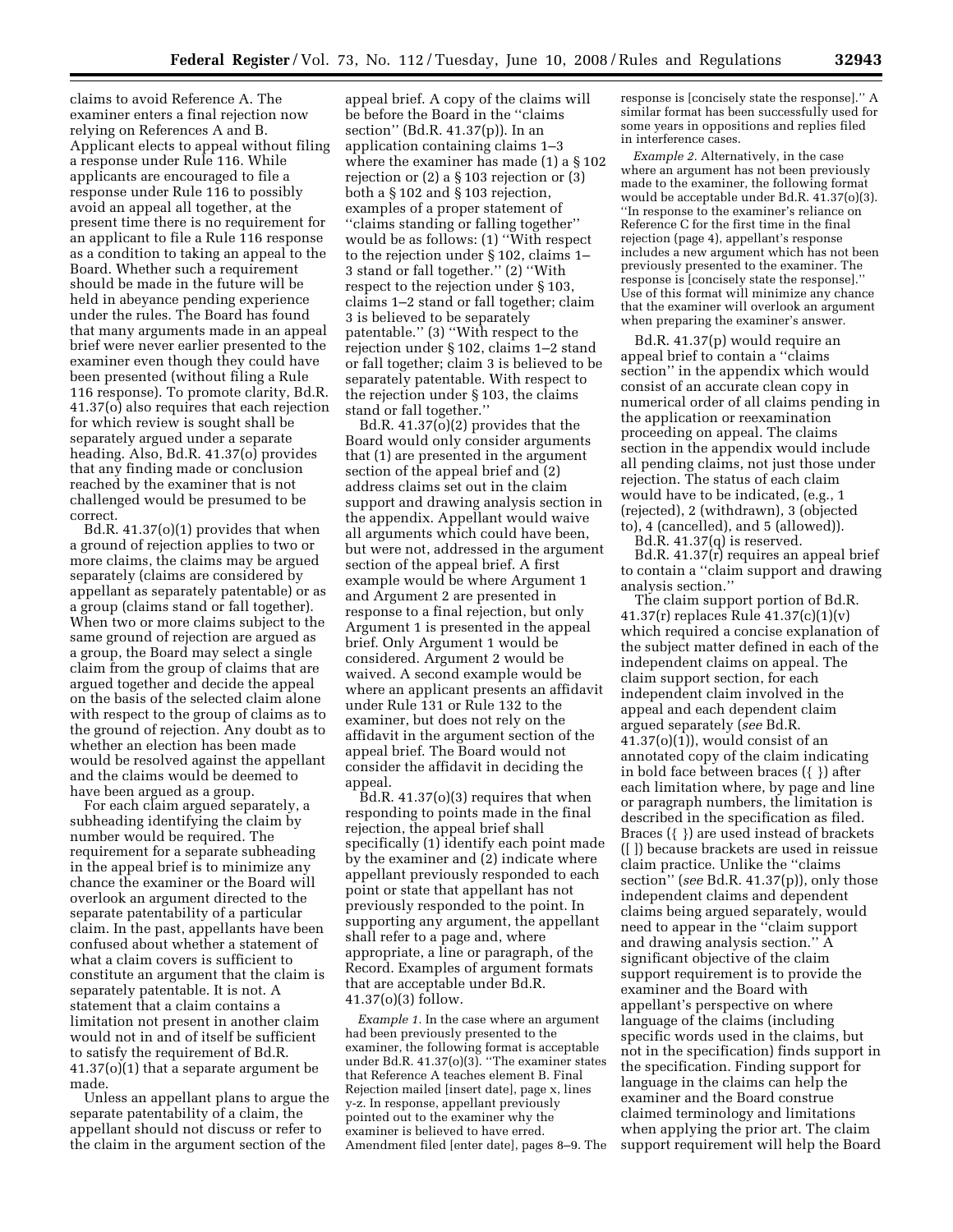interpret the scope of claims, or the meaning of words in a claim, before applying the prior art. Practice under Rule 41.37(c)(1)(v) has not been efficient because of the diverse manners in which different appellants have attempted to comply with the current rule.

One significant problem faced by the Board under Rule 41.37(c)(1)(v) occurs when the language of a claim does not have direct antecedent language in the specification. In order for the Board to understand the scope of a claim or the meaning of a term in the claim, the Board primarily relies on the specification. Moreover, in practice before the Office, a claim is given its broadest reasonable construction consistent with the specification. However, when the language of the claim does not find correspondence in the specification, as filed, often it is difficult to determine the meaning of a particular word in a claim or to give the claim its broadest reasonable interpretation. The claim support requirement will give the examiner and the Board the appellant's view on where the claim is supported by the application, as filed. The requirement is expected to significantly improve the efficiency of the Board's handling of appeals.

The ''claims support and drawing analysis section'' also requires for each independent claim on appeal and each dependent claim argued separately (*see*  Bd.R. 41.37(o)(1)), that a drawing analysis consist of an annotated copy of the claim in numerical sequence, indicating in bold face between braces ({ }) (the same braces used to identify references to the specification) after each limitation where, by reference or sequence residue number, each limitation is shown in the drawing or sequence. A drawing analysis has been required in interference cases since 1998 and has proven useful to the Board in understanding claimed inventions described in applications and patents involved in an interference. The drawing analysis requirement is expected to be equally useful in *ex parte*  appeals.

Bd.R. 41.37(s) requires an appeal brief to contain a ''means or step plus function analysis section.'' The means or step plus function analysis section replaces the requirement of Rule 41.37(c)(1)(v) relating to identification of structure, material or acts for means or step plus function claim limitations contained in appealed claims. Under Bd.R. 41.37(s), the means or step plus function analysis section would include each independent claim and each dependent claim argued separately (*see* 

Bd.R.  $41.37(o)(1)$ ) that contains a limitation that appellant regards as a means or step plus function limitation in the form permitted by the sixth paragraph of 35 U.S.C. 112. Further, for each such claim, a copy of the claim would be reproduced indicating in bold face between braces ({ }) the specific portions of the specification and drawing that describe the structure material or acts corresponding to each claimed function.

The Office is requiring a particular format for the means or step plus function analysis section to avoid the confusion that arises from the variety of ways appellants employ under current practice in attempting to comply with the requirements of Rule  $41.37(c)(1)(v)$ . A means or step plus function analysis essentially tracking Bd.R. 41.37(s) has been used in interference cases since 1998 and has been helpful in determining the scope of claims involved.

Bd.R. 41.37(t) would require an appeal brief to contain an ''evidence section'' in the appendix. The evidence section essentially continues the practice under Rule 41.37(c)(1)(ix). The evidence section would include (1) table of contents, (2) affidavits and declarations upon which the appellant relied before the examiner, (3) other evidence upon which the appellant relied before the examiner, and (4) evidence relied upon by the appellant and admitted into the file pursuant to Bd.R. 41.33(d).

Documents in the evidence appendix would not have to be reformatted to comply with format requirements of the appeal brief. However, the affidavits, declarations and evidence required by Bd.R 41.37(t) which is otherwise mentioned in the appeal brief, but which does not appear in the evidence section will not be considered. Rule 41.37(c)(1)(ix) has a similar provision, but appellants have not attached the evidence appendix required by that rule. Appellants will now be on notice of the consequence of failing to comply with Bd.R. 41.37(t).

If the examiner believes that other material should be included in the evidence section, the examiner would be able to attach that evidence to the examiner's answer. Pursuant to Bd.R.  $41.37(v)(1)$ , all pages of an appeal brief or a reply brief (including appendices to those briefs) will be consecutively numbered beginning with page 1.

Bd.R. 41.37(u) requires an appeal brief to contain a ''related cases section'' in the appendix. The related cases section consists of copies of orders and opinions required to be cited pursuant to Bd.R. 41.37(g).

Bd.R. 41.37(v) requires an appeal brief to be presented in a particular format. The appeal brief would have to comply with the format of Rule 52 as well as with other requirements set out in Bd.R.  $41.37(v)(1)$ ,  $(2)$  and  $(4)$  through  $(6)$ .

Bd.R.  $41.37(v)(1)$  requires that the pages of an appeal brief, including all sections in the appendix, be consecutively numbered using Arabic numerals beginning with the first page of the appeal brief, which would be numbered page 1. This practice would prevent (1) re-starting numbering with each section in the appendix or (2) using Roman numeral page numbers, e.g., I, II, V, etc., or page numbers with letters, e.g., "a", "b", "c", "i", "ii", etc. If an appellant chooses to number the lines, line numbering may be within the left margin. Line numbering has been used for some time in interference cases and has been found to be useful when making reference in oppositions, replies, and opinions of the Board.

Bd.R.  $41.37(v)(2)$  would require that text in an appeal brief would be double spaced except in headings, tables of contents, tables of authorities, signature blocks and certificates of service. Block quotations would be indented, but could be presented in double spaced or space and a half format. Footnotes, which are discouraged, would be double spaced.

Bd.R.  $41.37(v)(3)$  is reserved. Bd.R. 41.37(v)(4) requires that the font size be 14 point, including the font for block quotations and footnotes.

Bd.R.  $41.37(v)(5)$  provides that an appeal brief may not exceed 30 pages, excluding any (1) statement of the real party in interest, (2) statement of related cases, (3) jurisdictional statement, (4) table of contents, (5) table of authorities, (6) status of amendments, (7) signature block and (8) appendix. To give meaning to the 30-page limitation, an appeal brief would not be permitted to incorporate by reference arguments from other papers in the evidence appendices or from any other source. The prohibition against incorporation by reference is necessary to prevent an appellant from adding to the length of an appeal brief. *Cf. DeSilva* v. *DiLeonardi,* 181 F.3d 865, 866–67 (7th Cir. 1999) (''[A]doption by reference amounts to a self-help increase in the length of the appellate brief. \* \* \* [I]ncorporation [by reference] is a pointless imposition on the court's time. A brief must make all arguments accessible to the judges, rather than ask them to play archaeologist with the record.'') (citation omitted). A prohibition against incorporation by reference has been the practice in interference cases since 1998 and has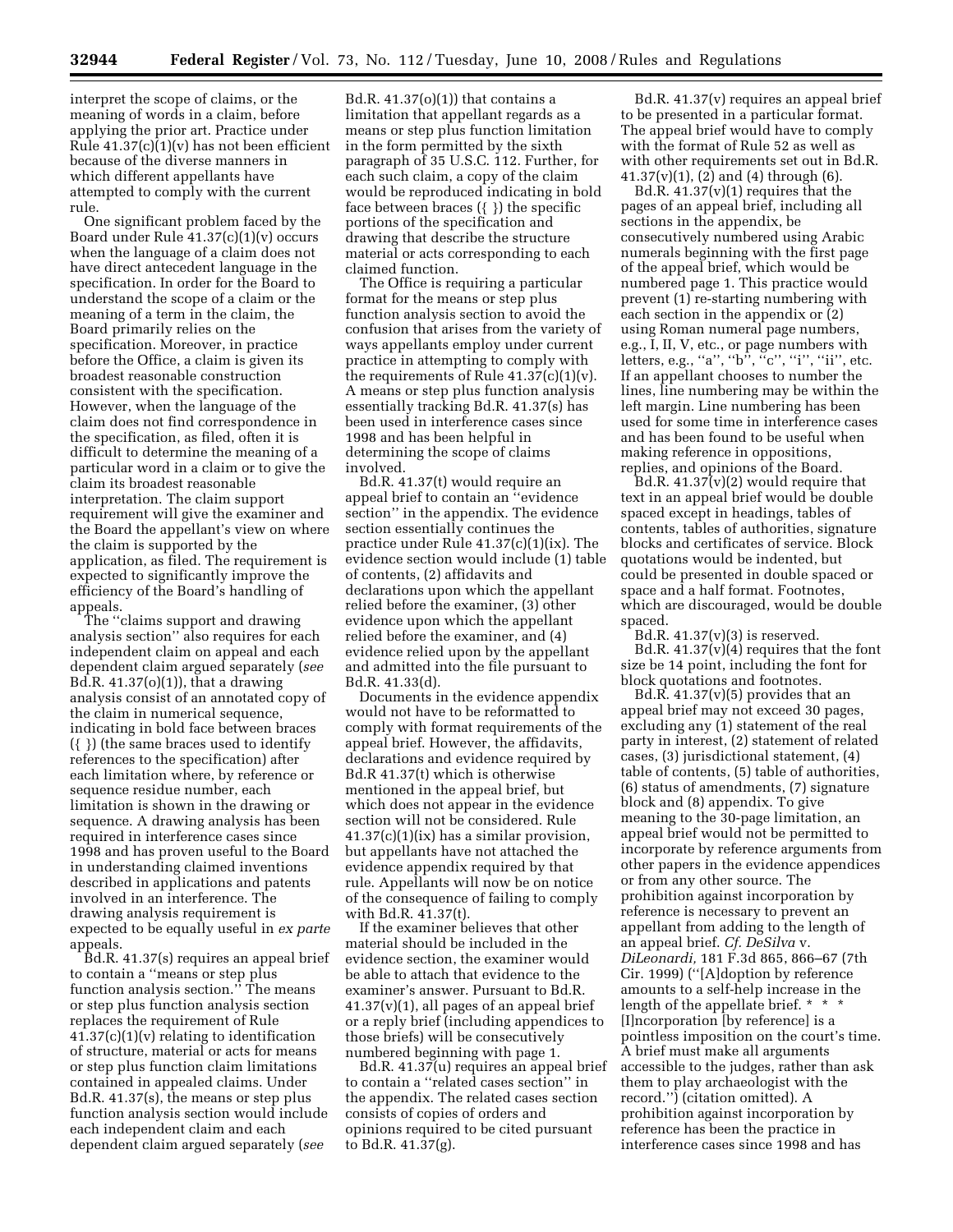minimized the chance that an argument is overlooked.

A request to exceed the 30-page limit would be made by petition under Bd.R. 41.3 at least ten calendar days prior to the date an appeal brief is due.

Bd.R. 41.37(v)(6) requires a signature block which would identify the appellant or appellant's representative, as appropriate, and a mailing address, telephone number, fax number and email address.

#### *Examiner's Answer*

Bd.R. 41.39(a) provides that within such time and manner as may be directed by the Director and if the examiner determines that the appeal should go forward, the examiner shall enter an examiner's answer responding to the appeal brief. The specific requirements of what would be required in an examiner's answer would appear in the Manual of Patent Examining Procedure.

Bd.R. 41.39(b) provides that a new ground of rejection can no longer be made in the examiner's answer.

Generally, a new ground of rejection in an Examiner's Answer occurs when an applicant has not had a fair opportunity in the appeal brief to react to the ''thrust of the rejection'' made in the final rejection. *In re Kronig,* 539 F.2d 1300, 1302 (CCPA 1976). Stated in slightly different terms, a test for determining whether a rejection in the Examiner's Answer is "new" vis-à-vis the rejection made in the final rejection is whether the ''basic thrust'' of ''rejection'' in the Examiner's Answer and the rejection made in the final rejection ''are different.'' *In re Ansel,*  852 F.2d 1294 (Fed. Cir. 1988) (nonprecedential). *In re DeBlauwe,* 736 F.2d 699, 706 n.9 (Fed. Cir. 1984) notes that ''[w]here the board makes a decision advancing a position or rationale new to the proceedings, an applicant must be afforded an opportunity to respond to that position or rationale by submission of contradicting evidence [or argument].'' Whether a new ground of rejection has been made in an Examiner's Answer is evaluated on a case-by-case basis. *See Kronig,* 539 F.2d at 1303 (CCPA did not find cited precedent ''controlling in view of the distinctive facts at bar''). An applicant met with a new ground of rejection in an Examiner's Answer is entitled to a response to meet the new ground, including an opportunity to present new evidence, an amendment to claims or both. In *Kronig,* there was no new ground of rejection where (1) the Examiner relied on Hoechst, Holzrichter, Yasui and Swift patents and (2) the Board used the same basis

as the Examiner, and, without disagreeing with the Examiner's approach, limited its discussion to the evidence contained in Holzrichter, Yasui and Swift. 539 F.2d at 1303. On the other hand in *Ansel,* a new ground of rejection occurred when (1) the Examiner relied on Hodakowski and Bhatia, (2) the Board dismissed Bhatia as superfluous, and (3) for the first time relied on a general and brief description in Hodakowski as to what Hodakowski considered prior art. *In re Bush,* 296 F.2d 491 (CCPA 1961), states that where a ''rejection is stated to be on A in view of B instead of on B in view of A, or to term one reference primary and the other secondary'' is a matter of ''no significance, but merely a matter of exposition'' where the relevant part of each can be found. 296 F.2d at 760. *In re Kumar,* 418 F.3d 1361 (Fed. Cir. 2005), held that the Board erred in not treating as a new ground of rejection an affirmance based on calculations made by the Board in the first instance and where the Board declined to consider evidence in a petition for rehearing. In *In re Gately,* 69 Fed. Appx. 993 (Fed. Cir. 2003) (non-precedential), the Board designated as a new ground of rejection an affirmance based on calculations not previously made. In a request for rehearing to the Board, Gately elected to present only argument. On appeal to the Federal Circuit, Gately urged that he be given a further opportunity on remand to present contrary evidence. The Federal Circuit denied Gately's request, noting that the Board had given Gately the very opportunity he was then requesting, but that Gately had declined the opportunity before the Board. Under the rules, an applicant does not have to file a Rule 116 response after a final rejection citing a new reference to meet a limitation in a claim amended by the applicant in response to the first Office action. If the response to the new reference is made for the first time in the appeal brief, it would *not* be a new ground of rejection in an Examiner's Answer if the Examiner relies on any part of the record, or yet another reference, to meet the new argument made for the first time in the appeal brief. *Cf. In re Plockinger,* 481 F.2d 1327, 1330–1332 (CCPA 1973) (''the Solicitor should be allowed to point out to us the facts underlying Peras' concept of the index of basicity, all of which were before the board, in order to rebut appellants' contentions with regard thereto.''). Appellants can avoid the *Plockinger* scenario by filing a Rule 116 response after final rejection. By not filing a Rule 116 response after final rejection, an appellant runs a risk that

it will be confronted for the first time in the Examiner's Answer with new rationale in support of the rejection or new evidence or both. The appellant would then have to elect whether to proceed with the appeal or refile the application.

#### *Reply Brief*

Bd.R. 41.41(a) provides that an appellant may file a single reply brief responding to the examiner's answer. On too many occasions, appellants have filed a first reply brief and thereafter a second reply brief. Only one reply brief is authorized under Bd.R. 41.41(a). A second reply brief will not be considered.

Bd.R. 41.41(b) provides that the time for filing a reply brief would be within two months of the date the examiner's answer is mailed.

Bd.R. 41.41(c) provides that a request for an extension of time shall be presented as a petition under Bd.R. 41.3(a) and (c). A decision on the petition shall be governed by Bd.R. 41.4(a) of this part. The provisions of Rule 136(a) would no longer apply to extensions of time to file a reply brief.

Bd.R. 41.41(d) provides that a reply brief shall be limited to responding to points made in the examiner's answer. Except as otherwise set out in the rules, the form and content of a reply brief would be governed by the requirements for an appeal brief as set out in Bd.R. 41.37. A reply brief would not be able to exceed 20 pages, excluding any (1) table of contents, (2) table of authorities, and (3) signature block. A reply brief would be required to contain, under appropriate headings and in the order indicated, the following items: (1) Table of contents, (2) table of authorities, (3) statement of additional facts, and (4) argument.

Bd.R. 41.41(e) is reserved.

Bd.R. 41.41(f) would require a statement of additional facts that appellant believes are necessary to respond to points raised in the examiner's answer. When there is a statement of additional facts, and the appellant has elected to number the facts in the appeal brief, any numbering of facts in the reply brief should start with the number following the last number in the appeal brief. For example, if Facts 1–10 are set out in the appeal brief and a statement of additional facts is required with a reply brief, the statement of additional facts in the reply brief should start with Fact 11.

Bd.R. 41.41(g) requires that an argument made in the reply brief be limited to responding to points made in the examiner's answer. Any argument raised in a reply brief which is not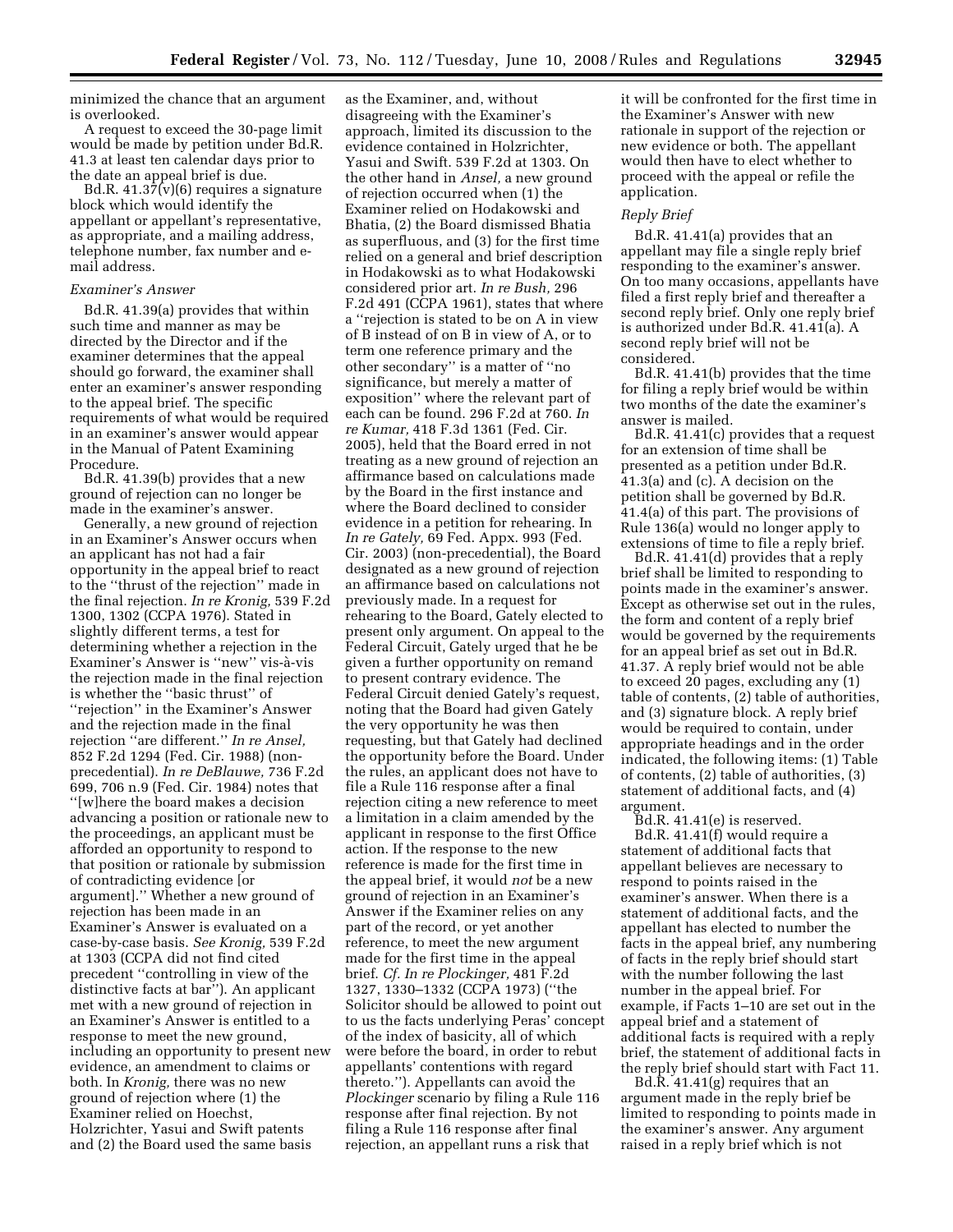responsive to a point made in the examiner's answer will not be considered and will be treated as waived. An example of an acceptable format for presenting an argument in a reply brief (where there was no new ground of rejection in the examiner's answer) might read as follows: First paragraph: ''This is a reply to the examiner's answer mailed [insert the date the answer was mailed].'' Last paragraph: ''For the reasons given in this reply brief and in the appeal brief, reversal of the examiner's rejection is requested.'' All paragraphs between the first and last paragraphs should read: ''On page x, lines y–z of the examiner's answer, the examiner states that [state what the examiner states]. The response is [concisely state the response].'' As part of each response, the appellant should refer to the page number and line or paragraph and drawing element number of any document relied upon to support the response. Frequently, new details and arguments surface in reply briefs. Bd.R. 41.41(g) seeks to confine reply briefs to what they ought to be a response to points raised in the examiner's answer. If it turns out that too many resources of the Office are needed to enforce the reply brief rule and considerable time is wasted in resolving improper reply brief issues, consideration may be given to further limiting the nature of replies filed in *ex parte* appeals.

Bd.R. 41.41(h) is reserved.

Bd.R. 41.41(i) provides that an amendment or new evidence may not accompany a reply brief. The Office has found that appellants continue to attempt to file amendments and evidence with reply briefs. If an appellant, after reviewing the examiner's answer, believes that an amendment is appropriate, the appellant may file a continuing application or a request for continued examination or, in the case of a reexamination proceeding, ask that the proceeding be reopened.

#### *Examiner's Response to Reply Brief*

Bd.R. 41.43 is reserved. An examiner will no longer be responding to a reply brief.

#### *Supplemental Reply Brief*

Bd.R. 41.44 is reserved. A supplemental reply brief is no longer authorized because the examiner will no longer be filing a response to a reply brief.

#### *Oral Hearing*

Bd.R. 41.47(a) provides that if the appellant desires an oral hearing, appellant must file, as a separate paper, a written request captioned: ''REQUEST FOR ORAL HEARING.''

Bd.R. 41.47(b) provides that a request for oral hearing shall be accompanied by the fee required by § 41.20(b)(3).

Bd.R. 41.47(c) provides that the time for filing a request for an oral hearing would be within two months from the date the examiner's answer is mailed.

Bd.R. 41.47(d) provides that a request for an extension of time to request an oral hearing would have to be presented as a petition as specified in Bd.R. 41.3(a) and (c). A decision on the petition shall be governed by Bd.R. 41.4(a).

Bd.R. 41.47(e) provides that if an oral hearing is properly requested, a date for the oral hearing would be set.

Bd.R. 41.47(f) provides that if an oral hearing is set, then within such time as the Board may order, appellant shall confirm attendance at the oral hearing. Failure to timely confirm attendance would be taken as a waiver of any request for an oral hearing.

Bd.R. 41.47(g) provides that at the time appellant confirms attendance at the oral hearing, appellant would be required to supply a list of technical terms and other unusual words which can be provided to any individual transcribing an oral hearing. The current practice of the Board is to transcribe all oral arguments. A list of technical terms provided by appellant should improve the accuracy of any transcript.

Bd.R. 41.47(h) provides that unless otherwise ordered by the Board, argument on behalf of appellant at an oral hearing would be limited to 20 minutes.

Bd.R. 41.47(i) provides that at oral hearing only the Record will be considered. No additional evidence may be offered to the Board in support of the appeal. Any argument not presented in a brief cannot be made at the oral hearing.

Bd.R. 41.47(j) provides that notwithstanding Bd.R. 41.47(i), an appellant could rely on and call the Board's attention to a recent court or Board opinion which could have an effect on the manner in which the appeal is decided.

Bd.R. 41.47(k) provides that visual aids may be used at an oral hearing. However, visual aids must be limited to copies of documents or artifacts in the Record or a model or exhibit presented for demonstration purposes during an interview with the examiner. When an appellant seeks to use a visual aid, one copy of each visual aid (photograph in the case of an artifact, a model or an exhibit) should be provided for each judge and one copy to be added to the Record.

Bd.R. 41.47(l) provides that failure of an appellant to attend an oral hearing would be treated as a waiver of the oral hearing. Over the years, the Board has become concerned with the large number of requests for postponements. In some cases, multiple requests in a single appeal are submitted for postponement of an oral hearing. Apart from the fact that a postponement can lead to large patent term adjustments, efficiency dictates that the Board be able to set an oral hearing schedule with an expectation that in a large majority of the cases the oral hearing will timely occur or the appellant will waive oral hearing. The Board will continue to handle requests for postponement of oral hearings on an *ad hoc* basis. However, postponements would no longer be granted on a routine basis. A request for a postponement made immediately after a notice of oral hearing is mailed is more likely to receive favorable treatment, particularly since it may be possible to set an oral hearing date prior to the originally scheduled oral hearing date.

#### *Decisions and Other Actions by the Board*

Bd.R. 41.50(a) provides that the Board may affirm or reverse a decision of the examiner in whole or in part on the grounds and on the claims specified by the examiner. Bd.R. 41.50(a) continues a long-standing practice that an affirmance of a rejection of a claim on any of the grounds specified constitutes a general affirmance of the decision of the examiner on that claim, except as to any ground specifically reversed.

Bd.R. 41.50(b) provides that the Board may remand an application to the examiner. Upon entry of a remand, the Board would no longer have jurisdiction unless an appellant timely files a request for rehearing. If the request for rehearing does not result in modification of the remand, the Board would then lose jurisdiction. Upon remand, should the examiner enter an examiner's answer in response to the remand, appellant would be required to exercise one of two options to avoid abandonment of the application or termination of the reexamination proceeding. Either option would have to be exercised within two months from the date of any examiner's answer mailed in response to the remand.

Bd.R. 41.50(b)(1) specifies a first option and provides that appellant could request that prosecution be reopened before the examiner by filing a reply under Rule 111, with or without amendment or submission of evidence. Any amendment or evidence would have to be relevant to the issues set forth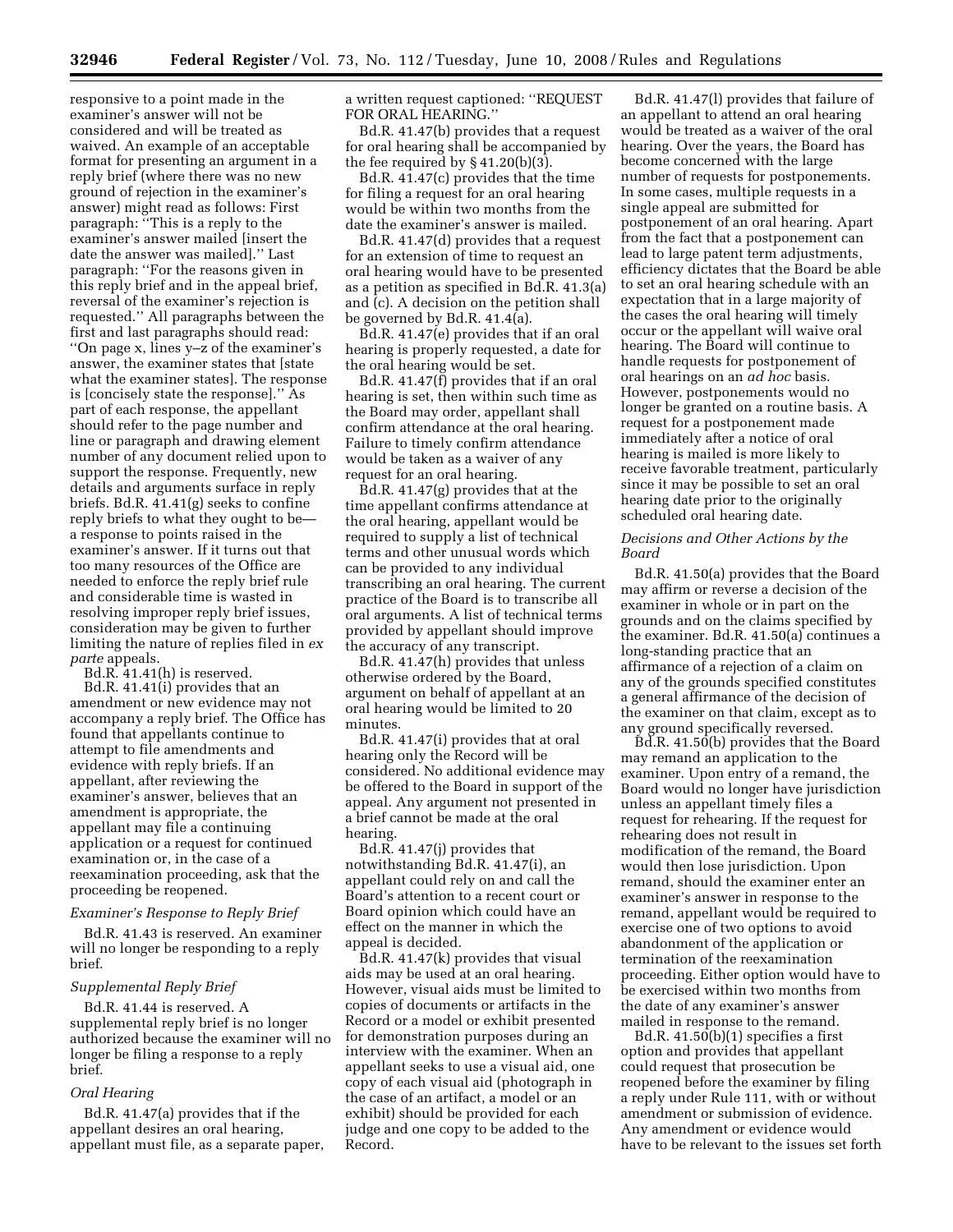in the remand or raised in any examiner's answer mailed in response to the remand. A request that complies with this paragraph would be entered and the application or patent under reexamination would be reconsidered by the examiner under the provisions of Rule 112. A request under Bd.R. 41.50(b)(1) would be treated as a request to dismiss the appeal.

Bd.R. 41.50(b)(2) specifies a second option and provides that appellant could request that the appeal be redocketed. The request would have to be accompanied by a reply brief as set forth in Bd.R. 41.41. An amendment or evidence could not accompany the reply brief. A reply brief that is accompanied by an amendment or evidence would be treated as a request to reopen prosecution pursuant to Bd.R. 41.50(b)(1).

Bd.R. 41.50(c) provides that a remand is not a final decision. Following proceedings on remand, and with respect to affirmed rejections and claims not involved in the remand, an appellant could request the Board to enter a final decision so that the appellant could then seek judicial review as to those rejections and claims. Only a final decision of the Board is subject to judicial review. *Copelands' Enter., Inc.* v. *CNV, Inc.,* 887 F.2d 1065 (Fed. Cir. 1989) (*en banc*).

Bd.R. 41.50(d) provides that, should the Board have knowledge of a basis not involved in the appeal for rejecting a pending claim, the Board may enter a new ground of rejection. The pending claim could be a claim not rejected by the examiner. A new ground of rejection would not be considered final for purposes of judicial review. A new ground of rejection is not considered a final agency action because the appellant has not explained to the Board, without amendment or new evidence, or to the Office, with an amendment or new evidence or both, why the rejection is not proper. Bd.R. 41.50(d) places an appellant under a burden to explain to the Board or the Office why a new ground of rejection is not proper before it burdens a court with judicial review. A response by an appellant may convince the Office that a new ground of rejection should be withdrawn. If the Board enters a new ground of rejection, appellant would have to exercise one of two options with respect to the new ground of rejection to avoid dismissal of the appeal as to any claim subject to the new ground of rejection. Either option would have to be exercised within two months from the date of the new ground of rejection.

Bd.R. 41.50(d)(1) specifies that a first option would be to submit an

amendment of the claims subject to a new ground of rejection or new evidence relating to the new ground of rejection or both and request that the matter be reconsidered by the examiner. The proceedings would be remanded to the examiner. A new ground of rejection would be binding on the examiner unless, in the opinion of the examiner, the amendment or new evidence overcomes the new ground of rejection. In the event the examiner maintains the rejection, appellant would be able to again appeal to the Board.

Bd.R. 41.50(d)(2) specifies that a second option would be to request rehearing pursuant to Bd.R. 41.52. The request for rehearing would have to be based on the record before the Board and no new evidence or amendments would be permitted.

Bd.R. 41.50(e) continues a longstanding practice that the Board, in its opinion in support of its decision, could include a recommendation, explicitly designated as such, of how a claim on appeal may be amended to overcome a specific rejection. For the recommendation to be binding, it would have to be explicitly designated as a recommendation. For example, a conclusion or comment by the Board that a claim, notwithstanding appellant's argument, is so broad as to read on the prior art should not be taken as a recommendation that if some undefined limitation is added the claim would be patentable. When the Board makes a recommendation, appellant may file an amendment in conformity with the recommendation. An amendment in conformity with the recommendation would be deemed to overcome the specific rejection. An examiner would have authority to enter a rejection of a claim amended in conformity with a recommendation provided that the additional rejection constitutes a new ground of rejection. For example, the examiner may know of additional prior art not known to the Board that would meet the claim as amended. It is because of the possibility that an examiner may know of additional prior art that a recommendation would be expected to be a relatively rare event.

Bd.R. 41.50(f) provides that the Board could enter an order requiring appellant to brief additional issues or supply additional evidence or both if the Board believes doing so would be of assistance in reaching a decision on the appeal. Bd.R. 41.50(f) continues a practice which has been in existence since 1999. *See, e.g.*, (1) 37 CFR 1.196(d) (1999) and (2) Rule 41.50(d). Practice under Rule 41.50(d) has been highly useful and complements the authority of Office

personnel to request additional material under Rule 105. Appellant would be given a non-extendable time period within which to respond to the order. In setting the length of the non-extendable time period, the Board would take into account the extent of the information requested and the time of year a response would be due. For example, it is not likely that the Board would set a date for response between Christmas Day and New Year's Day. Failure of appellant to timely respond to the order could result in dismissal of the appeal in whole or in part. An appeal might be dismissed-in-part if the order sought further briefing or evidence or both related to one rejection but not another rejection, particularly where the two rejections apply to different claims.

Bd.R.  $41.\overline{50}$ (g) provides for extensions of time to respond to actions of the Board under Bd.R. 41.50(b) and (d). Bd.R. 41.50(g) provides that a request for an extension of time to respond to a request for briefing and information under Bd.R. 41.50(f) is not authorized. A request for an extension of time to respond to Board action under Bd.R. 41.50(b) and (d) would be presented as a petition under Bd.R. 41.3(a) and (c). A decision on the petition shall be governed by Bd.R. 41.4(a).

#### *Rehearing*

Bd.R. 41.52(a) authorizes an appellant to file a single request for rehearing. In the past, appellants have filed a second request for rehearing, in effect supplementing a first request for rehearing. Filing a second or subsequent request for rehearing is not authorized. Any second or subsequent request for rehearing will not be considered.

Bd.R. 41.52(b) provides that a request for rehearing is due within two months from the date the decision by the Board is mailed.

Bd.R. 41.52(c) provides that a request for an extension of time would have to be presented as a petition under Bd.R. 41.3(a) and (c). A decision on the petition would be governed by Bd.R. 41.4(a).

Bd.R. 41.52(d) provides that the form of a request for rehearing is governed by Bd.R. 41.37(v) except that a request for rehearing could not exceed 10 pages, excluding any table of contents, table of authorities, and signature block. A request for rehearing would have to contain, under appropriate headings and in the order indicated, the following items: (1) Table of contents, (2) table of authorities, and (3) argument.

Bd.R. 41.52(e) is reserved. Bd.R. 41.52(f) provides that a request for rehearing shall state with particularity the points believed to have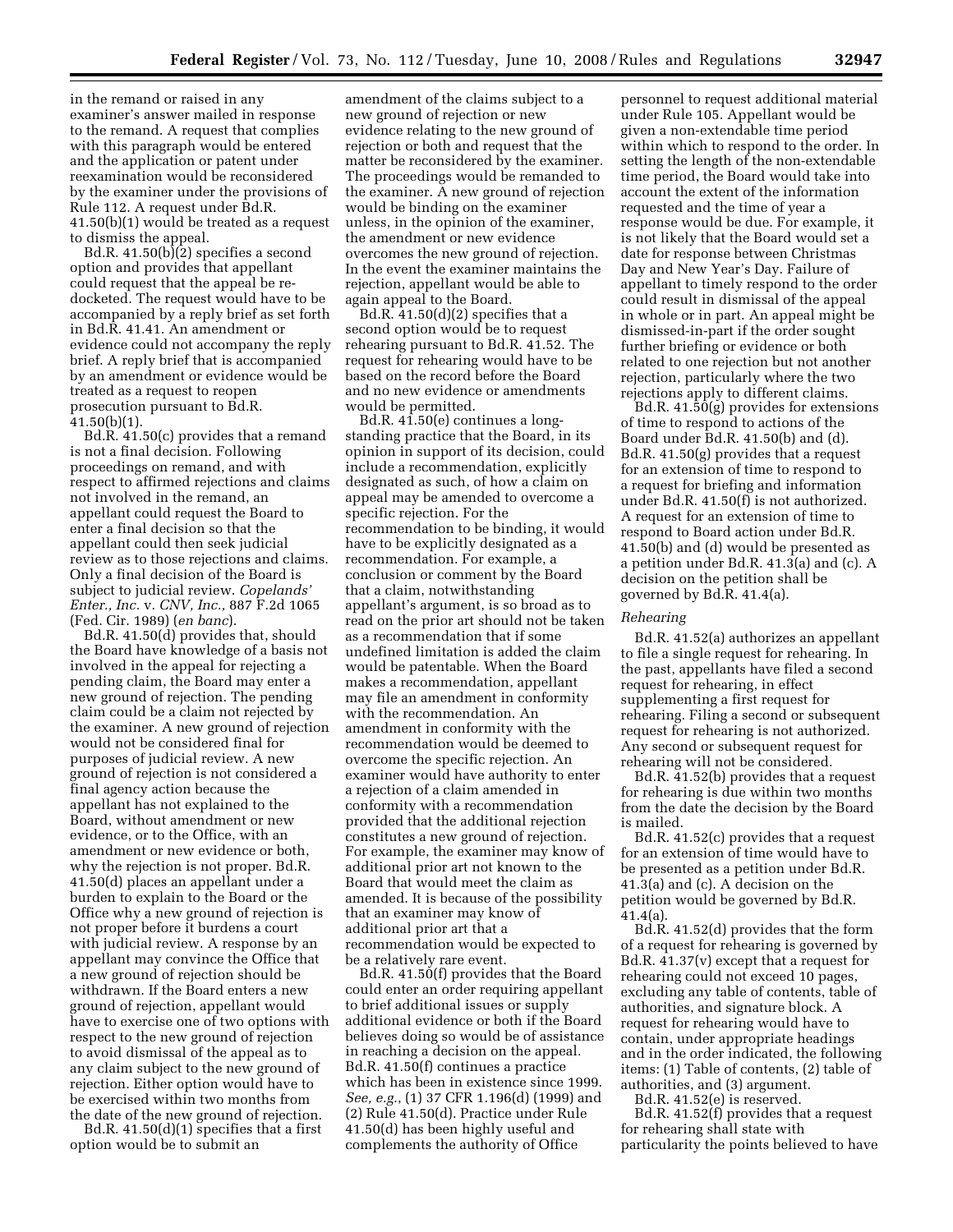**32948 Federal Register** / Vol. 73, No. 112 / Tuesday, June 10, 2008 / Rules and Regulations

been misapprehended or overlooked by the Board. In filing a request for rehearing, the argument shall adhere to the following format: ''On page x, lines y–z of the Board's opinion, the Board states that [set out what was stated]. The point misapprehended or overlooked was made to the Board in [identify paper, page and line where argument was made to the Board]. The response is [state response].'' As part of each response, appellant shall refer to the page number and line or drawing element number of the Record. A general restatement of the case will not be considered an argument that the Board misapprehended or overlooked a point. A new argument cannot be made in a request for rehearing, except in two instances.

Bd.R. 41.52(f)(1) would authorize in a first instance an appellant to respond to a new ground of rejection entered pursuant to Bd.R. 41.50(d)(2).

Bd.R. 41.52(f)(2) would authorize an appellant to rely on and call the Board's attention to a recent decision of a court or the Board that is relevant to an issue decided in the appeal. Generally, the recent court decision would be a decision of the Supreme Court or the Court of Appeals for the Federal Circuit.

Bd.R. 41.52(g) provides that an amendment or new evidence could not accompany a request for rehearing.

Bd.R. 41.52(h) provides that a decision will be rendered on a request for rehearing. The decision on rehearing would be deemed to incorporate the decision sought to be reheard except for those portions of the decision sought to be reheard specifically modified on rehearing. A decision on rehearing would be considered final for purposes of judicial review, except when otherwise noted in the decision on rehearing.

#### *Action Following Decision*

Bd.R. 41.54 provides that, after a decision by the Board and subject to appellant's right to seek judicial review, the proceeding will be returned to the examiner for such further action as may be consistent with the decision by the Board.

#### *Sanctions*

Bd.R. 41.56 is new and provides for sanctions. The rule is designed to put the public on notice of actions which the Office believes are detrimental to the efficient handling of *ex parte* appeals.

Bd.R. 41.56(a) provides that the Chief Administrative Patent Judge or an expanded panel of the Board may impose a sanction against an appellant for misconduct. Misconduct would include (1) failure to comply with an

order entered in the appeal or an applicable rule, (2) advancing or maintaining a misleading or frivolous request for relief or argument or (3) engaging in dilatory tactics. A sanction would be entered by the Chief Administrative Patent Judge (for matters not before a panel) or an expanded panel of the Board (for matters before a panel). A sanction would be applied against the appellant, not against a registered practitioner. Conduct of a registered practitioner could result in a sanction against an appellant. Conduct of a registered practitioner believed to be inappropriate would be referred to the Office of Enrollment and Discipline for such action as may be appropriate.

Bd.R. 41.56(b) provides that the nature of possible sanctions includes entry of (a) an order declining to enter a docket notice, (b) an order holding certain facts to have been established in the appeal, (c) an order expunging a paper or precluding an appellant from filing a paper, (d) an order precluding an appellant from presenting or contesting a particular issue, (e) an order excluding evidence, (f) an order holding an application on appeal to be abandoned or a reexamination proceeding terminated, (g) an order dismissing an appeal, (h) an order denying an oral hearing or (i) an order terminating an oral hearing.

Whether and what sanction, if any, should be imposed against an appellant in any specific circumstance would be a discretionary action.

#### **Changes Made to Rules as Proposed**

Several changes have been made to the rules as proposed in the notice of proposed rulemaking. Those changes follow with additions shown in [brackets] and deletions shown in {braces}. Only the paragraph of a rule where a change was made is reproduced.

#### *Petitions (§ 41.3)*

§ 41.3(a), as proposed, would be revised as follows:

*Deciding official.* A petition authorized by this part must be addressed to the Chief Administrative Patent Judge. {In addition to complying with all other requirements of this title, a copy of the petition must also be forwarded to the Office addressed to: Chief Administrative Patent Judge, Board of Patent Appeals and Interferences, United States Patent and Trademark Office, P.O. Box 1450, Alexandria, VA 22313–1450.} The Chief Administrative Patent Judge may delegate authority to decide petitions.

#### *Timeliness (§ 41.4)*

§ 41.4(b), as proposed, would be revised as follows:

*Late filings.* (1) A request to revive an application which becomes abandoned or a reexamination proceeding which becomes terminated under §§ 1.550(d) or 1.957(b) or (c) of this title as a result of a late filing may be filed pursuant to § 1.137 of this title.

(2) A late filing that does not result in an application becoming abandoned or a reexamination proceeding becoming terminated under §§ 1.550(d) or 1.957(b) or [limited under § 1.957] (c) of this title may be excused upon a showing of excusable neglect or a Board determination that consideration on the merits would be in the interests of justice.

#### *Citation of Authority (§ 41.12)*

§ 41.12 (a), as proposed, would be revised as follows:

**Authority.** Citations to authority must include:

(1) *United States Supreme Court decision.* A citation to a single source in the following order of priority: United States Reports, West's Supreme Court Reports, United States Patents Quarterly, Westlaw, or a slip opinion.

(2) *United States Court of Appeals decision.* A citation to a single source in the following order of priority: West's Federal Reporter (F., F.2d or F.3d), West's Federal Appendix (Fed. Appx.), United States Patents Quarterly, Westlaw, or a slip opinion.

(3) *United States District Court decision.* A citation to a single source in the following order of priority: West's Federal Supplement (F.Supp., F.Supp. 2d), United States Patents Quarterly, Westlaw, or a slip opinion.

(4) *Slip opinions.* If a slip opinion is relied upon, a copy of the slip opinion must accompany the first paper in which an authority is cited.

(5) *Pinpoint citations.* Use pinpoint citations whenever a specific holding or portion of an authority is invoked.

§ 41.12(b), as proposed, would be revised as follows:

*Non-binding authority.* Non-binding authority may be cited. If non-binding authority is not an authority of the Office and is not reproduced in one of the reporters listed in paragraph (a) of this section, a copy of the authority shall be filed with the first paper in which it is cited.]

#### *Definitions (§ 41.30)*

§ 41.30, as proposed, would be revised as follows:

[*Record* means the official content of the file of an application or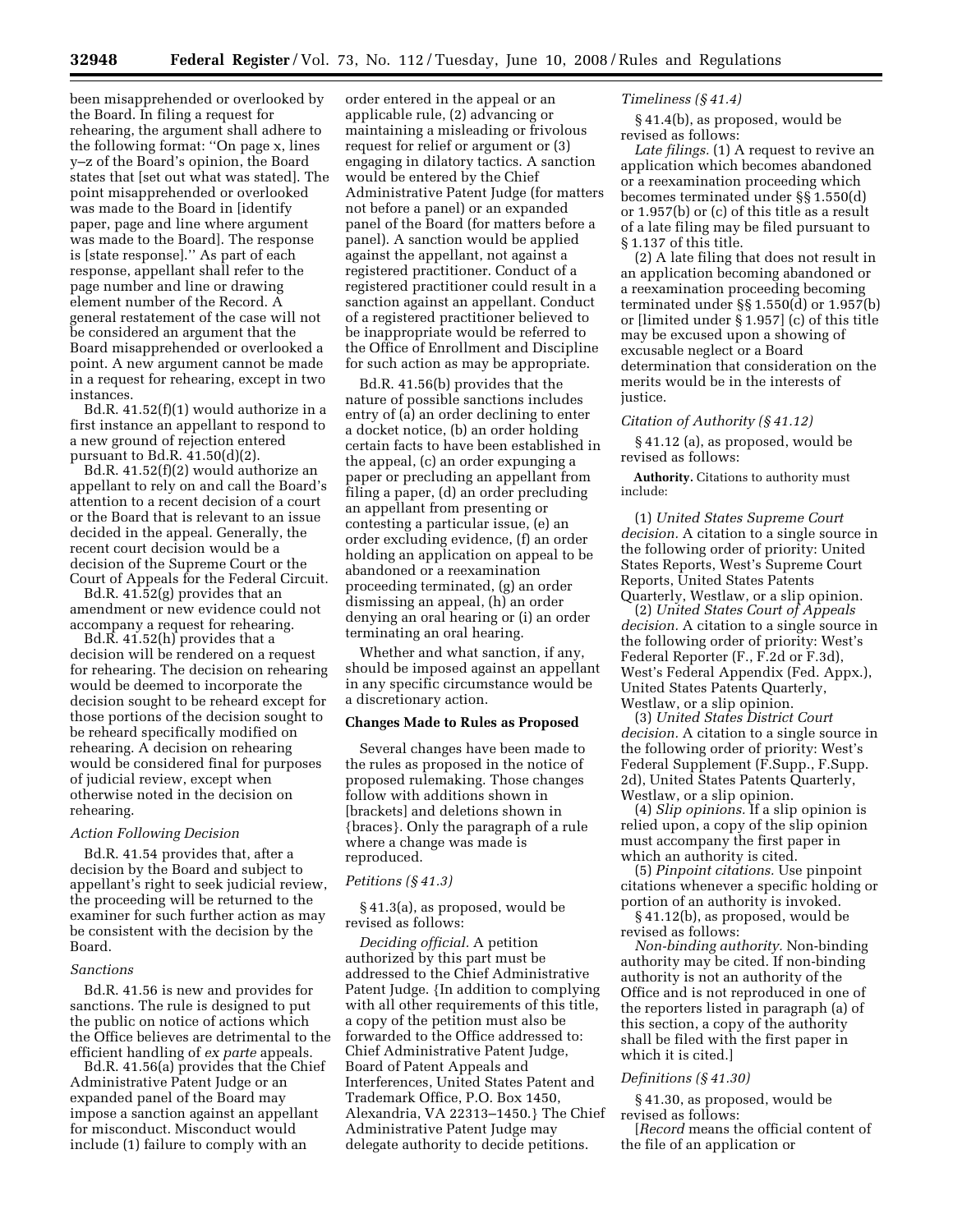reexamination proceeding an appeal.] {*Record on appeal.* The record on appeal consists of the specification, drawings, if any, U.S. patents cited by the examiner or appellant, published U.S. applications cited by the examiner or appellant, the appeal brief, including all appendices, the examiner's answer, any reply brief, including any supplemental appendix, any supplemental examiner's answer, any supplemental reply brief, any request for rehearing, any order or decision entered by the Board or the Chief Administrative Patent Judge, and any other document or evidence which was considered by the Board as indicated in any opinion accompanying any order or decision.}

#### *Appeal to Board (§ 41.31)*

§ 41.31(e), as proposed, would be revised as follows:

*Non-appealable issues.* A nonappealable issue is an issue not subject to an appeal under 35 U.S.C. 134. An applicant or patent owner dissatisfied with a decision of an examiner on a non-appealable issue shall timely seek review by petition before jurisdiction over an appeal is transferred to the Board (*see* § 41.35). Failure to timely file a petition seeking review of a decision of the examiner related to a nonappealable issue may constitute a waiver to [having] {have} that issue considered [in the application or reexamination on appeal].

#### *Amendments and Evidence After Appeal (§ 41.33)*

§ 41.33(c), as proposed, would be revised as follows:

*Other amendments.* No other amendments filed after the date an appeal brief is filed will be admitted, except as permitted by §§ {41.39(b)(1),} 41.50(b)(1), 41.50(d)(1) or 41.50(e) of this subpart.

§ 41.33(d), as proposed, would be revised as follows:

*Evidence after notice of appeal and prior to appeal brief.* Evidence filed after the date a notice of appeal is filed and prior to the date an appeal brief is filed may be admitted if:

[(1)] the examiner determines that the evidence overcomes [at least one rejection] {some or all rejections} under appeal [and does not necessitate any new ground of rejection], and

[(2)] appellant shows good cause why the evidence was not earlier presented. § 41.33(e), as proposed, would be revised as follows:

*Other evidence.* All other evidence filed after the date an appeal brief is filed will not be admitted, except as

permitted by §§ {41.39(b)(1),} 41.50(b)(1) or 41.50(d)(1) of this subpart.

*Jurisdiction Over Appeal (§ 41.35)* 

§ 41.35(a), as proposed, would be revised as follows:

*Beginning of jurisdiction.* The jurisdiction of the Board begins when a docket notice is [mailed] {entered} by the Board.

§ 41.35(b), as proposed, would be revised as follows:

*End of jurisdiction.* The jurisdiction of the Board ends when[:

(1) The Board mails a remand order (see § 41.50(b) or § 41.50(d)(1) of this subpart),

(2) The Board mails a final decision (see § 41.2 of this part) and judicial review is sought or the time for seeking judicial review has expired,

(3) An express abandonment is filed which complies with § 1.138 of this title, or

(4) A request for continued reexamination is filed which complies with § 1.114 of this title.] {the Board orders a remand (see § 41.50(b) or § 41.50(d)(1) of this subpart) or enters a final decision (see § 41.2 of this subpart) and judicial review is sought or the time for seeking judicial review has expired.}

#### *Appeal Brief (§ 41.37)*

§ 41.37(e), as proposed, would be revised as follows:

*Content of appeal brief.* The appeal brief must contain, under appropriate headings and in the order indicated, the following items:

(1) Statement of the real party in interest [(*see* paragraph (f) of this section)].

(2) Statement of related cases [(*see*  paragraph (g) of this section)].

(3) Jurisdictional statement [(*see*  paragraph (h) of this section)].

(4) Table of contents [(*see* paragraph (i) of this section)].

(5) Table of authorities [(*see*  paragraph (j) of this section)].

(6) [[Reserved.]] {Status of claims.} (7) Status of amendments [(*see* 

paragraph (l) of this section)].

(8) [Grounds of rejection] {Rejections} to be reviewed (*see* paragraph (m) of this section)].

(9) Statement of facts [(*see* paragraph (n) of this section)].

(10) Argument [(*see* paragraph (o) of this section)].

(11) An appendix containing a claims section [(*see* paragraph (p) of this section)], [a claim support and drawing analysis section (*see* paragraph (r) of this section)], {a claim support section, a drawing analysis section,} a means or step plus function analysis section [(*see*  paragraph (s) of this section)], an

evidence section [(*see* paragraph (t) of this section)], and a related cases section [(*see* paragraph (u) of this section)].

§ 41.37(f), as proposed, would be revised as follows:

*Statement of real party in interest.*  The ''statement of the real party in interest'' shall identify the name of the real party in interest. The real party in interest must be identified in such a manner as to readily permit a member of the Board to determine whether recusal would be appropriate. Appellant is under a continuing obligation to update this item during the pendency of the appeal. [If an appeal brief does not contain a statement of real party in interest, the Office will assume that the named inventors are the real party in interest.]

§ 41.37(g), as proposed, would be revised as follows:

*Statement of related cases.* The ''statement of related cases'' shall identify, by application, patent, appeal, interference, or court docket number, all prior or pending appeals, interferences or judicial proceedings, known to [any inventors, any attorneys or agents who prepared or prosecuted the application on appeal and any other person who was substantively involved in the preparation or prosecution of the application on appeal,] {appellant, appellant's legal representative or any assignee,} and that are related to, directly affect, or would be directly affected by, or have a bearing on the Board's decision in the appeal. [A related case includes any continuing application of the application on appeal.] A copy of any final or significant interlocutory decision rendered by the Board or a court in any proceeding identified under this paragraph shall be included in the related cases section [(*see* paragraph (u) of this section) in] {of} the appendix. Appellant is under a continuing obligation to update this item during the pendency of the appeal. [If an appeal brief does not contain a statement of related cases, the Office will assume that there are no related cases.]

§ 41.37(h), as proposed, would be revised as follows:

*Jurisdictional statement.* The ''jurisdictional statement'' shall establish the jurisdiction of the Board to consider the appeal. The jurisdictional statement shall include a statement of the statute under which the appeal is taken, [the date of the Office action setting out the rejection on appeal from which the appeal is taken,] {the date of the decision from which the appeal is taken,} the date the notice of appeal was filed, and the date the appeal brief is being filed. If a notice of appeal or an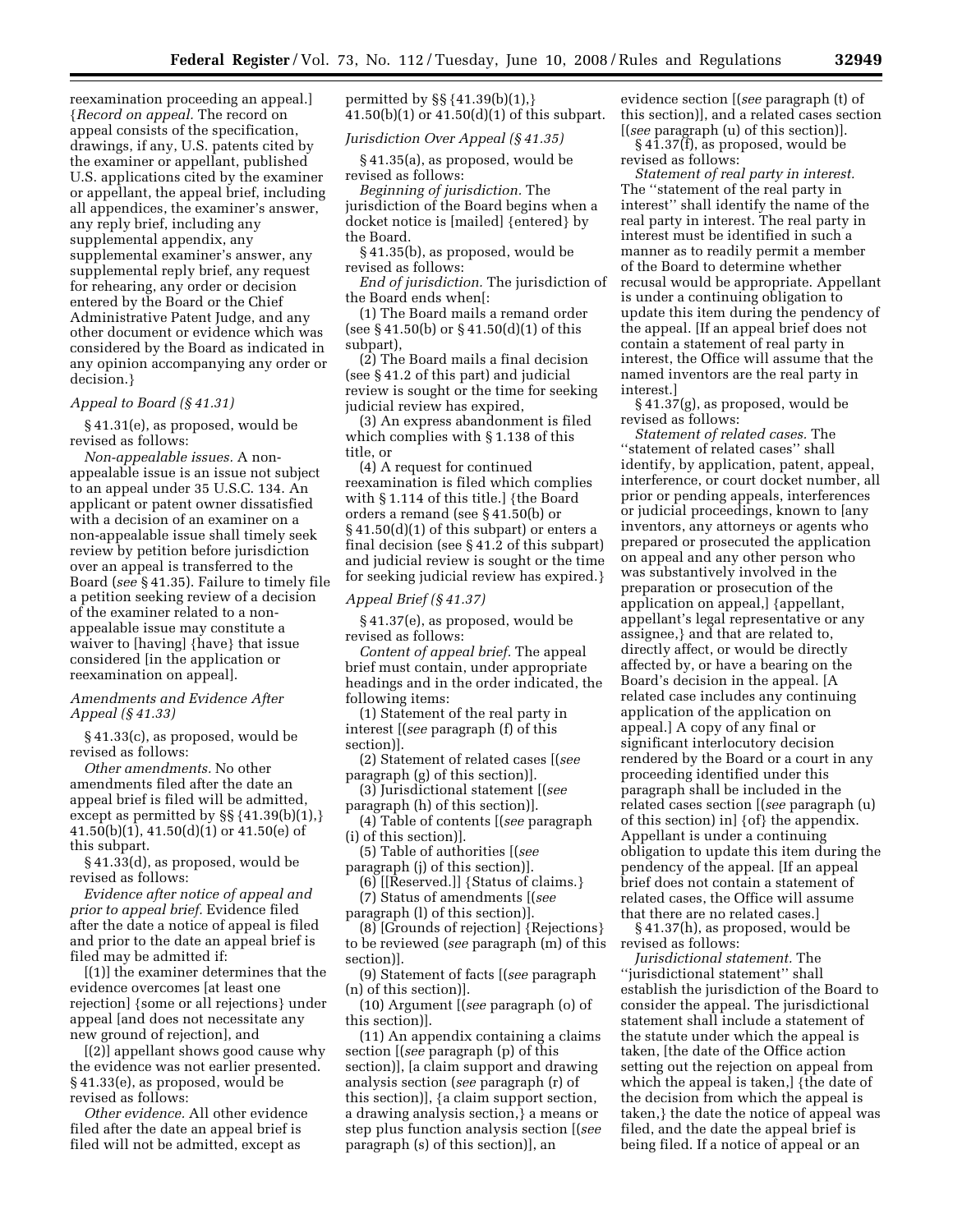appeal brief is filed after the time specified in this subpart, appellant must also indicate the date an extension of time was requested and, if known, the date the request was granted.

§ 41.37(i), as proposed, would be revised as follows:

*Table of contents.* A ''table of contents'' shall list, along with a reference to the page where each item begins, the items required to be listed in the appeal brief (*see* paragraph (e) of this section) [or]{,} reply brief (*see*   $§$  41.41(d) of this subpart) {or supplemental reply brief (see § 41.44(d) of this subpart)}, as appropriate.

§ 41.37(j), as proposed, would be revised as follows:

*Table of authorities.* A ''table of authorities'' shall list cases (alphabetically arranged), statutes and other authorities along with a reference to the pages where each authority is cited in the appeal brief [or]{,} reply brief, {or supplemental reply brief,} as appropriate. § 41.37(k), as proposed, would be revised as follows:

[[Reserved.]] {*Status of pending claims.* The ''status of pending claims'' shall include a statement of the status of all pending claims (*e.g.*, rejected, allowed, cancelled, withdrawn from consideration, or objected to).}

§ 41.37(m), as proposed, would be revised as follows:

[*Grounds of rejection*] {*Rejections*} *to be reviewed.* The ''[grounds of rejection] {rejections} to be reviewed'' shall set out the [grounds of rejection] {rejections} to be reviewed, including the [statute applied, the claims subject to each rejection and references relied upon by the examiner] {claims subject to each rejection}.

§ 41.37(n), proposed, would be revised as follows:

*Statement of facts.* The ''statement of facts'' shall set out in an objective and non-argumentative manner the material facts relevant to the rejections on appeal. A fact shall be supported by a reference to a specific page number [of a document in the Record] and, where applicable, a specific line or [paragraph, and] drawing numerals {of the record on appeal}. A general reference to a document as a whole or to large portions of a document does not comply with the requirements of this paragraph. § 41.37(o), as proposed, would be

revised as follows:

*Argument.* The ''argument'' shall explain why the examiner {is believed to have} erred as to each [ground of] rejection to be reviewed. Any explanation must address all points made by the examiner with which the appellant disagrees. Any finding made or conclusion reached by the examiner

that is not challenged will be presumed to be correct. For each argument, an explanation {and} must identify where the argument was made in the first instance to the examiner or state that the argument has not previously been made to the examiner. {Any finding made or conclusion reached by the examiner that is not challenged will be presumed to be correct.} Each [ground of] rejection shall be separately argued under a separate heading. {For arguments traversing a rejection made under 35 U.S.C. 102, 103 or 112, see also paragraphs (o)(4) through (o)(7) of this section. For arguments traversing other rejections, see also paragraph (o)(8) of this section.}

(1) *Claims standing or falling together.*  [For each ground of rejection applicable to two or more claims, the claims may be argued separately (claims are considered by appellants as separately patentable) or as a group (claims stand or fall together). When two or more claims subject to the same ground of rejection are argued as a group, the Board may select a single claim from the group of claims that are argued together to decide the appeal on the basis of the selected claim alone with respect to the group of claims as to the ground of rejection. Any doubt as to whether claims have been argued separately or as a group as to a ground of rejection will be resolved against appellant and the claims will be deemed to have been argued as a group. Any claim argued separately as to a ground of rejection shall be placed under a subheading identifying the claim by number.]{When a rejection applies to two or more claims, as to that rejection, the appellant may elect to have all claims stand or fall together, or argue the separate patentability of individual claims. If the appeal brief fails to make an explicit election, the Board will treat all claims subject to a rejection as standing or falling together, and select a single claim to decide the appeal as to that rejection. Any doubt as to whether an election has been made or whether an election is clear will be resolved against the appellant. Any claim argued separately shall be placed under a subheading identifying the claim by number.} A statement that merely points out what a claim recites will not be considered an argument for separate patentability of the claim.

(2) *Arguments considered.* Only those arguments which are presented in the argument section of the appeal brief and that address claims set out in the claim support [and drawing analysis] section of the appendix will be considered. Appellant waives all other arguments [in the appeal].

(3) *Format of argument.* Unless a response is purely legal in nature, when responding to a point made in the examiner's rejection, the appeal brief shall specifically identify the point made by the examiner and indicate where appellant previously responded to the point or state that appellant has not previously responded to the point. In identifying any point made by the examiner, the appellant shall refer to a page and, where appropriate, a line [or paragraph], of [a document in] the [Record]{record on appeal}.

{(4) *Rejection under 35 U.S.C. 112, first paragraph.* For each rejection under 35 U.S.C. 112, first paragraph, the argument shall also specify the errors in the rejection and how the rejected claims comply with the first paragraph of 35 U.S.C. 112 including, as appropriate, how the specification and drawings, if any, describe the subject matter defined by the rejected claims, enable any person skilled in the art to which the invention pertains to make and use the subject matter of the rejected claims, or set forth the best mode contemplated by the inventor of carrying out the claimed invention.}

{(5) *Rejection under 35 U.S.C. 112, second paragraph.* For each rejection under 35 U.S.C. 112, second paragraph, the argument shall also specify how the rejected claims particularly point out and distinctly claim the subject matter which appellant regards as the invention.}

{(6) *Rejection under 35 U.S.C. 102.*  For each rejection under 35 U.S.C. 102 (anticipation), the argument shall also specify why the rejected claims are patentable by identifying any specific limitation in the rejected claims which is not described in the prior art relied upon in support of the rejection.}

{(7) *Rejection under 35 U.S.C. 103.*  For each rejection under 35 U.S.C. 103, if appropriate, the argument shall specify the errors in the rejection and, if appropriate, specify the specific limitations in the rejected claims that are not described in the prior art relied upon in support of the rejection, and explain how those limitations render the claimed subject matter unobvious over the prior art. A general argument that all limitations are not described in a single prior art reference does not satisfy the requirements of this paragraph.}

{(8) *Other rejections.* For each rejection other than those referred to in paragraphs (o)(4) through (o)(7), the argument shall specify the errors in the rejection, including where appropriate, the specific limitations in the rejected claims upon which the appellant relies to establish error.}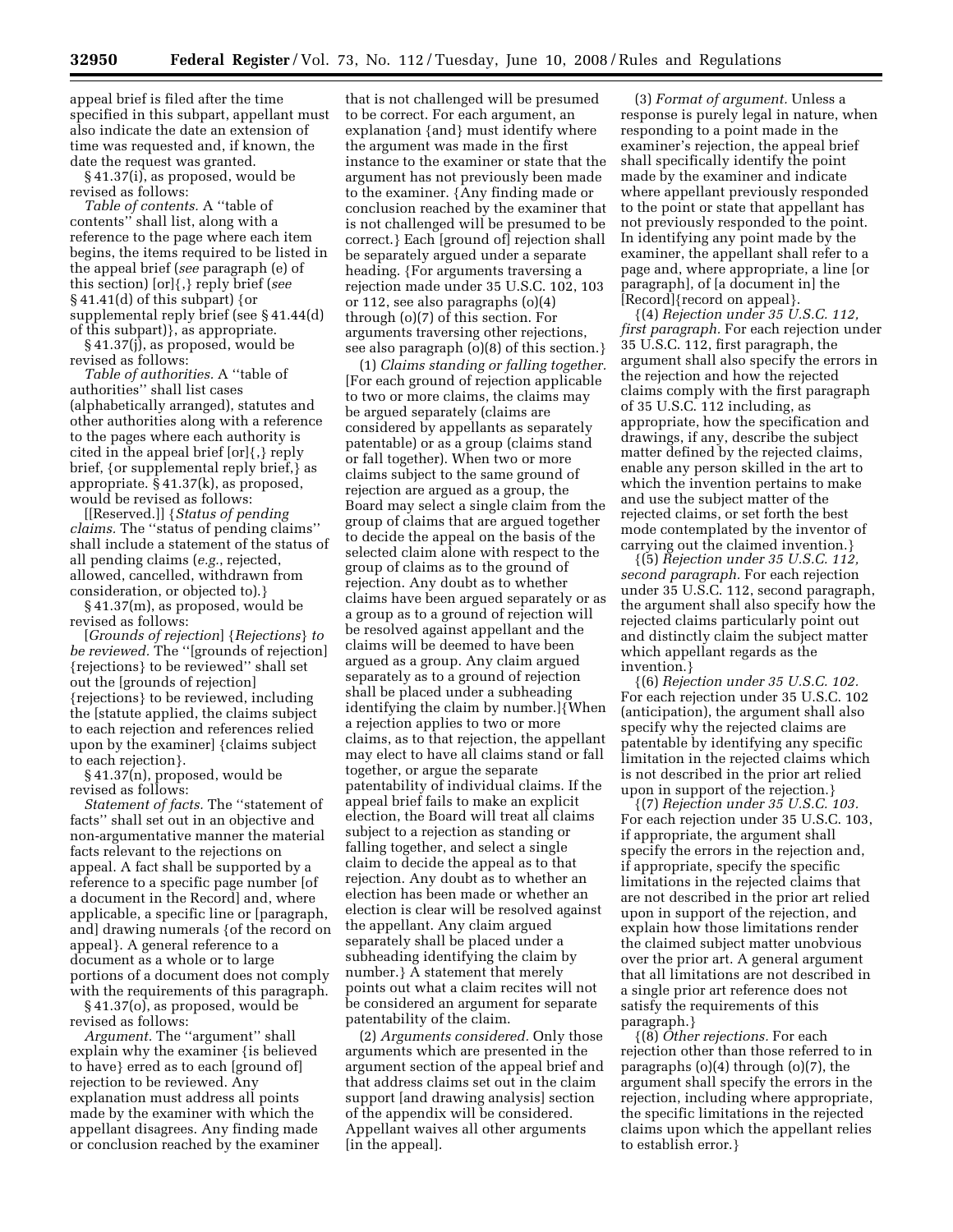§ 41.37(p), as proposed, would be revised as follows:

*Claims section.* The ''claims section'' of the appendix shall consist of an accurate clean copy in numerical order of all claims pending in the application or reexamination proceeding on appeal. The status of [every]{each} claim shall be set out after the claim number and in parentheses (*e.g.*, 1 (rejected), 2 (withdrawn), 3 (objected to), [4 (cancelled), and 5 (allowed)]). {and 4 (allowed)).} [A cancelled claim need not be reproduced.]

§ 41.37(q), as proposed, would be revised as follows:

[[Reserved.]] {*Claim support section.*  For each claim argued separately (see paragraph (o)(1) of this section), the ''claim support section'' of the appendix shall consist of an annotated copy of the claim indicating in bold face between braces ({ }) the page and line after each limitation where the limitation is described in the specification as filed.}

§ 41.37(r), as proposed, would be revised as follows:

[*Claim support and*] *drawing analysis section.* [For each independent claim involved in the appeal and each dependent claim argued separately (*see*  paragraph (o)(1) of this section), the claim support and drawing analysis section in the appendix shall consist of an annotated copy of the claim (and, if necessary, any claim from which the claim argued separately depends) indicating in bold face between braces ({ }) the page and line or paragraph after each limitation where the limitation is described in the specification as filed. If there is a drawing or amino acid or nucleotide material sequence, and at least one limitation is illustrated in a drawing or amino acid or nucleotide material sequence, the ''claims support and drawing analysis section'' in the appendix shall also contain in bold face between the same braces ({ }) where each limitation is shown in the drawings or sequence.] {For each claim argued separately (see paragraph (o)(1) of this section) and having at least one limitation illustrated in a drawing or amino acid or nucleotide material sequence, the ''drawing analysis section'' of the appendix shall consist of an annotated copy of the claim indicating in bold face between braces ({ }) where each limitation is shown in the drawings or sequence. If there is no drawing or sequence, the drawing analysis section shall state that there is no drawing or sequence.}

§ 41.37(s), as proposed, would be revised as follows:

*Means or step plus function analysis section.* [For each independent claim involved in the appeal and each

dependent claim argued separately (*see*  paragraph (o)(1) of this section) having a limitation that appellant regards as a means or step plus function limitation in the form permitted by the sixth paragraph of 35 U.S.C. 112, for each such limitation, the ''means or step plus function analysis section'' in the appendix shall consist of an annotated copy of the claim (and, if necessary, any claim from which the claim argued separately depends) indicating in bold face between braces ({ }) the page and line of the specification and the drawing figure and element numeral that describes the structure, material or acts corresponding to each claimed function.] {For each claim argued separately (see paragraph (o)(1) of this section) and for each limitation that appellant regards as a means or step plus function limitation in the form permitted by the sixth paragraph of 35 U.S.C. 112, the ''means or step plus function analysis section'' of the appendix shall consist of an annotated copy of the claim indicating in bold face between braces ({ }) the page and line of the specification and the drawing figure and element numeral that describes the structure, material or acts corresponding to each claimed function. If there is no means or step plus function limitation, the means or step plus function analysis section shall state that there are no means or step plus function limitations in the claims to be considered.}

§ 41.37(t), as proposed, would be revised as follows:

*Evidence section*. The ''evidence section'' shall contain only papers which have been entered by the examiner. The evidence section shall include:

(1) A table of contents.

(2) [[Reserved.]] {The Office action setting out the rejection on appeal. If the Office action incorporates by reference any other Office action, then the Office action incorporated by reference shall also appear in the evidence section.}

(3) [[Reserved.]] {All evidence relied upon by the examiner in support of the rejection on appeal (including nonpatent literature and foreign application and patent documents), except the specification, any drawings, U.S. patents or published U.S. applications.}

(4) [[Reserved.]] {The relevant portion of a paper filed by the appellant before the examiner which shows that an argument being made on appeal was made in the first instance to the examiner.}

(5) [*Affidavits and declarations.*] Affidavits and declarations, if any, and attachments to declarations, [before the examiner and which are relied upon by appellant in the appeal. An affidavit or declaration otherwise mentioned in the appeal brief which does not appear in the evidence section will not be considered.] {relied upon by appellant before the examiner.}

(6) [*Other evidence filed prior to the notice of appeal.*] Other evidence, if any, [before the examiner and filed prior to the date of the notice of appeal and relied upon by appellant in the appeal. Other evidence filed before the notice of appeal that is otherwise mentioned in the appeal brief and which does not appear in the evidence section will not be considered.] {relied upon by the appellant before the examiner.}

[(7) *Other evidence filed after the notice of appeal.* Other evidence relied upon by the appellant in the appeal and admitted into the file pursuant to § 41.33(d) of this subpart. Other evidence filed after the notice of appeal that is otherwise mentioned in the appeal brief and which does not appear in the evidence section will not be considered.]

§ 41.37(v), as proposed, would be revised as follows:

*Appeal brief format requirements*. An appeal brief shall comply with § 1.52 of this title and the following additional requirements:

(1) *Page and line numbering*. The pages of the appeal brief, including all sections [in] {of} the appendix, shall be consecutively numbered using Arabic numerals beginning with the first page of the appeal brief, which shall be numbered page 1. [If the appellant chooses to number the lines, line numbering may be within the left margin.] {The lines on each page of the appeal brief and, where practical, the appendix shall be consecutively numbered beginning with line 1 at the top of each page.}

(2) *Double spacing*. Double spacing shall be used except in headings, tables of contents, tables of authorities, [signature blocks and certificates of service.] {and signature blocks.} Block quotations must be {double spaced and} indented [and can be one and one half or double spaced].

(3) [[Reserved.]] {*Margins*. Margins shall be at least one inch (2.5 centimeters) on all sides. Line numbering may be within the left margin.}

(4) *Font*. The font [size] shall be [14 point,] {readable and clean, equivalent to 14 point Times New Roman,} including the font for block quotations and footnotes.

(5) *Length of appeal brief*. An appeal brief may not exceed [30] {25} pages, excluding any statement of the real party in interest, statement of related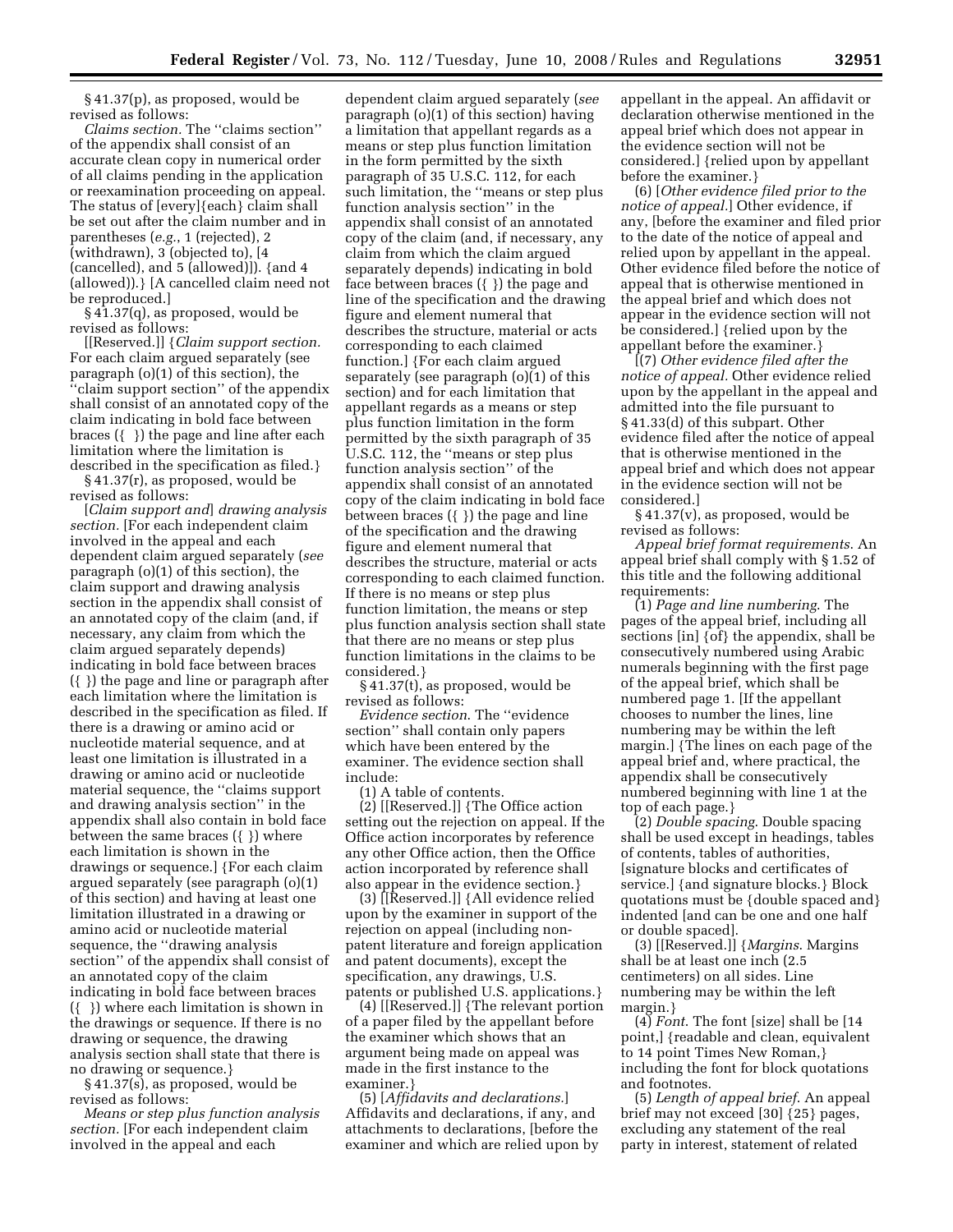cases, [jurisdictional statement,] table of contents, table of authorities, [statement of amendments,] signature block, and appendix. An appeal brief may not incorporate another paper by reference. A request to exceed the page limit shall be made by petition under § 41.3 filed at least ten calendar days prior to the date the appeal brief is due.

#### *Examiner's Answer (§ 41.39)*

§ 41.39(b), as proposed, would be revised as follows:

[*No new ground of rejection.*] {*New rejection in examiner's answer.*} [An examiner's answer shall not include a new ground of rejection.] {An examiner's answer may include a new rejection. If an examiner's answer contains a rejection designated as a new rejection, appellant must, within two months from the date of the examiner's answer, exercise one of the following two options or the application will be deemed to be abandoned or the reexamination proceeding will be deemed to be terminated.}

{(1) *Request to reopen prosecution*. Request that prosecution be reopened before the examiner by filing a reply under § 1.111 of this title with or without amendment or submission of evidence. Any amendment or evidence must be responsive to the new rejection. A request that complies with this paragraph will be entered and the application or patent under reexamination will be reconsidered by the examiner under the provisions of § 1.112 of this title. A request under this paragraph will be treated as a request to withdraw the appeal.}

{(2) *Request to maintain the appeal*. Request that the appeal be maintained by filing a reply brief as set forth in § 41.41 of this subpart. A reply brief may not be accompanied by any amendment or evidence, except an amendment canceling one or more claims which are subject to the new rejection. A reply which is accompanied by evidence or any other amendment will be treated as a request to reopen prosecution pursuant to paragraph (b)(1) of this section.}

§ 41.39(c), as proposed, would be revised as follows:

*Extension of time to file request*. The time for filing a request under § 41.39(b)(1) is extendable under the provisions of § 1.136(a) of this title as to applications and under the provisions of § 1.550(c) of this title as to reexamination proceedings. A request for an extension of time for filing a request under paragraph (b)(2) of this section shall be presented as a petition under § 41.3 of this part.}

#### *Reply Brief (§ 41.41)*

§ 41.41(c), as proposed, would be revised as follows:

*Extension of time to file reply brief*. A request for an extension of time to file a reply brief shall be presented as a petition under § 41.3 of this {sub}part.

§ 41.41(d), as proposed, would be revised as follows:

*Content of reply brief*. {A reply brief shall be limited to responding to points made in the examiner's answer.} Except as otherwise set out in this section, the form and content of a reply brief are governed by the requirements for an appeal brief as set out in § 41.37 of this subpart. A reply brief may not exceed [20] {fifteen} pages, excluding any table of contents, table of authorities, {statement of timeliness,} [and] signature block, {and supplemental appendix} required by this section. {If the examiner enters and designates a rejection as a new rejection, the reply brief may not exceed twenty-five pages, excluding any table of contents, table of authorities, statement of timeliness, signature block, and supplemental appendix required by this section.} A request to exceed the page limit shall be made by petition under § 41.3 of this part and filed at least ten calendar days before the reply brief is due. A reply brief must contain, under appropriate headings and in the order indicated, the following items:

(1) Table of contents—*see* § 41.37(i) of this subpart.

(2) Table of authorities—*see* § 41.37(j) of this subpart.

(3) [[Reserved.]] {Statement of timeliness—*see* paragraph (e) of this section}.

(4) Statement of [additional] facts *see* paragraph (f) of this section.

(5) Argument[—*see* paragraph (g) of this section.]

{(6) Supplemental appendix.} § 41.41(e), as proposed, would be revised as follows:

[[Reserved.]] {*Statement of timeliness*. The ''statement of timeliness'' shall include the date that the examiner's answer was entered and the date that the reply is being filed. If the reply brief is filed after the time specified in this subpart, appellant must indicate the date an extension of time was requested and the date the request was granted.}

§ 41.41(g), as proposed, would be revised as follows:

*Argument*. [Any arguments raised in the reply brief which are not responsive to points made in the examiner's answer will not be considered and will be treated as waived. {A reply brief is limited to responding to points made in the examiner's answer. Arguments

generally restating the case will not be permitted in a reply brief.}

§ 41.41(h), as proposed, would be revised as follows:

[[Reserved.]] {*Supplemental appendix*. If the examiner entered a new rejection in the examiner's answer and appellant elects to respond to the new rejection in a reply brief, this item shall include:

(1) A table of contents—*see* § 41.37(i) of this subpart.

(2) The examiner's answer.

(3) All evidence upon which the examiner relied in support of the new rejection that does not already appear in the evidence section accompanying the appeal brief, except the specification, any drawings, U.S. patents and U.S. published applications.}

{*Examiner's response to reply brief (§ 41.43)*}

§ 41.43, as proposed, would be removed:

{Upon consideration of a reply brief, the examiner may withdraw a rejection and reopen prosecution or may enter a supplemental examiner's answer responding to the reply brief.}

{*Supplemental reply brief (§ 41.44). [new rule number]*}

§ 41.44(a), as proposed, would be removed:

{*Supplemental reply brief authorized*. If an examiner enters a supplemental examiner's answer, an appellant may file a single supplemental reply brief responding to the supplemental examiner's answer.}

§ 41.44(b), as proposed, would be removed:

{*Time for filing supplemental reply brief*. Appellant must file a supplemental reply brief within two months from the date of the mailing of the examiner's supplemental answer.}

§ 41.44(c), as proposed, would be removed:

{*Extension of time to file supplemental reply brief*. A request for an extension of time shall be presented as a petition under § 41.3.}

§ 41.44(d), as proposed, would be removed:

{*Content of supplemental reply brief*. Except as otherwise set out in this subparagraph, the form and content of a supplemental reply brief are governed by the requirements for appeal briefs as set out in § 41.37 of this subpart. A supplemental reply brief may not exceed ten pages, excluding the table of contents, table of authorities, and statement of timeliness and signature block. A request to exceed the page limit shall be made by petition under § 41.3 of this part and filed at least ten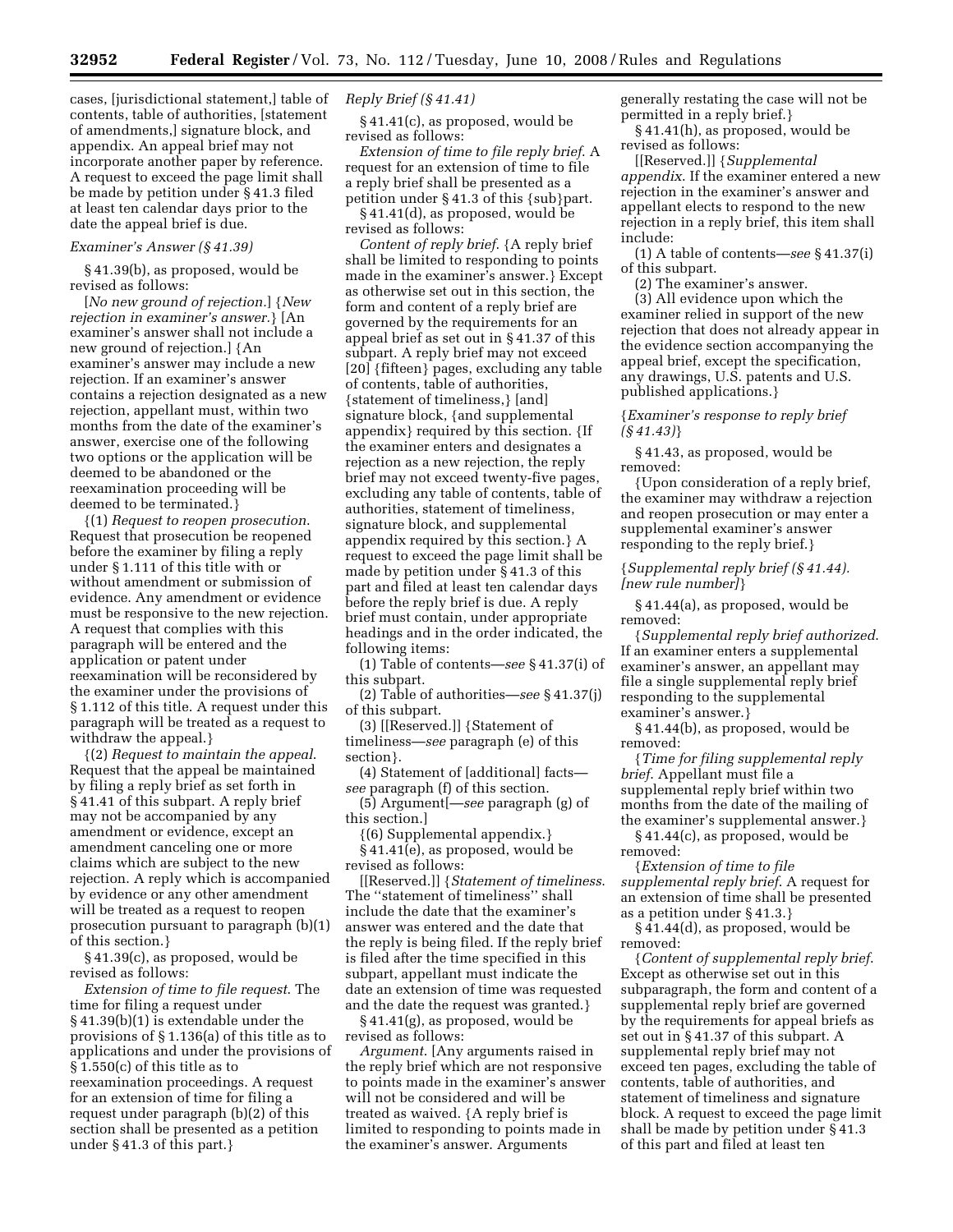calendar days before the supplemental reply brief is due. A supplemental reply brief must contain, under appropriate headings and in the order indicated, the following items:

(1) Table of contents—*see* § 41.37(i) of this subpart.

(2) Table of authorities—*see* § 41.37(j) of this subpart.

(3) Statement of timeliness—*see*  paragraph (e) of this section.

(4) Argument—*see* paragraph (f) of this section.}

§ 41.44(e), as proposed, would be removed:

{*Statement of timeliness*. The ''statement of timeliness'' shall establish that the supplemental reply brief was timely filed by including a statement of the date the supplemental examiner's answer was entered and the date the supplemental reply brief is being filed. If the supplemental reply brief is filed after the time specified in this subpart, appellant must indicate the date an extension of time was requested and the date the request was granted.}

§ 41.44(f), as proposed, would be removed:

{*Argument*. The ''argument'' shall be limited to responding to points made in the supplemental examiner's answer. Arguments generally restating the case will not be permitted in a supplemental reply brief.}

§ 41.44(g), as proposed, would be removed:

{*No amendment or new evidence*. No amendment or new evidence may accompany a supplemental reply brief.}

*Oral Hearing (§ 41.47)* 

§ 41.47(c), as proposed, would be revised as follows:

*Time for filing request for oral hearing*. Appellant must file a request for oral hearing within two months from the date of the examiner's answer {or supplemental examiner's answer}.

§ 41.47(i), as proposed, would be revised as follows:

*Oral hearing limited to [Record]*  {*record*}. At oral hearing only the [Record] {record on appeal} will be considered. No additional evidence may be offered to the Board in support of the appeal. Any argument not presented in a brief cannot be raised at an oral hearing.

§ 41.47(j), as proposed, would be revised as follows:

*Recent legal development*. Notwithstanding {sub}paragraph (i) of this section, an appellant or the examiner may rely on and call the Board's attention to a recent court or Board opinion which could have an effect on the manner in which the appeal is decided.

§ 41.47(k), as proposed, would be revised as follows:

*Visual aids*. Visual aids may be used at an oral hearing, but must be limited to {copies of} documents [or artifacts] in the [Record] {record on appeal} [or a model or an exhibit presented for demonstration purposes during an interview with the examiner]. At the oral hearing, appellant should provide one copy of each visual aid [(photograph in the case of an artifact, a model or an exhibit)] for each judge and one copy [to be added to the Record] {for the record}.

#### *Decisions and Other Actions by the Board (§ 41.50)*

§ 41.50(b), as proposed, would be revised as follows:

*Remand*. The Board may remand an application to the examiner. If in response to [a] {the} remand [for further consideration of a rejection], the examiner enters [an] {supplemental} examiner's answer, within two months the appellant shall exercise one of the following two options to avoid abandonment of the application or termination of a reexamination proceeding:

(1) *Request to reopen prosecution*. Request that prosecution be reopened before the examiner by filing a reply under § 1.111 of this title with or without amendment or submission of evidence. Any amendment or evidence must be responsive to the remand or issues discussed in the {supplemental} examiner's answer. A request that complies with this paragraph will be entered and the application or patent under reexamination will be reconsidered by the examiner under the provisions of § 1.112 of this title. A request under this paragraph will be treated as a request to dismiss the appeal.

(2) *Request to [re-docket]* {*maintain*} *the appeal*. The appellant may request that the Board re-docket the appeal (*see*  § 41.35(a) of this subpart) and file a reply brief as set forth in § 41.41 of this subpart. A reply brief may not be accompanied by any amendment or evidence. A reply brief which is accompanied by an amendment or evidence will be treated as a request to reopen prosecution pursuant to paragraph (b)(1) of this section.

§ 41.50(d), as proposed, would be revised as follows:

*New [ground of] rejection*. Should the Board have a basis not involved in the appeal for rejecting any pending claim, it may enter a new [ground of] rejection. A new [ground of] rejection shall be considered an interlocutory order and shall not be considered a final decision.

If the Board enters a new [ground of] rejection, within two months appellant must exercise one of the following two options with respect to the new [ground of] rejection to avoid dismissal of the appeal as to any claim subject to the new [ground of] rejection:

(1) *Reopen prosecution*. Submit an amendment of the claims subject to a new [ground of] rejection or new evidence relating to the new [ground of] rejection or both, and request that the matter be reconsidered by the examiner. The application or reexamination proceeding on appeal will be remanded to the examiner. A new [ground of] rejection by the Board is binding on the examiner unless, in the opinion of the examiner, the amendment or new evidence overcomes the new [ground of] rejection. In the event the examiner maintains the new [ground of] rejection, appellant may again appeal to the Board.

(2) *Request for rehearing.* Submit a request for rehearing pursuant to § 41.52 of this subpart relying on the [Record]{record on appeal}.

§ 41.50(e), as proposed, would be revised as follows:

*Recommendation.* In its opinion in support of its decision, the Board may include a recommendation, explicitly designated as such, of how a claim on appeal may be amended to overcome a specific rejection. When the Board makes a recommendation, appellant may file an amendment or take other action consistent with the recommendation. An amendment or other action, otherwise complying with statutory patentability requirements, will overcome the specific rejection. An examiner, however, [upon return of the application or reexamination proceeding to the jurisdiction of the examiner,] may enter a new [ground of] rejection of a claim amended in conformity with a recommendation, when appropriate.

§ 41.50(g), as proposed, would be revised as follows:

*Extension of time to take action.* A request for an extension of time to respond to a request for briefing and information under paragraph (f) of this section is not authorized. A request for an extension of time to respond to Board action under paragraphs (b) and (d) of this section shall be presented as a petition under § 41.3 of this {sub}part.

#### *Rehearing (§ 41.52)*

§ 41.52(b), as proposed, would be revised as follows:

*Time for filing request for rehearing.*  Any request for rehearing must be filed within two months from the date of the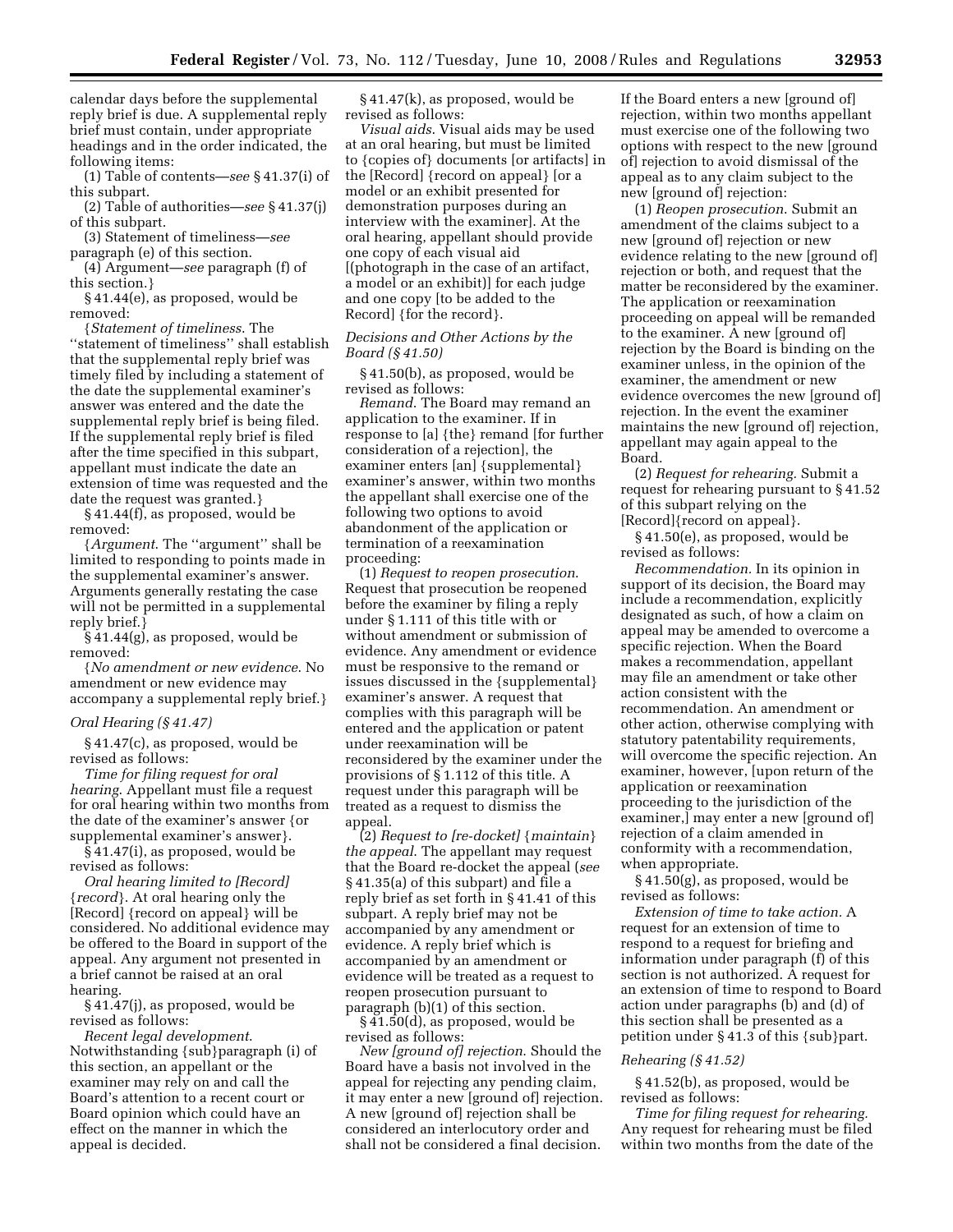decision [mailed]{entered} by the Board.

§ 41.52(c), as proposed, would be revised as follows:

*Extension of time to file request for rehearing.* A request for an extension of time shall be presented as a petition under § 41.3 of this {sub}part.

§ 41.52(d), as proposed, would be revised as follows:

*Content of request for rehearing.* {A request for rehearing shall state with particularity the points believed to have been misapprehended or overlooked by the Board.} The form of a request for rehearing is governed by the requirements of  $\S 41.37(v)$  of this subpart, except that a request for rehearing may not exceed [10] {ten} pages, excluding any table of contents, table of authorities, {statement of timeliness,} and signature block. A request to exceed the page limit shall be made by petition under § 41.3 at least ten calendar days before the request for rehearing is due. A request for rehearing must contain, under appropriate headings and in the order indicated, the following items:

(1) Table of contents—*see* § 41.37(i) of this subpart.

(2) Table of authorities—*see* 41.37(j) of this subpart.

(3) [[Reserved.]] {Statement of timeliness—*see* paragraph (e) of this section.}

(4) Argument—*see* paragraph (f) of this section.

§ 41.52(e), as proposed, would be revised as follows:

[[Reserved.]] {*Statement of timeliness.*  The ''statement of timeliness'' shall establish that the request for rehearing was timely filed by including a statement of the date the decision sought to be reheard was entered and the date the request for rehearing is being filed. If the request for rehearing is filed after the time specified in this subpart, appellant must indicate the date an extension of time was requested and the date the request was granted.}

§ 41.52(f), as proposed, would be revised as follows:

*Argument.* [A request for rehearing shall state with particularity the points believed to have been misapprehended or overlooked by the Board.] In filing a request for rehearing, the argument shall adhere to the following format: ''On page x, lines y–z of the Board's opinion, the Board states that [set out what was stated]. The point misapprehended or overlooked was made to the Board in [identify paper, page and line where argument was made to the Board] [or the point was first made in the opinion of the Board]. The response is [state response].'' As part of each response,

appellant shall refer to the page number and line or drawing number of [a document in] the [Record] {record on appeal}. [A] {No} general restatement of the case [will not be considered an argument that the Board has misapprehended or overlooked a point.] {is permitted in a request for rehearing.} A new argument cannot be made in a request for rehearing, except:

(1) *New [ground of] rejection.*  Appellant may respond to a new [ground of] rejection entered pursuant to  $\S 41.50(d)(2)$  of this subpart.

(2) *Recent legal development.*  Appellant may rely on and call the Board's attention to a recent court or Board opinion which is relevant to an issue decided in the appeal.

#### *Sanctions (§ 41.56)*

§ 41.56(a), as proposed, would be revised as follows:

*Imposition of sanctions.* [The Chief Administrative Patent Judge or an expanded panel of the Board may impose a sanction] {A sanction may be imposed} against an appellant for misconduct, including:

(1) Failure to comply with an order entered in the appeal or an applicable rule.

(2) Advancing or maintaining a misleading or frivolous request for relief or argument.

(3) Engaging in dilatory tactics. § 41.56(b), as proposed, would be

revised as follows:

*Nature of sanction.* Sanctions may include entry of:

(1) An order declining to enter a docket{ing} notice.

(2) An order holding certain facts to have been established in the appeal.

(3) An order expunging a paper or precluding an appellant from filing a paper.

(4) An order precluding an appellant from presenting or contesting a particular issue.

(5) An order excluding evidence.

(6) [[Reserved.]] {An order requiring terminal disclaimer of patent term.}

(7) An order holding an application on appeal to be abandoned or a reexamination proceeding terminated.

(8) An order dismissing an appeal.

(9) An order denying an oral hearing. (10) An order terminating an oral hearing.

#### **Discussion of Comments**

#### *Generally*

*Comment 1.* Several comments expressed a concern that many of the appeals rules, as proposed, are not necessary and will not help the Board resolve appeals.

*Answer.* A review of the comments as a whole suggests that many have overlooked the fact that (1) the overall appeal process begins with the notice of appeal and ends with a decision of the Board and (2) that the process from notice of appeal to decision of the Board is bifurcated within the Office. The Office bifurcates the overall appeal process because some of the steps are carried out in the Technology Centers while other steps are carried out before the Board. The notice of appeal and appeal brief are filed while the appeal process is before the Technology Center. Many of the requirements of the rules will help the Board and Technology Center personnel. For example, a table of contents and table of authorities helps Technology Center personnel (*e.g.*, the examiner and conferees in appeals) promptly locate information in a brief. A jurisdictional statement will provide a road map on whether an application on appeal is abandoned and will enable Technology Center personnel to promptly advise an applicant in the event an application is abandoned. Identification of whether an argument in an appeal brief is ''new'' will enable Technology Center personnel to evaluate the new argument and determine whether a rejection should be withdrawn. Additionally, if a ''new'' argument is made, Technology Center personnel will know that if the appeal is to go forward that the argument will need to be answered. The rules should be viewed as making the overall appeal process, albeit bifurcated, efficient so as to eliminate at an early stage appeals which should not go forward and make appeals which go forward capable of prompt resolution.

*Comment 2.* A comment maintained that the proposed rule changes are ''substantive and NOT interpretive.''

*Answer.* The rules are promulgated pursuant to the Director's authority to establish regulations which govern the conduct of proceedings in the Office, including regulations governing *ex parte*  appeals. 35 U.S.C. 2(b)(2)(A). The rules are merely procedural rules, not substantive rules.

*Comment 3.* A comment suggested that the proposed appeals rules would increase application pendency, *inter alia,* because examiners would delay examination until the filing of an appeal brief. According to the comment, delays occur under the former rules.

*Answer.* The premise of the comment is that under the former rules the examiners are not doing their job and are waiting for an appeal to examine a patent application. The Director has confidence that examiners are doing their job correctly. Furthermore, most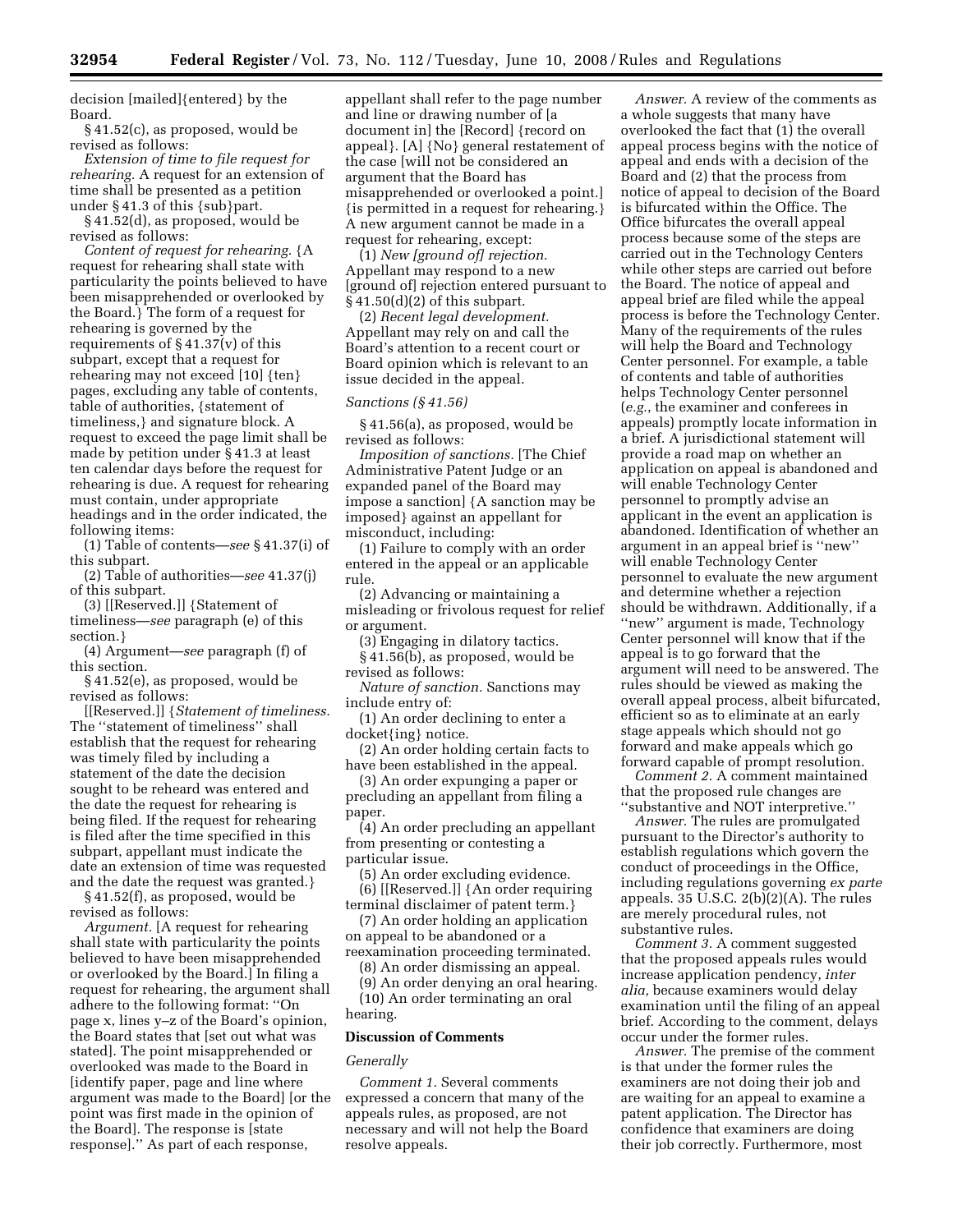applications are examined without the need for filing a notice of appeal. Therefore the comment is addressing a very small percentage of all applications filed in the Office. If there are some examiners who in the opinion of an applicant are not doing their job, the applicant has a responsibility to call the matter to the attention of a Director in the involved Technology Center. The Office cannot address and respond to general comments about perceived improper behavior of examiners. Like the examination of a patent application, perceived inappropriate examination can be dealt with only on a case-by-case and examiner-by-examiner basis. A Technology Center Director without knowledge of difficulties experienced by an applicant is not likely to be able take to steps to improve the examination process, whether before or after a notice of appeal is filed. *See Keebler Co.* v. M*urray Bakery Products,* 866 F.2d 1386, 1388 (Fed. Cir. 1989) (noting that prescience is not a required characteristic of Office personnel). Unless a matter is called to the attention of an Office manager in a position to look into the facts, it is unlikely the behavior which the comment alleges occurs can be corrected.

*Comment 4.* A comment indicated that from 40 to 60 percent of appealed cases are reopened or allowed under existing rules. Another comment indicated that only 50% of the appeals are transmitted to the Board after the newly instituted appeal conferences in the Technology Centers. The comments go on to state that applicants should not have to file appeal briefs (either under the former rules or the new rules) when many appeals never reach the Board. Other comments made similar observations.

*Answer.* For appellants taking advantage of the Office's newly instituted pre-appeal brief conferences, an appeal brief is not due until the results of the pre-appeal conference are mailed to appellant. Nevertheless, an increasing number of appeals proceed to the Board for resolution. These rules establish procedures which will permit those appeals reaching the Board to be resolved in an efficient manner.

*Comment 5.* A comment suggested that many of the appeals rules place a burden on an applicant to establish patentability as opposed to requiring the Office to establish unpatentability.

*Answer.* The comment misapprehends the nature of the rules. It is the examiner's function to establish that claims are unpatentable. An applicant dissatisfied with the examiner's unpatentability holding may appeal to the Board. The appeals rules

are not designed to make the applicant prove patentability. However, they are designed to require the applicant on appeal to show that the examiner erred. The rules also require the applicant to provide enough information so that the Board can determine what fact or legal matter is in dispute and resolve any dispute. In many appeals, the Board has had to spend considerable time trying to determine what matters are in issue.

*Comment 6.* The tenor of many comments is that applicants are concerned with post-issuance matters, such as infringement cases. The premise of the comments is that an applicant (soon to be a patentee) should not have to state its position on various matters, including, *e.g.*, (1) the meaning of claims, (2) the level of skill in the art, and (3) what element in a specification supports a means or step plus function claim. The comments imply that if an applicant has to tell the Board what its claim means, post-issuance doctrine of equivalents positions may be compromised. Some comments suggest that the more which needs to be said, the more likely an applicant will face allegations of inequitable conduct when a patent is sought to be enforced.

*Answer.* The Office is not unsympathetic to some of the concerns expressed. However, it is also true that a patent file serves a public notice function. To the extent that an applicant has to explain the meaning of its claims, etc., to the Board to secure a reversal, no applicant should be concerned. The examination process should be a transparent process where prosecution reveals much about the scope and meaning of a patent. Patent prosecution is not a procedure whereby an applicant should be allowed to maneuver during prosecution only to surprise the public when the patent issues. For these reasons, it is difficult to see why an applicant would want to resist providing the information the Board needs to determine whether an examiner erred. In this respect, the Federal Circuit recently made the following observation:

Where the applicant expressly and unambiguously states \* \* \* [an] intention to claim broadly, the claim construction issue is easier and the question becomes one of validity—whether the specification supports the full breadth of the new claims. On the other hand, where—as in this case—the patentee has not been explicit about the scope of the new claims, the case can pose interdependent problems of both claim construction and validity.

*Saunders Group, Inc.* v. *Comfortrac, Inc.,* 492 F.3d 1326, 1336 (Fed. Cir. 2007). The appeal rules address the Federal Circuit's observation, at least for those cases which require an appeal to be decided by the Board.

*Comment 7.* Several comments called attention to events which are said to have transpired in particular patent applications prosecuted by those submitting the comments. According to the comments, examiners are said to have mishandled each of the applications.

*Answer.* The rule making process is not a vehicle for correcting errors which are said to have occurred during the prosecution of particular patent applications. The comments were considered only to the extent that they provided general observations and suggestions relevant to a rule under consideration.

*Comment 7A.* Several comments called attention to mathematical analysis of data compiled by the comment provider. According to the comments, the analysis argued against implementation of the rules.

*Answer.* The data and analysis have been considered only to the extent that each is relevant to a rule under consideration. The data and analysis do not provide any justification for not implementing the rules.

*Comment 8.* A comment suggested that a Regulatory Flexibility Act analysis is required. 5 U.S.C. 603.

*Answer.* A Regulatory Flexibility Act certification or analysis is required only for proposed rules that are required to be published for notice and comment. Because these rules are procedural, they are not required to be published for notice and comment. Nevertheless, the Office chose to publish these rules for comment prior to adoption of the final rules in order to solicit valuable input from the public. See the Regulatory Flexibility Act section under Rule Making Considerations of this final rule for further information regarding certification of the rules under 5 U.S.C. 605(b).

*Comment 8A.* Several comments stated that the notice of proposed rule making should have been published earlier than July 30, 2007.

*Answer.* Although prior notice and an opportunity for public comment are not required for the procedural changes in the rules as proposed, the USPTO published a notice of proposed rule making in the **Federal Register** as soon as the proposed rules were in an appropriate form for publication.

*Comment 9.* Two comments suggested that the Office has not complied with the Paperwork Reduction Act; specifically with regard to Bd.R. 41.37(t) and (u) and 41.41(h)(2) and (3).

*Answer.* Paragraphs (t) and (u) of section 41.37 have been revised and do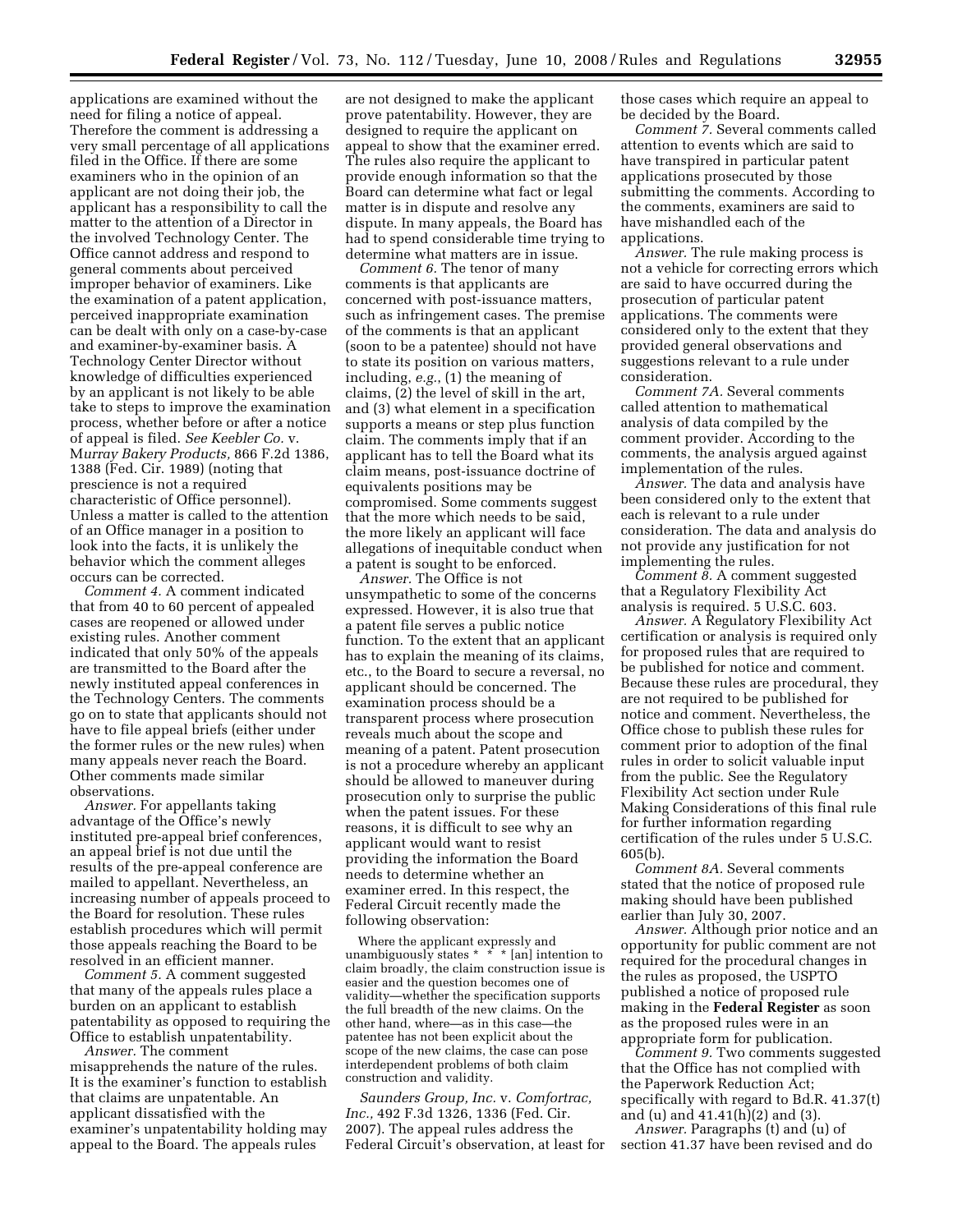not require the collection of information beyond what is already required by the current rules. Paragraph (h), including subparagraphs (2) and (3), of section 41.41 have been reserved.

*Comment 9A.* A comment suggested that the Office has not complied with Executive Order 12866.

*Answer.* For reasons given at the end of this notice, the Office has complied with Executive Order 12866.

#### *Bd.R. 41.3(a)*

*Comment 10.* Several comments suggested that delegating authority to the Chief Administrative Patent Judge to decide certain petitions for extensions of time might result in delays. Other comments noted that there have been occasions when petitions have not been promptly forwarded to deciding officials within the Office.

*Answer.* Bd.R. 41.3 requires that a petition for an extension be filed with the Office and addressed to the Chief Judge. Consideration of requests for extensions decided by a single Office employee will maximize uniform treatment of petitions for an extension of time.

*Comment 11.* A comment suggested that the Chief Administrative Patent Judge would not be in a position to know examiner's hours and schedules and therefore would not be in a good position to decide petitions for an extension of time.

*Answer.* An examiner's hours or schedule are not relevant to whether an applicant should receive an extension of time.

#### *Bd.R. 41.4(a)*

*Comment 12.* A comment observed that the **Federal Register** Notice (72 FR at 41,472), under ''Timeliness of Petitions,'' states that the Chief Administrative Patent Judge will determine (for the most part) whether extensions of time are to be granted. Other Board rules state that a request for an extension of time must be presented as a petition under Bd.R. 41.3. The comment felt that the Notice gives an impression that all requests for extensions of time under Bd.R. 41.4(a) would have to be by way of a petition under Bd.R. 41.3. If so, then the comment suggests that Bd.R. 41.4(a) should be amended to provide that a petition under Bd.R. 41.3 is required.

*Answer.* The suggestion to change Bd.R. 41.4(a) is not being adopted. Bd.R. 41.4(a) provides that extensions of time will be granted only on a showing of good cause except as otherwise provided by rule. Bd.R. 41.3 (1) applies to all cases pending before the Board, including interference cases and

requests for an extension of time by petition under Bd.R. 41.4, and (2) sets the standard under which extensions of time are granted. A petition for an extension of time under Bd.R. 41.3 is required only where another rule requires the petition to be filed, e.g. (1) Bd.R. 41.41(c) (reply brief), (2) Bd.R. 41.47(d) (request for oral hearing), and (3) Bd.R. 41.52(c) (request for rehearing).

*Comment 13.* A comment noted that possible requests for extensions of time under the current appeal process might lead to unwarranted patent term adjustment. The comment suggests that an amendment could be made to Rule 704(c)(9) to deal with abuses of the extension of time practice and the need for a petition for an extension of time is not necessary.

*Answer.* A possible amendment to Rule 704(c)(9) is beyond the scope of the notice of proposed rule making. Nevertheless, one factor in determining whether a petition for an extension of time should be granted is any possible patent term adjustment resulting from any extension. In the case where granting a petition for an extension of time would appear to result in unwarranted patent term adjustment, a decision on petition could make an extension conditioned on an appellant waiving its right to patent term adjustment equivalent to the length of the extension.

#### *Bd.R. 41.20*

*Comment 14.* A comment suggested that if an examiner makes a new ground of rejection in an examiner's answer and the applicant elects further prosecution before the examiner, then the appeal fees (notice of appeal and appeal brief) should be refunded or applied to any future appeal.

*Answer.* The rules are being amended to provide that a new ground of rejection cannot be made in the examiner's answer.

#### *Bd.R. 41.30*

*Comment 15.* One comment suggested that the transcript of oral argument be considered part of the ''record on appeal.''

*Answer.* Since any ''transcript of oral argument'' is entered in the file of the application or reexamination on appeal, it is part of the Record. However, one concern in making the transcript part of the Record will be attempts by appellants at oral hearing to raise ''new'' issues not previously raised. A new argument raised for the first time at an oral hearing will not be considered. *See*  Bd.R. 41.47(i), which is based on principles announced in *Packard Press, Inc.* v. *Hewlett-Packard Co.,* 227 F.3d

1352, 1360 (Fed. Cir. 2000); *Henry* v. *Department of Justice,* 157 F.3d 863, 865 (Fed. Cir. 1998); and *LeVeen* v. *Edwards,* 57 USPQ2d 1406, 1414 (Bd. Pat. App. & Int. 2000).

*Comment 16.* A comment suggested that the definition of ''record on appeal'' is too broad because it could include, for example, U.S. patents cited in an IDS which are not mentioned by either the examiner or the appellant. The comment suggested that the definition be limited to documents relied upon in the appeal.

*Answer.* The Record consists of the material in the official file of the application or reexamination on appeal. However, unless a particular document in the Record has been mentioned or relied upon, a document cannot form part of the ''evidence'' considered by the examiner or the Board. Patents cited in an IDS, but not relied upon by either the examiner or the appellant in the appeal will not be considered by the Board. Likewise, Office actions, responses to Office actions, prior art and evidence cited earlier in the prosecution, but not relied upon in the appeal, would not be considered.

*Comment 17.* A comment suggested that the record on appeal (Bd.R. 41.30 and Bd.R. 41.37(t)) should be ''the entire administrative record.''

*Answer.* The suggestion is adopted. A definition of ''Record'' has been added to the definitions in Bd.R. 41.30. However, as the answer to the previous comments makes clear, a document in the Record not called to the attention of the examiner and the Board will not be considered. A document called to the Board's attention the first time in a petition for rehearing will almost always be denied consideration. Experience shows that after an adverse decision by the Board, on appeal to the Federal Circuit an appellant will refer to documents in the court brief which were not called to the attention of the Board. The Federal Circuit is entitled to know that the document relied upon in an appeal before it was addressed in the arguments made to the Board. The appeal brief, reply brief and request for rehearing will establish what part of the Record was relied upon in the appeal by the appellant, the examiner and the Board.

*Comment 18.* A comment suggested that the definition of the record on appeal gives preferential status to U.S. patents and published U.S. applications. The comment goes on to say that published foreign applications and technical journal articles are also important.

*Answer.* Given the added definition of Record in Bd.R. 41.30, it is believed that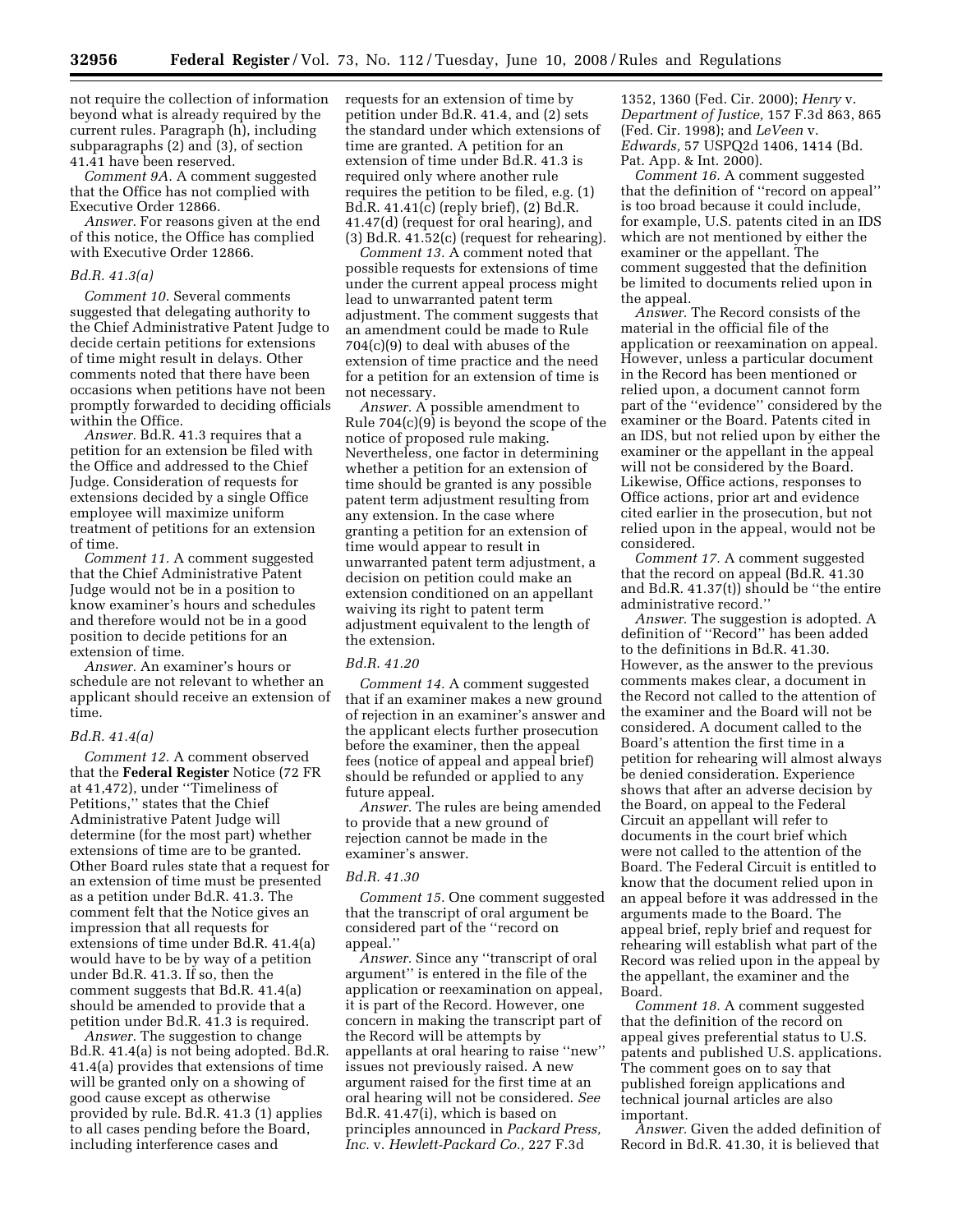any concern in the comment has been answered.

#### *Bd.R. 41.31(c)*

*Comment 19.* A suggestion was made that Bd.R. 41.31(c) be amended to permit an appellant to file a notice of appeal without the payment of any ''late'' fee (*see* Rule 136(a) and Rule 550(c)) when there is a delay in deciding a petition (*see* Bd.R. 41.31(e)).

*Answer.* The suggestion is beyond the scope of the notice of proposed rule making and will not be adopted.

*Comment 20.* A comment suggested that an applicant should be able to appeal to the Board an examiner's refusal to enter an amendment.

*Answer.* The suggestion is not adopted. However, consistent with longstanding practice, review of an examiner's decision not entering an amendment will remain available by petition.

#### *Bd.R. 41.31(e)*

*Comment 21.* A comment suggested that the ''waiver'' language of Bd.R. 41.31(e) would apply to a continuing application and a request for continued examination (RCE). The comment suggested that waiver would not be appropriate in a continuation or an RCE.

*Answer.* The language ''in the application or reexamination on appeal'' has been added to the end of Bd.R. 41.31(e). From a practical point of view, however, a waiver in a reexamination may mean the issue has been ultimately waived for all time.

#### *Bd.R. 41.33(b)*

*Comment 22.* A comment suggested that Bd.R. 41.33(b) would preclude entry of an amendment requested by the examiner. The same comment noted that Bd.R. 41.37(d) would preclude entry of evidence requested by the examiner.

*Answer.* The comment misperceives the authority of the examiner and the purpose of the appeal rules in general. Bd.R. 41.33(b) and Bd.R. 41.33(d) advise applicants when they can expect that an amendment or evidence will be entered. The rules advise an applicant when it would be futile to file an amendment or evidence. However, nothing in the rule should be construed as precluding an examiner from suggesting an amendment or evidence and entering the amendment or evidence if timely filed. An appellant should realize that the examiner may reopen the prosecution. With limited exceptions, the appeal rules do not purport to require or not require action by the examiner or other Office personnel. The rules advise applicants what the Office

requires and expects from them. Practices applicable to what an examiner should do are best left to administrative orders and the Manual of Patent Examining Procedure. Stated in other terms, the Director does not need a rule to tell Office personnel what they can or cannot do; the Director has inherent authority to issue administrative instructions on how agency business is to be handled by Office personnel.

#### *Bd.R. 41.33(d)*

*Comment 23.* Several comments noted that Bd.R. 41.33(d) would permit evidence filed after a notice of appeal if the evidence overcomes some or all rejections. On the other hand, the supplementary information states (72 FR at 41,473, col. 3, near the end of the first full paragraph) that even where good cause is shown, if the evidence does not ''overcome all rejections,'' the evidence would not be admitted.

*Answer.* The supplementary information should have said ''overcome some or all rejections.'' There is a possibility that the language ''some or all rejections'' could be read to mean that all rejections must be overcome. The language of Bd.R. 41.33(d) has been changed to read ''at least one rejection''.

*Comment 24.* A comment suggested that after the notice of appeal, if the examiner has considered evidence to the extent that the evidence does not overcome some or all rejections, the evidence should be entered in the record.

*Answer*. The suggestion is not being adopted. There are two conditions which must be met for an applicant to have evidence ''admitted'' into the record after the filing of a notice of appeal. First, an applicant must show good cause for having not earlier presented the evidence. Second, the evidence must be of such weight and character as to overcome some or all rejections. Nothing in the rule should be construed as precluding an examiner from suggesting the presentation of particular evidence and entering the evidence if timely filed. An applicant should realize that the examiner may enter the evidence and reopen the prosecution.

*Comment 25*. A comment suggested that an applicant should have a right to file additional evidence after a notice of appeal has been filed.

*Answer*. The suggestion is not adopted. The time for evidence to be filed, except as otherwise provided in a rule, *e.g.*, Bd.R. 41.33(d) and (e), is prior to the notice of appeal.

#### *Bd.R. 41.33(e)*

*Comment 26*. A suggestion was made that an appellant be authorized to submit ''new'' evidence to respond to a ''new'' fact or conclusion made by the examiner for the first time in a final rejection or an Examiner's Answer responding to an appeal brief.

*Answer*. The suggestion will not be adopted. The notice of proposed rulemaking does not address presentation of evidence in response to a final rejection. *See* Rule 116 for practice after final rejection. If the examiner's answer states a new fact or conclusion, an appellant may take the position that the rejection is a new ground of rejection and request that the examiner reopen prosecution to consider new evidence. If the examiner agrees, prosecution would be reopened and the evidence would be considered. If the examiner disagrees, then the evidence would not be admitted. An appellant dissatisfied with an examiner's decision should seek administrative relief by petition.

#### *Bd.R. 41.35(a)*

*Comment 27*. Several comments suggested that delays occur in the Office between the filing of the notice of appeal and transmittal of the appeal to the Board. Related comments suggested that the Office should impose a time limit on how long an application may remain with a Technology Center after a reply brief is filed. It was suggested that a maximum period of three months should be ''imposed.''

*Answer*. Under the rules, the Office expects that an application will be forwarded immediately to the Board after a reply brief is filed. Any delay in forwarding appeals to the Board following filing of a reply brief (or after the time expires for filing a reply brief) are an internal operating matter which is not appropriately addressed in a rule. Nevertheless, the Director agrees with the comment to the extent that a delay in transmitting an appeal to the Board is not appropriate. There are two steps an appellant can take which would help the Office minimize delays. First, if appellant does not intend to file a reply brief, a one-page notice to the Office to that effect would trigger the appeal being forwarded to the Board. Second, if after filing a reply brief, an appellant does not receive within a reasonable time a docket notice from the Board, a one-page notice to the Office to that effect would help the Office promptly transmit the appeal to the Board.

#### *Bd.R. 41.35(a)*

*Comment 28*. A comment suggested that Bd.R. 41.35(a) should be amended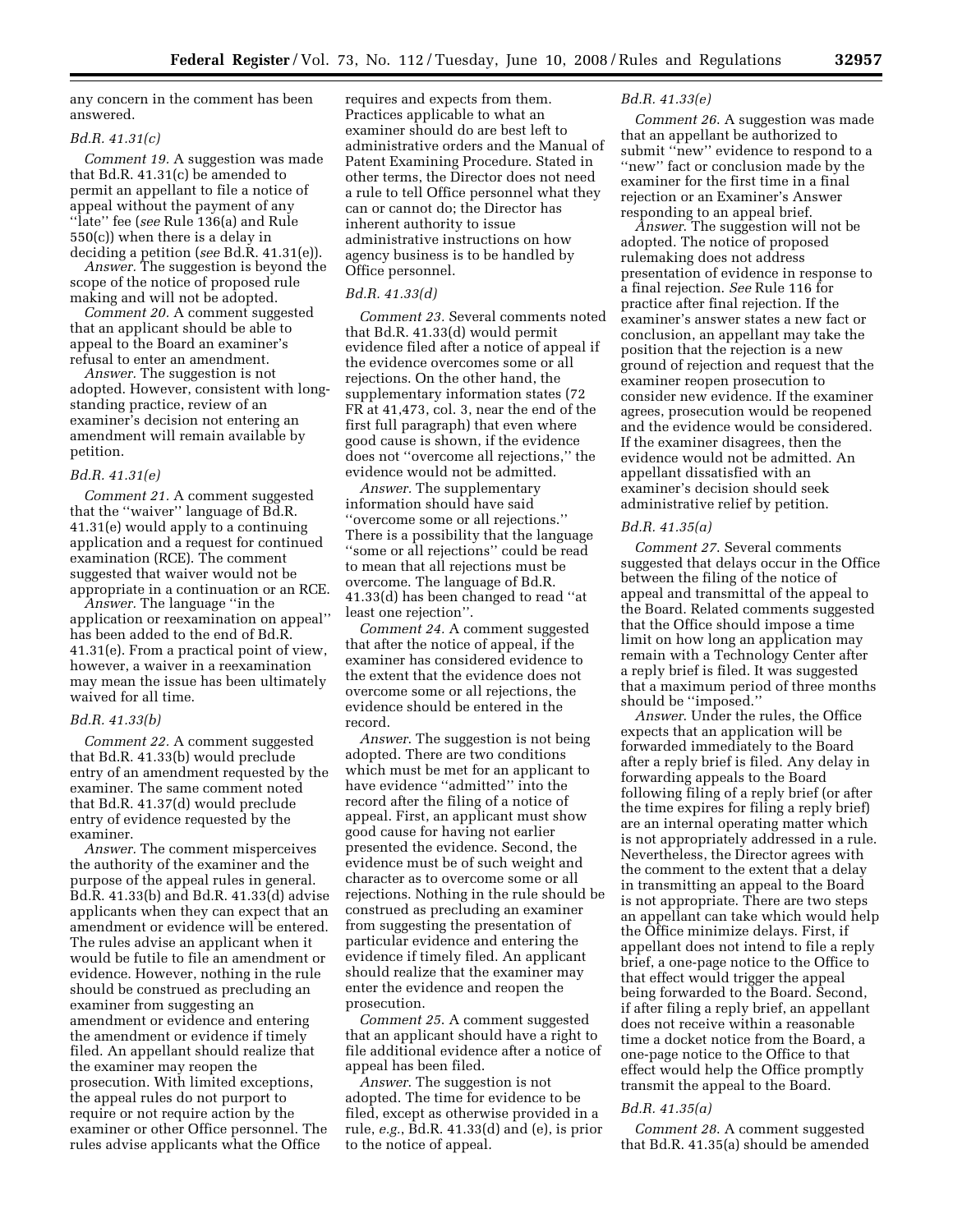to provide that jurisdiction over an appeal begins when a notice of appeal is filed. According to the suggestion, transferring jurisdiction when a docket notice is mailed could mean that a successful appellant may not receive all patent term adjustments to which it may be entitled.

*Answer*. The suggestion is not being adopted. Patent term adjustment associated with an *ex parte* appeal is governed by Rule 703(b)(4) and other provisions of Subpart F of Part 1 of 37 CFR.

#### *Bd.R. 41.37*

*Comment 29*. A comment suggested that the appeal brief rules will result in unnecessary exposure to allegations of inequitable conduct. It appears the comment is particularly concerned with evidence in the application file not called to the attention of the Board in the evidence section (Bd.R. 41.37(t)).

*Answer*. These rules limit the content of the evidence section compared to the content required by the rules as proposed. In any event, inequitable conduct requires intent to deceive. If in an appeal brief an appellant refers to and explains the significance of a document already in the official file of the application or reexamination on appeal, it is difficult to see how there can be intent to deceive.

#### *Bd.R. 41.37(a)*

*Comment 30*. A comment suggested that the language ''proceedings on the appeal are terminated without further action on the part of the Office'' needs clarification.

*Answer*. The language is intended to put applicants on notice that if an appeal brief is not timely filed, the appeal is ''over'' and that no notice to that effect should be expected from the Office.

An applicant knows when an appeal brief is due and whether the appeal brief is to be filed. Bd.R. 41.37(a) advises the applicant that it should not expect a notice that proceedings on the appeal are terminated (although the Office may nevertheless issue a notice in the form of a notice of abandonment). If there are no allowed claims, then any continuing applications (35 U.S.C. 120) would have to be filed before the date the appeal brief was due. If there are allowed claims, the application on appeal continues to be a pending application. The examiner would take such steps as may be needed to advance prosecution to issue, including making a requirement for the applicant to take certain action within a period of time. Rejected claims on appeal would be cancelled since a failure to file an

appeal brief constitutes a waiver of any right to those claims in the application on appeal. The rule does not affect the pending status of any application in which there is an allowed claim.

#### *Bd.R. 41.37(c)*

*Comment 31*. Several comments suggested that a review should be taken in the Technology Center after a notice of appeal is filed and that an appeal brief should not be due until the review is complete. For example, it was suggested that an SPE (supervisory patent examiner) review the claims based on the last amendment filed. Alternatively, an applicant would be permitted to specify one claim for consideration and if that claim turned out to be allowable, the applicant would forego the appeal.

*Answer*. The suggestions are not adopted principally on the ground that the reviews involved add to pendency. There are two problems associated with additional pendency. The first is overall pendency of an application. The second is patent term adjustment for time spent in appeals.

#### *Bd.R. 41.37(e)*

*Comment 32*. Several comments suggested that the appeal brief requirements seem disproportionately burdensome for applicants.

*Answer*. The Director recognizes that some additional burden may be imposed by these appeal rules. As a result of comments received from the public, the requirement for content of appeal briefs has been reduced, particularly in the need for an evidence section. Nevertheless, it also must be recognized that the number of appeals is expected to rise significantly in the near future. A rise in the number of appeals should not mean that an applicant taking an appeal should have to wait an unreasonable period to receive a decision on appeal. One possible way to ensure continued prompt decisions is to add judges to the Board so that an increased volume can be handled within current time frames. However, continued hiring of new employees will not by itself reduce backlogs. There is a practical limit to the number of judges and employees the Office can hire. Alternative procedures and techniques must be found to permit the Board to efficiently handle the expected rise in appeals.

Many of the comments are based on an underlying premise that the commentator's appeal will be considered and that the requirements of the rules impose an unwarranted burden in that appeal. Absent some adjustment which permits the agency to

efficiently consider and decide appeals, the premise that the commentator's appeal will be considered promptly may turn out to be incorrect; while the appeal eventually will be reached and considered, the appeal may end up in a large backlog only to be reached when time permits. The rules seek to implement procedures which will assist the Office in avoiding delays in deciding appeals. However, to avoid delays, the Office needs help from applicants taking an appeal. The rules set out the help the Office needs.

*Comment 33*. A comment made a suggestion that, under certain conditions, the Director consider a ''mini-appeal brief'' as an alternative to an appeal brief. Those conditions were identified as including (1) a single rejection as to all claims on appeal, (2) all claims stand or fall together, and (3) no evidence is relied upon by the applicant (*e.g.*, declarations or publications). The comment suggested that a ''mini-appeal brief'' could be limited to 10 pages and would not need to include all the sections required by Bd.R. 41.37(e). *See also* Comment 91.

*Answer*. The suggestion is not being adopted, principally because the content of a possible mini-brief was not the subject of the notice of proposed rulemaking. Accordingly and apart from the suggestion, the Office does not have the necessary input or experience under these rules to determine the parameters for a mini-brief. The Office will continue to study the idea of a minibrief and after some experience under the rules as amended may again consider the viability of a mini-brief.

*Comment 34*. A comment suggested that rule changes are not needed because the Board was able to reduce a backlog of 9,000 appeals ten years ago to a manageable number of appeals.

*Answer*. The comment is correct that the number of pending appeals was reduced. However, the reduction took place by adding judges. As earlier noted, however, the Office cannot solve all of its obligations by adding personnel. In FY 1998, the Board received 4,466 appeals and had 46 judges (some of whom were assigned to handle interference cases) to handle the appeals. In FY 2000, the Board received only 2,981 appeals, but had increased the number of judges to 65 (some of whom were assigned to handle interference cases). The Board faced a significant challenge in FY 2007. The two-year growth in FY 2006 and FY 2007, of approximately 50%, is by far the largest two-year growth in patent appeal receipts in the years tracked at the Board. In FY 2007, the Board received 4,639 appeals. The FY 2007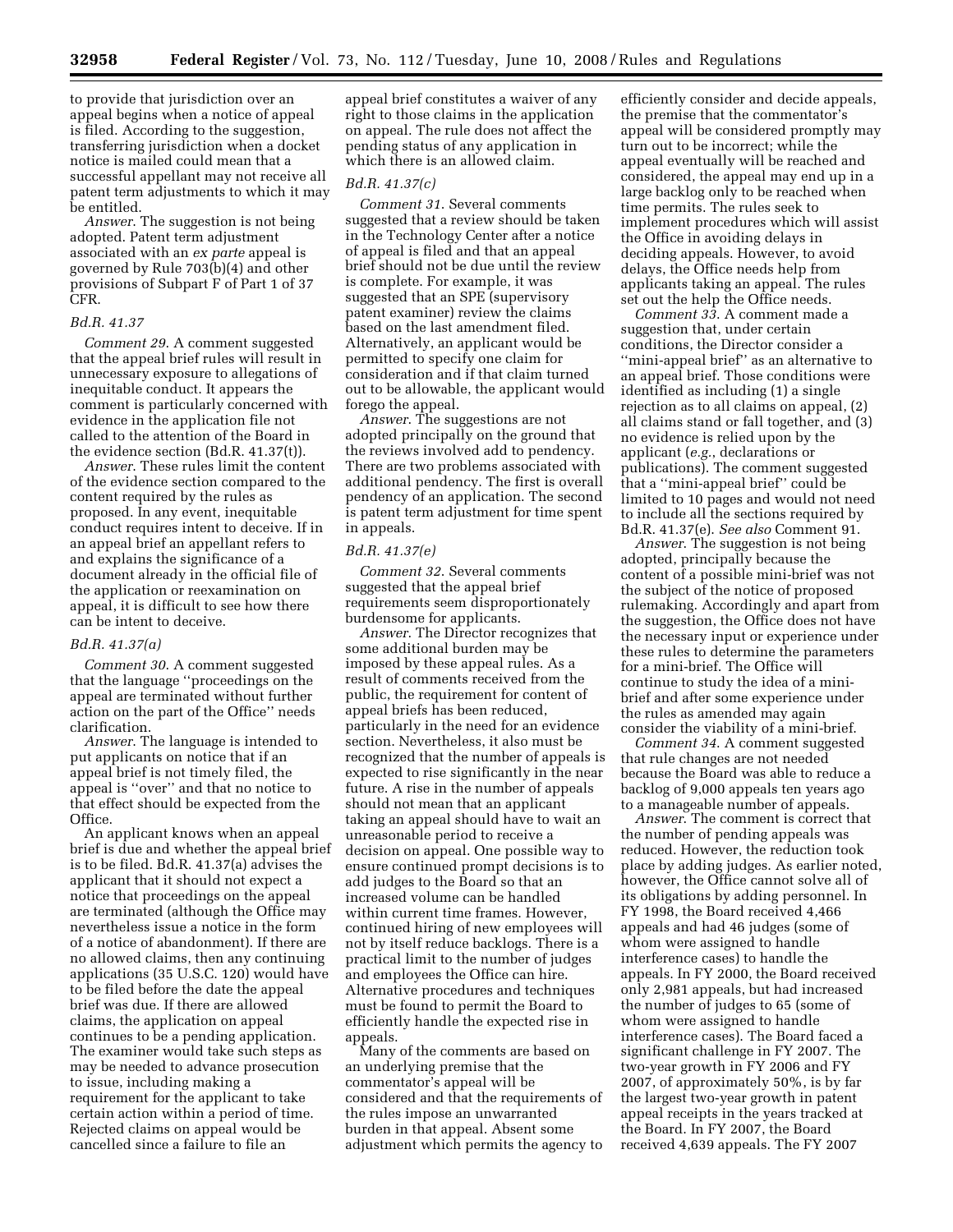receipts represent over a 38% increase from the prior year. In contrast, FY 1994, FY 1995, and FY 1996 receipts were: 3,667; 4,318; and 4,466 appeals, respectively (not including returns). For this three-year growth, the percent rise in patent appeal receipts was only a 21.8% increase, but resulted in a 900 appeal backlog. Adding to the challenge, the Board has lost many experienced judges due to retirement. Since the high point of 66 judges in FY 2002, Board membership fell to 55 judges at the beginning of FY 2007. Of the 66 judges on board in FY 2002, only 40 are here today. Moreover, at the end of FY 2007, approximately 38% of the judges were newly hired within the last two years. This represents the highest proportion of newly hired judges in recent Board history.

#### *Bd.R. 41.37(f)*

*Comment 35*. A comment suggested that the language in Bd.R. 41.37(f) ''in such a manner as to readily permit a member of the Board to determine whether recusal would be appropriate'' is not clear. Rather than leaving it to the applicant, the comment suggests that the rule itself spell out what information is required.

*Answer*. The requirement for an identification of a real party in interest is to avoid participation in an appeal by an administrative patent judge who has an ethical obligation of recusal. As the comment noted, when the real party in interest is an assignee, *e.g.*, a company, compliance with the rule is straightforward. However, often the real party in interest is a licensee prosecuting an application with the approval of the assignee. Sometimes, the real party in interest is a group of organizations each with varying interests. No rule can specify all possible circumstances under which an entity or individual needs to be identified. Accordingly, the rule identifies the purpose of why information is being requested so that registered practitioners, familiar with the entities and individuals involved, can exercise professional judgment to notify the Board of circumstances which might warrant recusal.

#### *Bd.R. 41.37(g)*

*Comment 36*. A comment suggested that the related proceedings be made clear. In addition, the comment suggested that the ''known to appellant, the appellant's legal representative, or assignee'' can be a very large number of people in a large corporate environment.

*Answer*. The nature of the related cases to be identified is present in Rule 41.37(c)(1)(ii) and has not presented any known problem to date. Rather than attempt to change the language defining a related case, the Office will leave the language the same in Bd.R. 41.37(g) and observe whether problems arise in the future.

The suggestion concerning large corporate entities has merit. If a corporation has a patent department with units in New York and Colorado or a law firm has offices in Chicago and Los Angeles, the patent department and law firm could find it difficult to comply with the rule. Accordingly, the language in Proposed Bd.R. 41.37(g) ''known to appellant, appellant's legal representative or assignee'' has been changed to ''known to any inventors, any attorneys or agents who prepared or prosecuted the application on appeal and any other person who was substantively involved in the preparation or prosecution of the application on appeal.'' The changed language conforms closely to the individuals mentioned in Rule 56(c) and narrows the individuals who need to be consulted.

#### *Bd.R. 41.37(h)*

*Comment 37*. Several comments suggested that a jurisdictional statement is not necessary.

*Answer*. Reference is made to Comment 1 for an explanation of why a jurisdictional statement helps the overall appeal process.

A prudent practitioner will always check prior to filing a notice of appeal that the notice is being timely filed. Likewise, a prudent practitioner will check prior to filing an appeal brief that the appeal brief is timely filed. The jurisdictional statement will simply memorialize the practitioner's check and will help Board personnel confirm that the application or reexamination proceeding on appeal is pending and not ''abandoned'' or ''terminated.'' In the event a check reveals that an abandonment or termination has occurred, the applicant or patent owner can take advantage of available revival remedies at an early date and avoid an unnecessary dismissal of an appeal.

*Comment 38*. A comment asked the question: When is a petition for an extension of time under Rule 136(a) granted?

*Answer*. Assuming that a petition for an extension of time complies procedurally with the rule and that the required fee is paid, a petition for an extension of time under Rule 136(a) is granted ''automatically'' upon its filing. In a jurisdictional statement it would be appropriate to state that: ''A petition for an extension of time under Rule 136(a)

was filed and granted on [state date petition filed].''

#### *Bd.R. 41.37(i)*

*Comment 39*. A comment suggested that subsection (i) should precede subsections (f), (g) and (h) and that the Table of Contents should be item (1) in Bd.R. 41.37(e).

*Answer*. The suggestion is not being adopted because the comment does not indicate why a change is necessary.

*Comment 40.* A comment suggested that a table of contents is not helpful and serves no useful purpose.

*Answer*. Reference is made to Comment 1 for explanation of how the table of contents is useful in the overall appeals process. In addition, although not required by rule, the Board has received appeal briefs with tables of contents. The tables of contents have proved useful in the Board's consideration of those appeal briefs.

#### *Bd.R. 41.37(j)*

*Comment 41*. A comment asked the question: How will a list of authorities assist the Board in any meaningful way?

*Answer:* Reference is made to Comment 1 for an explanation of how a table of authorities is useful during the overall appeals process. Modern word processors make creation of a table of authorities fairly easy. A table of authorities is often useful when an examiner or a member of the Board knows that a particular argument is associated with a citation of a particular statute or case. Consultation of the table of authorities will reveal where the citation, and therefore the argument, appears without a need to go through a brief page-by-page. Arguments based on a particular precedent therefore are less likely to be overlooked.

*Comment 42*. A related comment suggested that a table of authorities is not needed because appeals to the Board often do not turn on legal issues.

*Answer*. If the premise of the comment is accepted, then it would follow that few, if any, cases would be cited in a table of authorities and would involve minimal effort.

#### *Bd.R. 41.37(k)*

*Comment 43*. A comment suggested that the requirement of Bd.R 41.37(k) was redundant with the requirements of Bd.R. 41.37(q).

*Answer*. While the requirements of Bd.R. 41.37(k) are not redundant with the requirements of Bd.R. 41.37(q), they are redundant with the requirements of Bd.R. 41.37(p). Both Bd.R. 41.37(k) and Bd.R. 41.37(p) deal with pending claims. Bd.R. 41.37(k) will be reserved.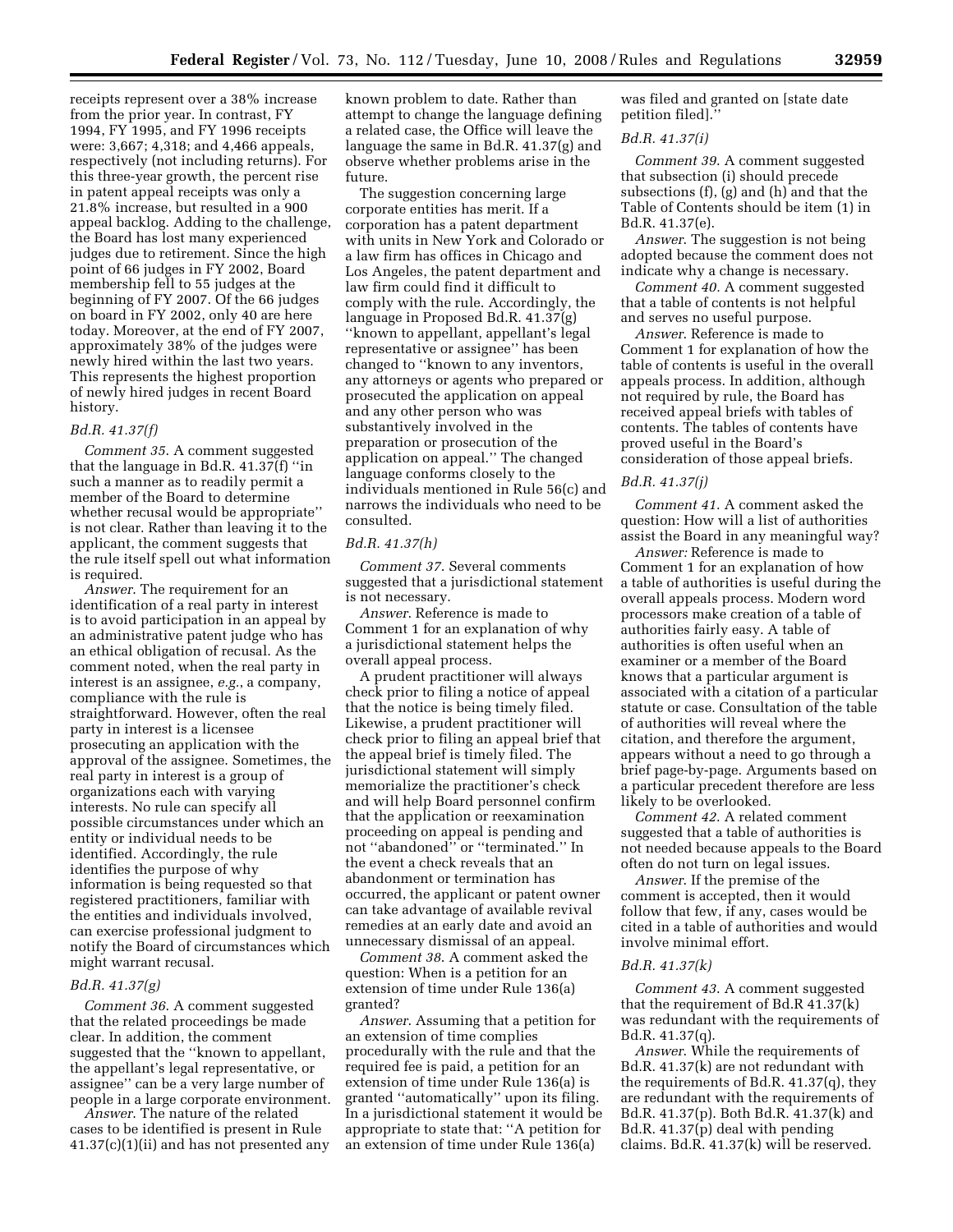#### *Bd.R. 41.37(n)*

*Comment 44*. Several comments noted that the rules in various places require citation to a page and line number. The comments suggest that, where appropriate, a citation to a paragraph number be authorized in place of a line number. An example where paragraph numbers are appropriate is a reference made to a published U.S. patent application.

*Answer*. The suggestion is adopted. An amendment to Bd.R. 41.37(n) authorizes citation to paragraphs where a paragraph citation is appropriate.

*Comment 45*. Several comments noted that it is difficult to present facts in a non-argumentative manner and therefore Bd.R. 41.37(n) is ''unworkable'' and unnecessary. By way of an example, the comment notes that the examiner may find that a reference describes certain subject matter, and applicant disagrees. The comment goes on to question why a specific reference to the record is necessary. Other comments suggested that the manner of presenting facts should be at the discretion of the applicant. On the other hand, still other comments expressed the view that a statement of facts ''could be a useful innovation.''

*Answer*. A specific reference to the record is necessary so that Office personnel, including the examiner and the Board, can verify the correctness of a fact. Applicants should not expect either the examiner or the Board to necessarily believe assertions of fact unsupported by a reference to the record. A statement of fact which is immediately verifiable to a specific point in the record is highly convincing.

The observation that a statement of facts ''could be a useful innovation'' has merit. A well-written statement of facts can tell a ''story'' in an objective manner, particularly when each statement of fact is supported by a citation to a specific portion of the evidence. Often telling the story objectively convinces the trier of fact of the merit of a position. After reading an objective concise statement of facts, it is not unusual for a trier of fact to look with anticipation for an answer. There is no reason to expect that there should be any difficulty objectively setting out facts. An example follows involving Facts 1–5: *Fact 1*. The examiner found that Jones (the reference) describes a battery (col. 2, lines 4–9). *Fact 2*. Applicant disagrees. (Note that applicant disagrees is a ''fact''. Fact 2 does not include an ''argument'' why applicant disagrees because the argument is reserved for the argument section). *Fact 3*. Jones describes [state

what applicant believes Jones describes] (col. 1, lines 31–46). *Fact 4*. A battery must have electrodes (col. 8, lines 1–12). *Fact 5*. The device described by Jones does not have electrodes (Fig. 2). Note that no argument has been presented; only objective facts. From these objective facts the argument section can make out the case that the Jones device is not a battery. Objectively stated Facts 3–5, sans argument, speak for themselves and go a long way to convincing a trier of fact that applicant is correct thereby suggesting that the examiner's finding may be erroneous.

*Comment 46*. Several comments suggested that the statement of facts addresses only the facts in dispute.

*Answer*. The suggestion is not adopted. While the examiner and the appellant may have an idea of what is involved and disputed in an application, appeal conferees and the Board do not participate in the prosecution leading up to an appeal. An understanding of the issues on appeal requires an understanding of the facts, including (1) those in dispute and (2) those not in dispute which are relevant to understanding the nature of the invention on appeal and the issues.

*Comment 47*. A comment suggested that in an *ex parte* context facts related to the level of skill in the art are not necessary.

*Answer*. The level of skill can be manifested in several ways. *In re GPAC*, 57 F.3d 1573, 1579 (Fed. Cir. 1995). In the context of an *ex parte* appeal, the level of skill is often revealed in the prior art. *In re Kahn*, 441 F.3d 977, 988 (Fed. Cir. 2006) [for evidence of the level of skill, one may consider an applicant's disclosure and the prior art (references are generally entitled to great weight because they are almost always prepared without regard to their use as evidence in the particular examination in which they are used, *Velander* v. *Garner*, 348 F.3d 1359, 1371 (Fed. Cir. 2003))]. For example, in many pharmaceutical cases, a reference will say that determining a dose within disclosed ranges can be determined on the basis of weight of the patient. One skilled in the art, therefore, would know that dosage is a function of weight. Another example might be where a reference says that you cannot apply a voltage higher than 220, yet an appellant is claiming a voltage of 550. The reference would establish that one skilled in the art would not be inclined to exceed a voltage of 220.

#### *Bd.R. 41.37(o)*

*Comment 48*. Several comments suggested that the provision of Bd.R. 41.37(o) requiring an appellant to

explain why the examiner is believed to have erred ''unfairly shifts the burden of proving a *prima facie* case on appeal from the PTO to the patent applicant.''

*Answer*. The necessary premise of the comment is that on appeal to the Board the examiner should be presumed to have erred and it is up to the examiner in an examiner's answer to show otherwise. The comment misperceives the difference between (1) initial examination leading to a final rejection and (2) an appeal from that final rejection. In responding to a rejection during examination, Rule 111(b) requires an applicant to specifically point out the supposed errors in the examiner's action. In most appellate administrative and court tribunals, a decision under review is presumed to be correct until an appellant can convince the appellate tribunal that the decision is incorrect, whether the decision involves a question of fact or an issue of law or both. As one comment correctly stated: ''[t]he appellant has to make the case for error on the record.'' On appeal to the Board, an appellant can overcome a rejection by showing insufficient evidence to support a *prima facie* case or rebutting any *prima facie*  case with appropriate evidence. *See In re Kahn*, 441 F.3d 977, 985–86 (Fed. Cir. 2006). The rules impose no new burden on an appellant seeking review of an examiner's rejection before the Board.

It is true that opinions of the former Court of Customs and Patent Appeals and Federal Circuit state that the initial burden is on the PTO to establish a *prima facie* case. However, the Director is not aware of any CCPA or Federal Circuit opinion which states that the decision of the Office on appeal is presumed to be erroneous. In fact, the opposite is the case because a decision of an administrative agency is presumed to be correct absent a statutory provision to the contrary. *Cf*. (1) *Morgan* v. *Daniels*, 153 U.S. 120, 125 (1894) (a decision of the Office must be accepted as controlling unless the contrary is established), and (2) *American Hoist & Derrick Co.* v. *Sowa & Sons, Inc.*, 725 F.2d 1350, 1359 (Fed. Cir. 1984) (deference is due to PTO examiners who are assumed to have some expertise in interpreting the references and to be familiar from their work with the level of skill in the art and whose duty it is to issue only valid patents).

If an examiner is presumed to be correct when the examiner allows a claim (and a patent issues as a result), what possible rationale would justify a presumption that the examiner is wrong when the examiner rejects a claim? It is true that an examiner has an initial burden to make out a *prima facie* case.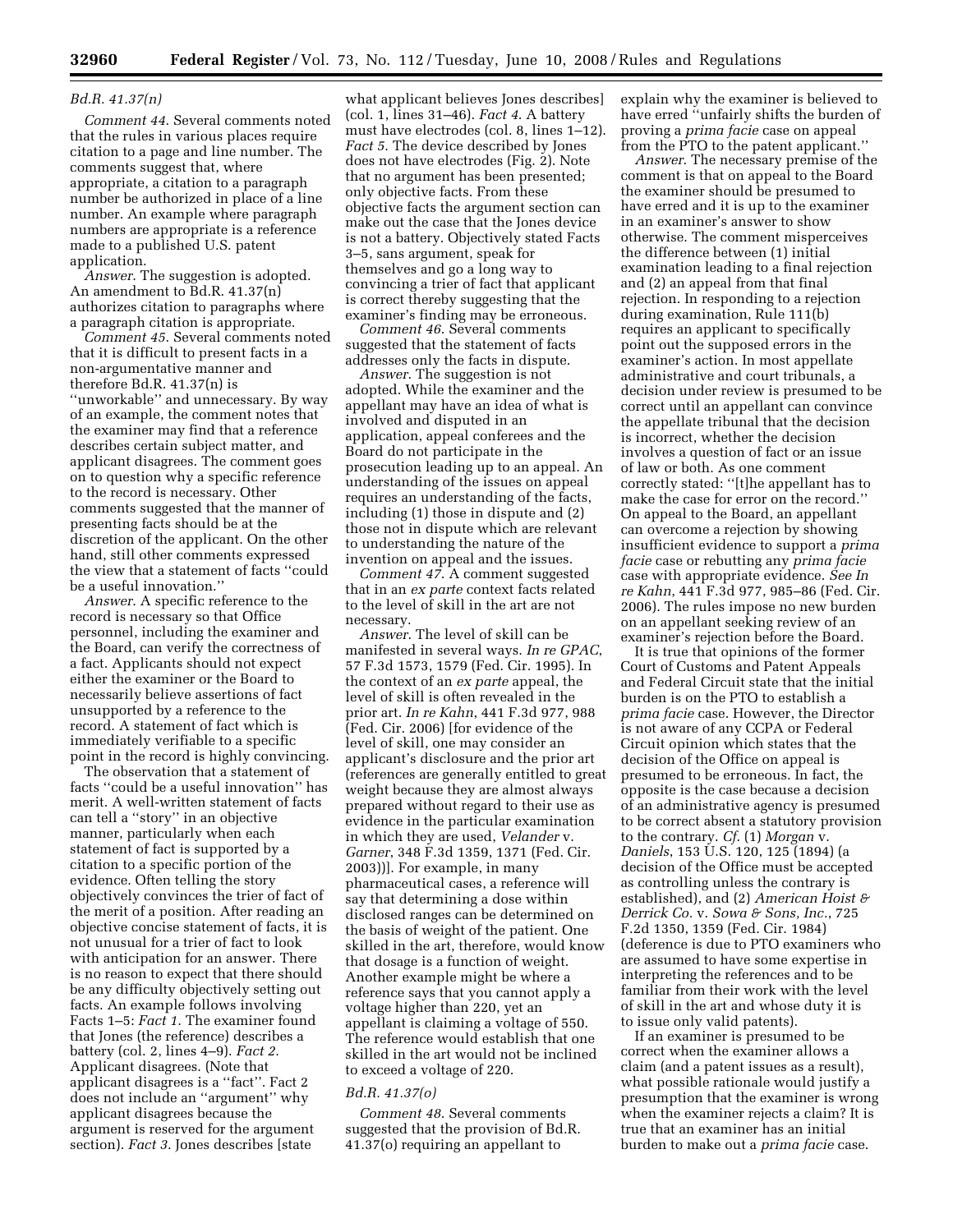For example, 35 U.S.C. 102 states that an applicant ''shall be entitled to a patent unless \* \* \* '' Once an examiner determines that the applicant is not entitled to a patent, the ''unless'' provision of § 102 is facially satisfied until an interested party can show otherwise. *Cf. Hyatt* v. *Dudas*, 492 F.3d 1365, 1369–71 (Fed. Cir. 2007) (noting that the examiner made out a *prima facie* case and therefore Hyatt was under a duty to comply with PTO requirements).

If an appellant believes the examiner has not satisfied the examiner's initial burden, then an appellant needs to convince the Board that there is no *prima facie* case. There is no ''rule'' which supports a notion that the examiner must be presumed on appeal to have erred; such a rule would be inconsistent with an efficient administration of the *ex parte* appeal process.

A suggestion was made that placing the burden on the appellant to establish that the examiner erred is not consistent with the duties of the Board as provided by 35 U.S.C. 6. The suggestion is believed to be incorrect and overlooks similarities between an appeal to the Board and a subsequent appeal to the Federal Circuit. An *ex parte* appeal may be taken to the Board from an adverse decision of an examiner. 35 U.S.C. 134(a) and (b). On written appeal, the Board is to review the adverse decision by the examiner. 35 U.S.C. 6(b). An appellant dissatisfied with a decision of the Board may appeal to the Federal Circuit. 35 U.S.C. 141. On appeal, the Federal Circuit is to review the decision from which an appeal is taken. 35 U.S.C. 144. There is no known precedent of the Federal Circuit which holds that the Director has the burden on appeal. Why should the examiner have the burden on appeal to the Board? As noted earlier, no cogent rationale could justify such a burden on the Office. Just as the Board is presumed to have been correct in the Federal Circuit, until the contrary is shown to the satisfaction of the Federal Circuit, the examiner should be presumed to have been correct on appeal to the Board until the contrary is shown to the satisfaction of the Board.

It has also been suggested that the Board is under an obligation to review a decision of the examiner *de novo*. The precise meaning of *de novo* is not apparent. No provision of law imposes an obligation for a *de novo* review and such a review is inconsistent with efficient administration of appeals. While the Board may have more latitude in an *ex parte* appeal than an Article III court, there is no cogent reason to

review facts on a ''no deference'' basis. An examiner performs a quasi-judicial function. *Western Electric Co.* v. *Piezo Technology, Inc.* v. *Quigg*, 860 F.2d 428, 431 (Fed. Cir. 1988) (patent examiners are quasi-judicial officials); *Compagnie de St. Gobain* v. *Brenner*, 386 F.2d 985, 987 (D.C. Cir. 1967) (examiner performs quasi-judicial function based on the record before PTO). The question on appeal is whether an examiner's finding is supported by the evidence. If it is, the finding should not be second-guessed and set aside by the Board on the basis that the Board in the first instance would have made a different finding. The Board (like courts) is not in the business of substituting its judgment for that of an examiner when an examiner justifies a fact or conclusion with appropriate evidence. A contrary view undermines the authority of the examiner to carrying out the examination duties delegated by the Director to the examiner pursuant to 35 U.S.C. 131–132. On the other hand, if an examiner's finding is not supported by appropriate evidence, the Board has authority to set aside the finding and if the finding is essential to a rejection to also set aside the rejection. The question before the Board, then, is not an examination (that already took place under 35 U.S.C. 131–132); rather, the Board's chore is to review the examiner's decision and correct errors which an appellant can establish were made by the examiner.

The review process is straightforward. An example and a question in a comment confirm how the process works. Suppose the examiner finally rejects claim 1 finding that reference A describes limitation Y of claim 1. Assume that the appeal brief (through a combination of a statement of facts and argument) convincingly establishes that reference A does not describe limitation Y. The comment asked what will happen. First, if the argument is convincing, the examiner may withdraw the rejection. Second, if the examiner does not withdraw the rejection and the Board agrees with the appellant, then the rejection would be set aside.

*Comment 49*. A comment suggested clarification is needed for the meaning of ''[e]ach rejection shall be separately argued under a separate heading'' and ''[a]ny claim argued separately shall be placed under a subheading identifying the claim by number.'' According to the comment, similar language in Rule  $41.37(c)(1)(vii)$  has "proven to be elusive to the USPTO.'' Presumably, the comment suggests that the Office has not uniformly applied the quoted language.

*Answer*. The comment is best answered in the form of an example. Suppose an application has claims 1–7. Claim 1 is an independent claim. Claims 2–7 depend from claim 1. Claims 1–7 are rejected under 35 U.S.C. 103(a) over Jones. Claims 1–4 are also rejected under 35 U.S.C. 102 as anticipated by Smith. With respect to the ''Jones'' rejection, applicant elects to argue claims 1 and 4 separately. Claims 2–3 and 5–7 would stand or fall with claim 1 as to the ''Jones'' rejection. With respect to the ''Smith'' rejection, applicant elects to argue claims 1 and 3 separately. Claims 2 and 4 would stand or fall with claim 1. The headings and subheadings of the argument section of the appeal brief would be the following:

#### ARGUMENT

Errors in Rejection Based on Jones

#### Claim 1

Discussion of why the examiner erred in rejecting claim 1 under § 103 over Jones.

#### Claim 4

Discussion of why the examiner erred in rejecting claim 4 under § 103 over Jones even if the examiner did not err in rejecting claim 1 over Jones. Note that when a dependent claim is separately argued, any argument should assume *arguendo* that the independent claim is unpatentable over Jones.

Errors in Rejection Based on Smith

#### Claim 1

Discussion of why the examiner erred in rejecting claim 1 under § 102 over Smith.

#### Claim 3

Discussion of why the examiner erred in rejecting claim 3 under § 102 over Smith even if the examiner did not err in rejecting claim 1 over Smith.

*Comment 50*. A comment suggested that requiring an appellant to challenge every finding and every conclusion reached by an examiner is not appropriate.

*Answer.* There is no requirement that every finding and conclusion be challenged. The appeal brief should challenge only those findings made and conclusions reached by the examiner with which the appellant disagrees.

*Comment 51*. A comment asked the following question: If a rejection of all claims is based on A or B in view of C or D, do there need to be four headings, one for A in view of C, B in view of C, A in view of D and B in view of D.

*Answer*. There would need to be only a single heading: Rejection based on A or B in view of C or D.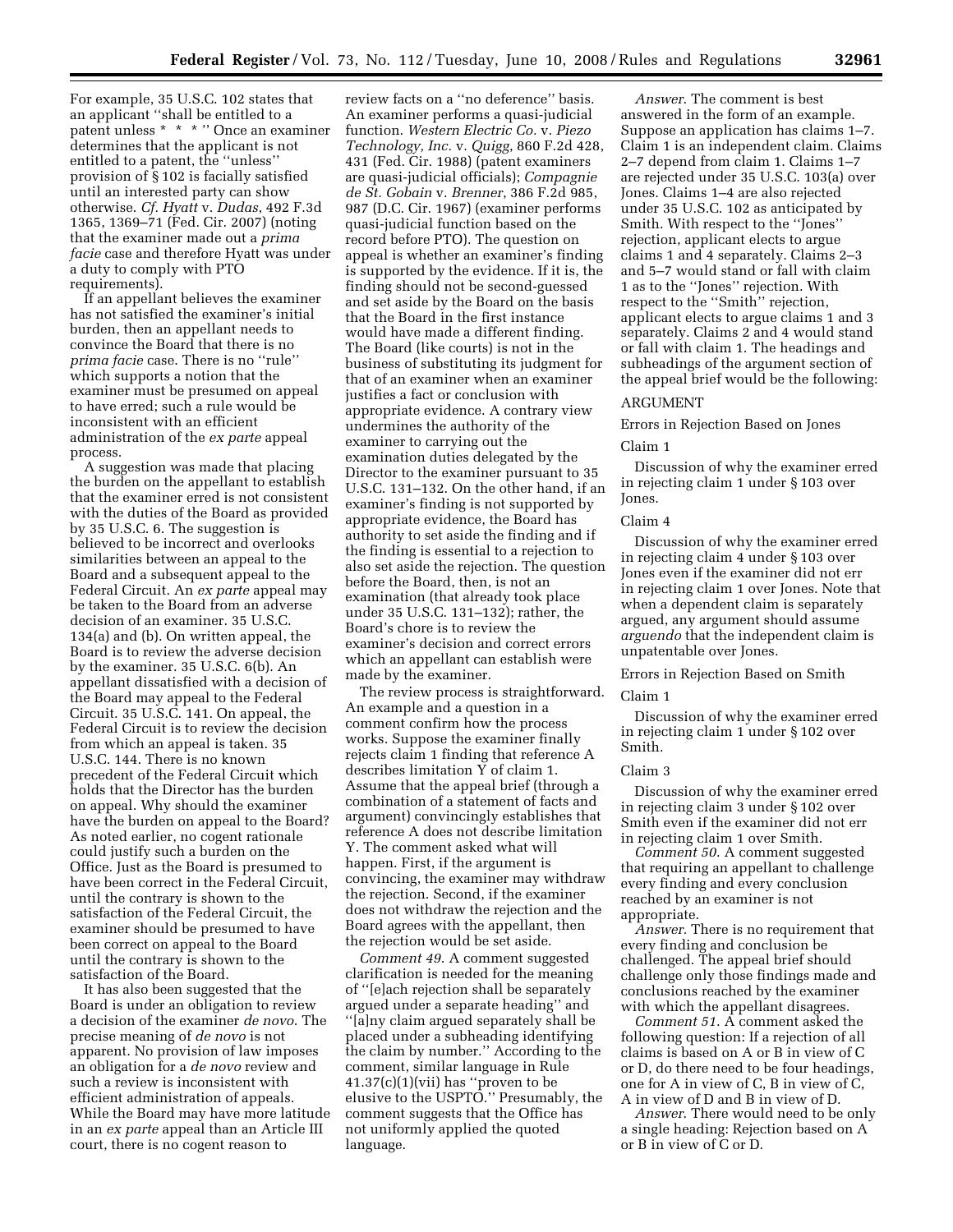*Comment 52*. Several comments suggested that there is no need to identify a new argument made in an appeal brief.

*Answer*. Reference is made to Comment 1 for an explanation of why identification of a new argument in an appeal brief is useful during the appeal process. Identification of an argument as a new argument should prevent timely made meritorious new arguments from being overlooked.

*Comment 53*. A comment suggested that it is not always easy to determine whether an argument is ''new'' or not.

*Answer*. Registered practitioners are sufficiently qualified to generally recognize a ''new'' argument. It can also be observed that, based on agency experience, a ''new'' argument often surfaces when the practitioner handling the appeal is different from the practitioner handling pre-appeal prosecution. In case of doubt, an appeal brief could use the following model: ''On page 5, lines 4–12, the examiner found [state what was found]. In the response to the first action (page 3, lines 3–6), appellant disagreed arguing [state what was argued]. There was no response in the final rejection to the appellant's argument. Appellant continues to believe that the examiner erred in making the finding because [state the reason].'' Alternatively, the last sentence could read ''Appellant continues to believe that the examiner erred in making the finding because [state the reason]. In addition by way of possible new argument, the examiner is further believed to have erred [state the new argument].''

*Comment 54*. A comment requested clarification on whether an unchallenged finding made by an examiner (which will be presumed to be correct) is binding in a subsequent continuing application or RCE (request for continued examination).

*Answer*. While binding for the purpose of the appeal and any remand in the application which was on appeal, in a subsequent continuing application or RCE, the applicant would be free to challenge the finding.

*Comment 55*. A comment suggested that it is often useful to provide technical background to assist the Board in understanding the invention and requested clarification on how that might be done in the context of Bd.R. 41.37.

*Answer*. The comment is correct that a technical background is often useful to the examiner and the Board. The technical background can be presented as part of the statement of facts. Bd.R. 41.37(n). In presenting the technical background, reference should be made

to the record. Relevant parts of the record might include (1) the specification, (2) technical literature in the record and (3) any declaration in the record.

#### *Bd.R. 41.37(o)(1)*

*Comment 56*. A comment sought clarification of Bd.R. 41.37(o)(1) asking whether the appellant or the Board would ''select a single claim to decide the appeal as to that rejection.''

*Answer*. The language of Bd.R. 41.37(o)(1) has been changed from that in the notice of proposed rulemaking. If claims are argued as a group, then the Board may select a single claim and review any ground of rejection on the basis of the single claim.

#### *Bd.R. 41.37(o)(2)*

*Comment 57*. A comment suggested that Bd.R. 41.37(o)(2) may preclude an argument being presented in an appeal, because rationale in an examiner's answer may be more extensive than rationale in a final rejection and the appeal brief is limited to showing that the rationale in the final rejection is erroneous. According to the comment, since an argument in a reply brief (Bd.R. 41.41) was not made in the appeal brief, the argument may be waived.

*Answer*. A reply brief may respond to a finding or conclusion made in an examiner's answer which was not made in a final rejection. If the finding was made in the final rejection and not addressed in the appeal brief, an appellant cannot address the finding for the first time in a reply brief or at oral hearing. However, where the finding is made for the first time in an examiner's answer, an appellant may respond in a reply brief indicating why the record supports a holding that the finding is erroneous.

*Comment 58*. A comment suggested that it did not understand what is meant by only arguments presented in the argument section of the appeal brief would be considered and that all other arguments are waived. According to the comment, Rule 41.37(c)(1)(vii), providing that only arguments presented in the appeal brief and reply brief will be considered, is sufficient.

*Answer*. There have been two practical problems with former Rule 41.37(c)(1)(vii). First, notwithstanding the language of the former rule, appellants erroneously continue to believe that an argument made anywhere in the record will be considered by the examiner and the Board during an appeal. Bd.R. 41.37(o)(2) advises appellants that the argument must appear in the argument section of the appeal brief. Arguments

made in other places in the record will not be considered. Bd.R. 41.37(v)(5) precludes incorporating an argument from another paper by reference. Second, the former rule may give the impression that an argument may be made for the first time in a reply brief and will be considered. However, a new argument shall not appear for the first time in a reply brief. The ''no new argument'' in reply briefs policy is implemented in Bd.R. 41.41(g) providing that a reply brief may respond only to points raised in the examiner's answer.

*Comment 59*. A comment expressed a concern that a ''waiver'' of an argument could mean that the argument could never again be raised in the Office.

*Answer*. Any waiver is for the purpose of the appeal. Bd.R. 41.37(o)(2) has been changed to read: ''Appellant waives all other arguments in the appeal.'' If an argument is waived in the appeal and the appellant wants to have the argument considered, the appellant may file a continuing application or an RCE (request for continued examination).

#### *Bd.R. 41.37(o)(3)*

*Comment 60*. A comment asked the question: Is an argument characterized under this section as ''not previously been made to the examiner'' intended to be limited to an entirely new argument, or would it include any argument which is not repeated to the Board in the appeal brief exactly as it was presented to the examiner?

*Answer.* There are at least two kinds of arguments presented in an appeal brief. The first is an argument which was made to, but rejected by, the examiner. Generally the argument will appear in a response to a first Office action or in a response to a final rejection. The second is an argument where there was no opportunity to present the argument to the examiner. For example, in an advisory action, the examiner may make a point for the first time. In responding in the appeal brief to the examiner's advisory action point, appellant would be presenting a response for the first time and therefore the argument was not previously made to the examiner. A response to a new point in an examiner's answer would be another instance where the argument could not have been presented to the examiner.

An appeal brief would not have to use the same wording used in a response to an Office action. Pointing out where an argument was previously made will permit the Board to efficiently determine the nature of any dispute between the examiner and the appellant. Appellant needs some leeway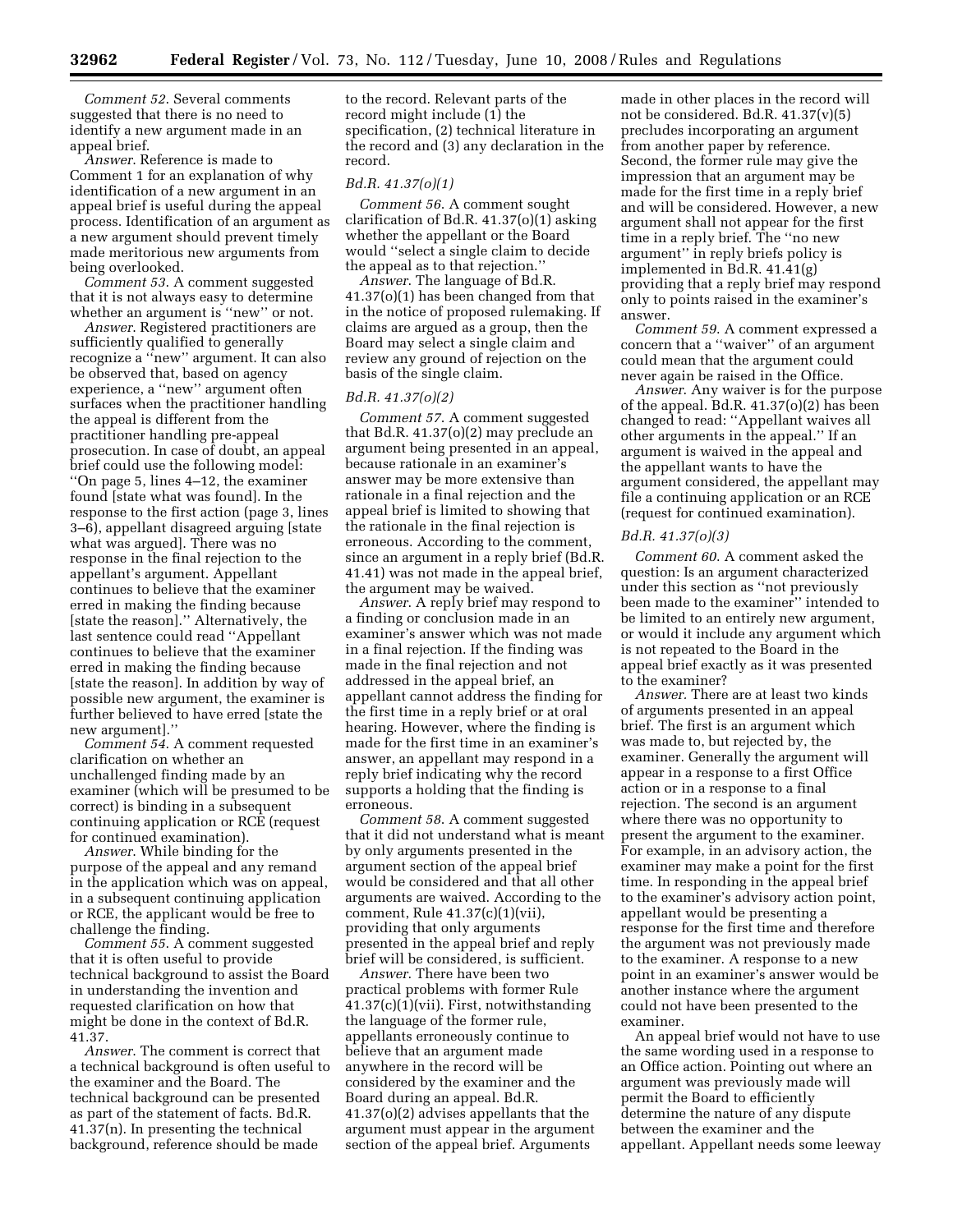to state the same argument in different words, particularly where subsequent events in the record (presentation of Rule 132 evidence or additional prior art) make the argument in the appeal brief more forceful.

*Comment 61.* A comment suggested that there is no need for an appellant to indicate whether an argument previously has been made and, if made, where it was made.

*Answer.* Indicating whether an argument previously has been made will help both the examiner and the Board recognize when a new argument has been made. When the examiner knows that a new argument is made in the appeal brief, the examiner can address the argument in the Examiner's Answer and it is less likely that a new argument will be overlooked.

*Comment 62.* A comment suggested that a requirement that the appellant explain why an examiner has erred (Bd.R. 41.37(o)) and a need to identify a point made in the rejection (Bd.R. 41.37(o)(3)) unduly handicaps appellant in presenting a case on appeal.

*Answer.* It is not apparent why the format handicaps an appellant in presenting its appeal case. After all, the appellant was under an obligation under Rule 111(b) to point out the ''supposed errors'' in an examiner's rejection. If an examiner made a point in a rejection which an appellant believes is erroneous, the appellant identifies the point and follows with a discussion of why an error has occurred. For example: ''On page 5, line 8 of the final rejection, the examiner found that reference A teaches [state what the examiner says was taught] and therefore one skilled in the art would combine the teaching of reference A with the teachings of reference B. The examiner is believed to have erred because reference A does not teach what the examiner says it teaches. Note that col. 3, lines 3–36 of reference A explains that [say what reference A says]. The explanation at col. 3, lines 3– 36 cannot be reconciled with the examiner's finding because a first element cannot be both parallel and perpendicular to a second element.''

#### *Bd.R. 41.37(o)(4) Through (o)(8)*

*Comment 63.* Several comments questioned the need for Bd.R. 41.37(o)(4) through (o)(8) and suggested that these rules not be enacted.

*Answer.* The suggestion is adopted. An appellant is required to point out how an examiner is supposed to have erred. Bd.R. 41.37(o). Since the emphasis should focus on how the examiner erred, there is no benefit from having an appellant also comply with

the requirements of Bd.R. 41.37(o)(4) through (o)(8).

#### *Bd.R. 41.37(p)*

*Comment 64.* A comment suggested clarification of the meaning of a ''clean'' copy of the claims. The comment assumed that a ''clean'' copy means a copy of the pending claims that is ''free from underlining and bracketing and other extraneous information.'' The comment also asked whether the status indicators of Rule 121(c) need to be present.

*Answer.* The comment's assumption of the meaning of ''clean'' is correct. An example of a proper way to comply with Bd.R. 41.37(p) in an application with cancelled claim 1 and pending claims 2–5 is:

Claim 1 (cancelled).

Claim 2 (rejected). An apparatus comprising A, B, and C.

Claim 3 (objected to). The apparatus of claim 2 further comprising D.

Claim 4 (withdrawn from consideration). A method of using an apparatus comprising A, B, and C comprising the steps of x, y, and z.

Claim 5 (allowed). An apparatus comprising A, B, C, D, and E.

Cancelled claims need not be reproduced.

The only status indicators of interest to the Board are (1) ''rejected,'' (2) ''allowed,'' (3) ''withdrawn from consideration'' (4) ''objected to'' and (5) ''cancelled''. However, if an appellant desires to say ''Claim 1 (original rejected)'' or ''Claim 2 (amended objected to)'' or otherwise use the Rule 121(c) status indicators, there is no objection as long as one of the five status indicators listed above is set out.

*Comment 65.* A comment suggested that only the claims on appeal should be reproduced in the claims section.

*Answer.* In considering an appeal, it is often useful to know what has been allowed, objected to, and withdrawn. If a claim has been allowed or is objected to and the claim has a significant limitation not present in the claims on appeal, this fact is highly useful and should be accessible with minimal effort to the examiner and the Board. Withdrawn claims also provide highly useful information. Often arguments relate to the subject matter of the withdrawn claims and not the claims on appeal. Additionally, the fact that an examiner has restricted out subject matter can be helpful in understanding the breadth of rejected claims.

#### *Bd.R. 41.37(q)*

*Comment 66:* Several comments suggested that duplication of effort could be eliminated if Bd.R. 41.37(q) and Bd.R. 41.37(r) are combined.

*Answer.* The suggestions are being adopted. Bd.R. 41.37(q) and Bd.R. 41.37(r) are being combined in Bd.R. 41.37(r). Bd.R. 41.37(q) will be reserved.

*Comment 67.* A comment questioned the need for Bd.R. 41.37(q) and asked for guidance on the meaning of ''limitation.''

*Answer.* As noted in the previous comment, Bd.R. 41.37(q) is being combined with Bd.R. 41.37(r). Nevertheless, the comment will be addressed at this point since the comment mentions Bd.R. 41.37(q) and could not have known that it would be combined with Bd.R. 41.37(r). Discussion appears in the notice of proposed rulemaking explaining why Bd.R. 41.37(q) was proposed. *See* 72 FR at 41477, col. 3 through 41478, col. 2. It is also worth noting that in the appeal process, Office personnel considering an appeal include several individuals beyond the examiner who handled preappeal prosecution. Additional Office personnel include conferees in the Technology Centers and members of the Board. Additional Office personnel will not be as familiar with the claims and specification as the examiner handling the application or reexamination. All Office personnel involved in the appeal process need to understand the invention on appeal. *See* also Comment 1. Reading just a claim may not be enough to get a cogent grasp of the claimed invention. A claim support section is designed to make the understanding of claimed inventions efficient. An applicant knows, at least subjectively, what is intended to be covered by a claim. A reference to the relevant portion of the specification and drawings (when there is a drawing) often helps. Examiners often go through the process of reproducing claims and inserting in the claims references to the specification and drawing. Applicants often disagree with the examiner's analysis. Since it is applicant who presents the claim and applicant knows what is intended, the efficient practice is to have applicant make the reference to the specification and drawing. What cannot be included in the claim support section is an argument why a particular portion of the specification supports the claim limitation. The comment suggests that there is some confusion about the meaning of the word ''limitation.'' Since Office actions, responses to Office actions, and Board and court decisions use the word routinely, it is somewhat difficult to understand why the word "limitation" is not generally understood in the context of a patent claim. The Office has not experienced any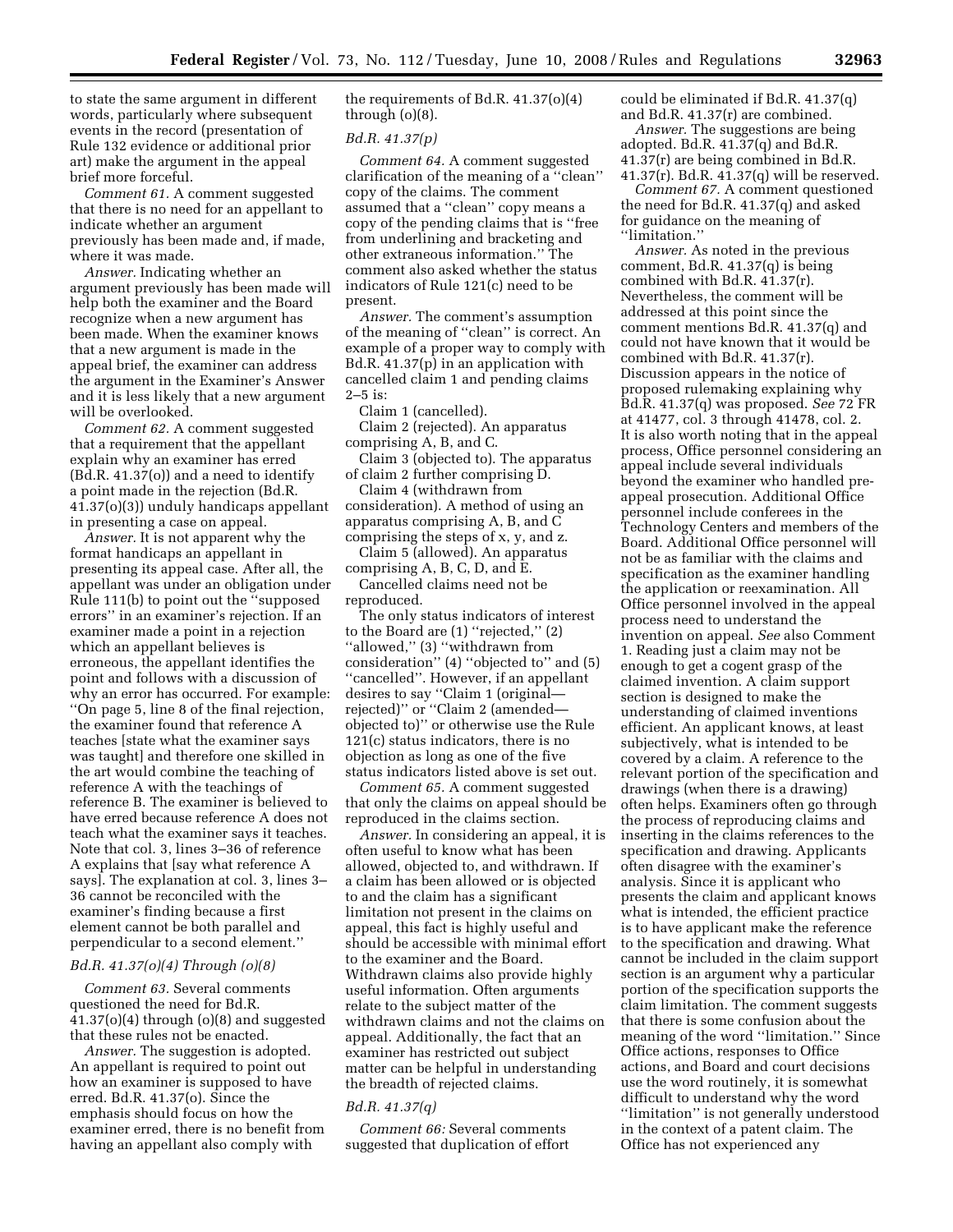difficulty with a corresponding drawing analysis requirement in contested cases. *See* Bd.R. 41.110(c).

#### *Bd.R. 41.37(r)*

*Comment 68.* Several comments suggested that the claim support section (Bd.R. 41.37(q)) and the drawing analysis could be combined thereby eliminating a need to reproduce claims twice in applications with a drawing.

*Answer.* The suggestion is being adopted. Bd.R. 41.37(q) is reserved and Bd.R. 41.37(r) is changed to incorporate the provisions of both Bd.R. 41.37(q) and Bd.R. 41.37(r). An example of how an applicant can comply with both rules in the case where there is a published U.S. application follows.

An apparatus comprising (1) a first valve {Fig. 2, element 25; ¶ 0005}, (2) a second valve {Fig. 2, element 31; ¶ 0006}, (3) a tank {Fig. 3, element 8; ¶ 0008}, (4) a pipe with the first valve disposed on one end and the tank disposed on the other end {Fig. 3, element 19;  $[0010]$ , and  $(5) * * *$ .

If a paragraph of a published U.S. application is long, reference to the line or lines of the paragraph may be added, *e.g.* {Fig. 3, element 19; ¶ 0010, lines 18–20}.

*Comment 69.* Several comments inquired into whether the claim support and drawing analysis applies to all independent claims or just an independent claim being separately argued.

*Answer.* The answer is all independent claims on appeal and any dependent claim separately argued. A change is made in the final rule to continue the practice of Rule 41.37(c)(1)(v) instead of the practice set out in proposed Bd.R. 41.37(q), (r) and (s). Both Bd.R. 41.37(r) (claims support and drawing analysis section) and Bd.R. 41.37(s) (means or step plus function analysis section) have been changed to reflect the continuation of the practice of Rule 41.37(c)(1)(v).

*Comment 70.* A comment suggested that a drawing analysis is not necessary, noting that in a large number of applications ''drawings are fluff inserted because of Office rules, not because they are actually needed to understanding the invention.''

*Answer.* A drawing analysis, along with the claim support analysis, is helpful because it assists Office personnel in understanding an invention. The statute requires a drawing in those cases which admit of a drawing. 35 U.S.C. 113. If an applicant submits a drawing responsive to § 113 and takes an appeal, it should not be difficult to prepare a drawing analysis.

*Comment 71.* A comment ''fully supports'' the change proposed by Bd.R. 41.37(q), which has been combined with Bd.R. 41.37(r). It was suggested that clarification be given stating that an appellant not be required to identify every part of a specification which supports a given limitation.

*Answer.* The clarification requested is appropriate. A specification can discuss a limitation in numerous places throughout the specification. A citation in the claims support section to all ''places'' is not necessary when those citations would be cumulative. What is necessary is a citation to the part or parts of the specification which will allow the Board to understand where the claimed limitation has antecedent basis in the specification. A significant difficulty the Board experiences is when the wording of the claim (original or amended) is not the same as the wording of the specification.

The comment made an additional suggestion that the practice of Bd.R. 41.37(r) be required for all amendments filed during prosecution. The additional suggestion is beyond the scope of the rule making to the extent it seeks changes to the rules governing preappeal examination practice.

*Comment 72.* A comment suggested that a drawing analysis is not necessary, indicating that the summary of the invention provisions of the former rule adequately serves the purpose which would be served by the drawing analysis section.

*Answer.* It is true that in some appeal briefs, the appellant will describe the invention using the language of the claims along with parenthetical insertions of element numbers of the drawings. Those appeal briefs have been very useful, so much so that it has been determined that it would be useful to have a drawing analysis section in all cases. Moreover, when there is no drawing analysis section, appellants should understand that the Board itself will often undertake to create a drawing analysis. In doing so, the Board may not conclude that a particular drawing element is what was intended by the appellant. Having the appellant in the first instance tell the Office which drawing element corresponds to a claim limitation will avoid unnecessary misunderstandings.

*Comment 73.* A comment suggested that if the only claim separately argued is a dependent claim, the drawing analysis should also annotate the claims from which the separately argued claims depend.

*Answer.* The suggestion is adopted, both as to the required drawing analysis as well as the claim support analysis.

The language ''(and, if necessary, any claim from which the claim argued separately depends)'' has been added to Bd.R. 41.37(r) and (s).

#### *Bd.R. 41.37(s)*

*Comment 74.* A comment requested guidance on how one would comply with Bd.R. 41.37(s).

*Answer.* An example, based on a published U.S. application with a drawing follows.

An apparatus comprising (1) a first valve, (2) a second valve, (3) a tank, (4) means for connecting the first valve to the tank  $\{Fig. 3, element 19; \P{0010}\}$  and  $(5) * * *$ 

*Comment 75.* A comment suggested that Bd.R. 41.37(s) should be clarified to state whether means or step plus function limitations in just contested claims need to be analyzed or whether the analysis is necessary for all claims, including non-contested claims.

*Answer.* A means or step plus function analysis is necessary only in contested claims. The rule specifies that the means or step plus function analysis is necessary ''[f]or each independent claim involved in the appeal and each dependent claim argued separately.'' A contested claim is a claim for which separate patentability arguments are presented, *e.g.*, claims 1 and 4 over the Jones reference mentioned in Comment 49.

*Comment 76.* A comment ''supports'' Bd.R. 41.37(s), but suggested that it be made clear that there is more than one way to have a ''means plus function'' claim.

*Answer.* There is a presumption that a limitation reciting ''means'' for performing a function or a step is a limitation within the meaning of the sixth paragraph of 35 U.S.C. 112. However, as the comment points out, "program instructions for  $\frac{\ }{\ }$ ,"  $\ldots$ " ("module for

"component for <u>very</u>" or "module for "<br>" may also be means plus function" with may also be means plus function...<br>Claims. In such a case, compliance with claims. In such a case, compliance with Bd.R. 41.37(s) would be necessary. The comment also indirectly suggested that appellants may try to sidestep the question of whether particular language is ''means'' language. The consequence of failing to identify ''means'' language as ''means or step plus function language'' may mean that the limitation will be construed to cover any element or step which performs the function.

#### *Bd.R. 41.37(t)*

*Comment 77.* Several comments were received questioning the need for an evidence section. According to the comments, the Office already has the material which an appellant would include in an evidence section.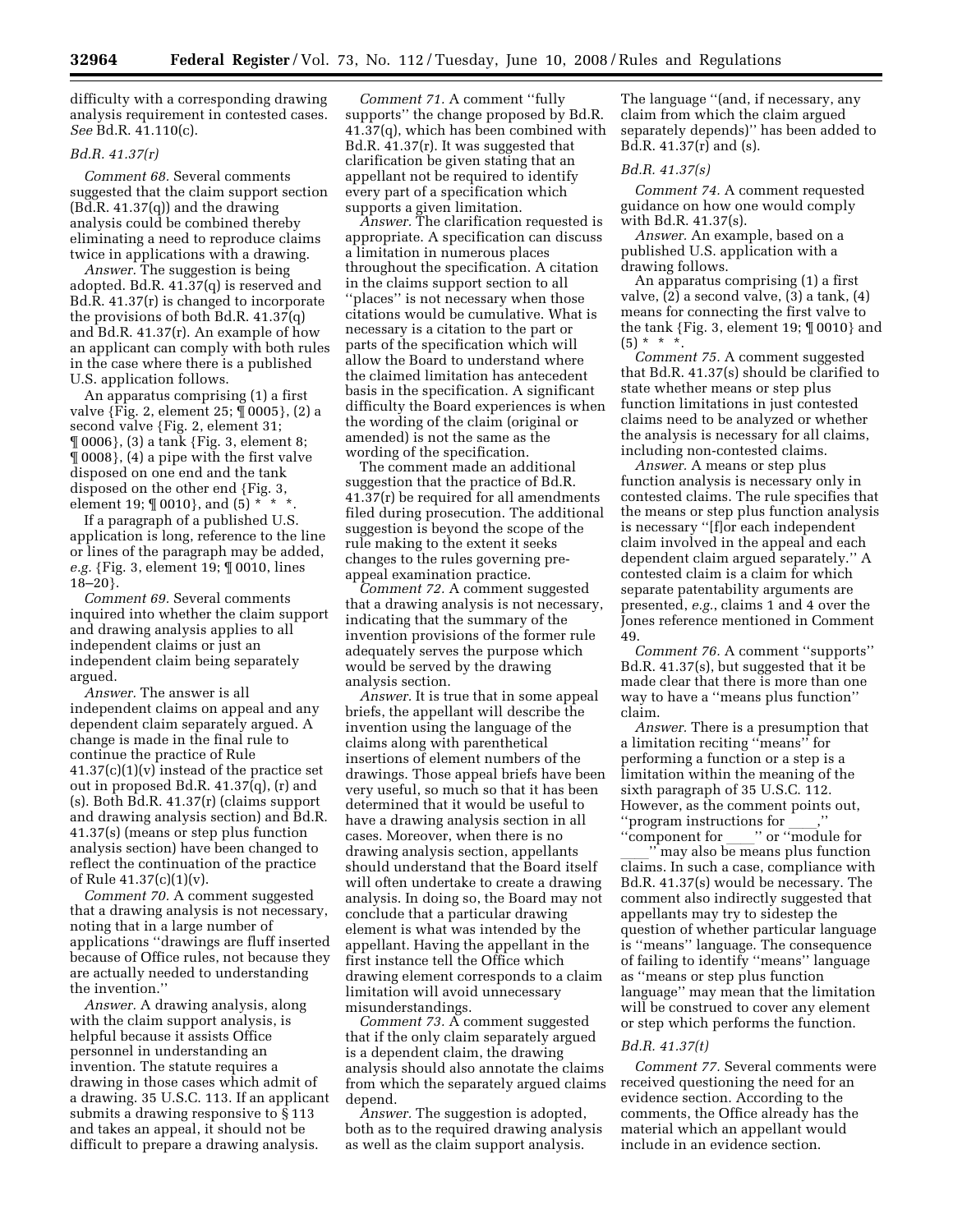*Answer.* The comments have merit. As a result of comments, the Office has decided to insert a definition of the Record in Bd.R. 41.30. The Record is the official file of the application or reexamination on appeal. The appeal will be decided on the Record consistent with the arguments presented in the appeal brief and reply brief and observations made in the examiner's answer. Nevertheless, the Office has decided to continue current practice of requiring a significantly more limited evidence section. *See* Rule 41.37(c)(1)(ix), requiring an evidence appendix. Under Bd.R. 41.37(t), the evidence section is limited to (1) affidavits and declarations, if any, and attachments to declarations, relied upon by appellant before the examiner, (2) other evidence, if any, relied upon by the appellant before the examiner and filed prior to the date of the notice of appeal, and (3) evidence relied upon by the appellant and admitted into the file pursuant to Bd.R. 41.33(d) of this subpart. The documents would be included in the evidence section only if they are relied upon in the appeal. Often numerous documents are relied upon during prosecution leading up to an appeal. The evidence section will eliminate any doubt about which documents an appellant intends to rely on in support of the appeal. While the scope of the evidence section is being narrowed considerably, the Office is still concerned with a potential problem that there can be confusion over a citation to a particular piece of evidence in the Record. The problem is not new with the image file wrapper (IFW) system. Neither pre-IFW paper files nor IFW files have consecutively numbered pages to which applicants, examiners, and the Board may refer. Accordingly, in presenting appeal briefs and reply briefs, appellant will want to ensure that a reference to a document in the Record is absolutely identifiable. The best identification is (a) the style of the document and (b) the date it was filed in the Office, e.g., AMENDMENT UNDER RULE 116, filed 04 February 2008, or FINAL REJECTION mailed 04 February 2008.

*Comment 78.* A comment suggested that an appellant should be authorized to include in the evidence section a clean copy of a document which may be poorly reproduced in ''the current file.''

*Answer.* Nothing in Bd.R. 41.37(t) would preclude an appellant from doing so. Presentation of clear documents is encouraged.

*Comment 79.* A comment suggested that an appellant be permitted to refer to PAIR (Public Application Information Retrieval) instead of providing an evidence section.

*Answer.* The suggestion is not adopted. The examiners and the Board use the IFW file to examine applications and decide appeals. Accordingly, an appellant will want to refer to documents in a precise manner consistent with the examples set out in Comment 77.

#### *Bd.R. 41.37(v)(1)*

*Comment 80.* A comment asked how pages of the evidence section are to be numbered.

*Answer.* Any one of the following numbering systems would be acceptable: (1) A number, *e.g.*, ''31'', at the center of the bottom of the page or (2) ''Page x of y'' at the center of the bottom of the page or (3) ''Page x'' at the center of the bottom of the page. An appeal brief, including its sections, should be consecutively page-numbered beginning with ''1'' on the first page and continuing with consecutive numbers through the last page of the brief. Use of consecutive numbers will permit appellants, the examiner, and the Board to make precise references to the appeal brief and the reply brief, including sections of the appeal brief.

*Comment 81.* A comment suggested that line numbers in appeal briefs and other papers are not necessary.

*Answer.* Line numbers are highly useful within the Office. While line numbers will not be required, appellants are encouraged to use line numbers. When line numbers are used, they may appear inside the left margin. Why are line numbers encouraged? With a telework program in place within the Office, many members of the Board work remotely a considerable portion of the time. Board members communicate with other Board members through a telephone and computer system. The computer system permits all involved in a telephone conference to access the record. Discussion by phone is simplified if one Board member can refer another Board member to a page and line of a brief. Modern word processors permit adding line numbers to pages with minimal difficulty.

#### *Bd.R. 41.37(v)(2)*

*Comment 82.* A comment suggested that 11⁄2 line-spacing be authorized in place of double spacing.

*Answer.* The suggestion is adopted-inpart to the extent that block quotes may be presented in 11⁄2 line-spacing. The last line of Bd.R. 41.37(v)(2) has been changed to read: ''Block quotations may be 11⁄2 line-spacing.'' As a general proposition, an appellant may wish to

avoid long block quotes from documents in the record. Instead, for factual material (as opposed to incorporating an argument by reference), the appellant may state the fact and refer the reader to the page and line or paragraph of the document relied upon.

*Comment 83.* A comment asked: Can line spacing greater than double-spacing (e.g., triple-spacing) be used in a brief? *Answer.* No.

#### *Bd.R. 41.37(v)(3)*

*Comment 84.* A comment asked: Can a header appear within the top margin?

*Answer.* No. While Bd.R. 41.37(v)(3) has been reserved, a header cannot appear in the top margin.

*Comment 85.* A comment asked: What is the difference between ''clean'' and ''readable''?

*Answer.* While Bd.R. 41.37(v)(3) has been reserved, Rule 52(a)(iv) requires papers in the file to be ''plainly and legibly written.''

#### *Bd.R. 41.37(v)(4)*

*Comment 86.* Several comments suggested that a font size equivalent to 14 point Times New Roman is too large. Some comments suggested a font size equivalent to Times New Roman of 12 point referring to Rule 52(a)(1)(ii) and (b)(2)(ii) which states a preference for a 12 point font size. It was observed that a 12 point font size would provide some relief from the 25-page limit required by other provisions of the rules as proposed.

*Answer.* The suggestion to amend Bd.R.  $41.37(v)(4)$  is not being adopted, although the reference in Bd.R.  $41.37(v)(4)$  to Times New Roman is being deleted. The Rule 52(b)(2)(ii) preference for a font size of 12 (equal to pica type) and 0.125 inch high capital letters was added in 2005 to supplement a requirement (added in 2001) that letters be at least 0.08 inch high (equal to elite type). Prior to 2001, Rule 52 merely required that papers be prepared on a typewriter or mechanical printer which inherently limited the font size to either pica or elite. The font sizes specified in Rule 52(b)(2)(ii) are a vestige of earlier times and do not meet the current needs of the Board. The Board no longer physically handles papers prepared by applicants. Rather, since 2006, all papers are handled as scanned images. The quality of any font degrades as it passes through scanning and other electronic processing (*e.g.*, photocopying by applicant, filing by fax, scanning for image storage, and scanning the stored image again for optical character recognition). Smaller fonts present a particular problem after original papers pass through numerous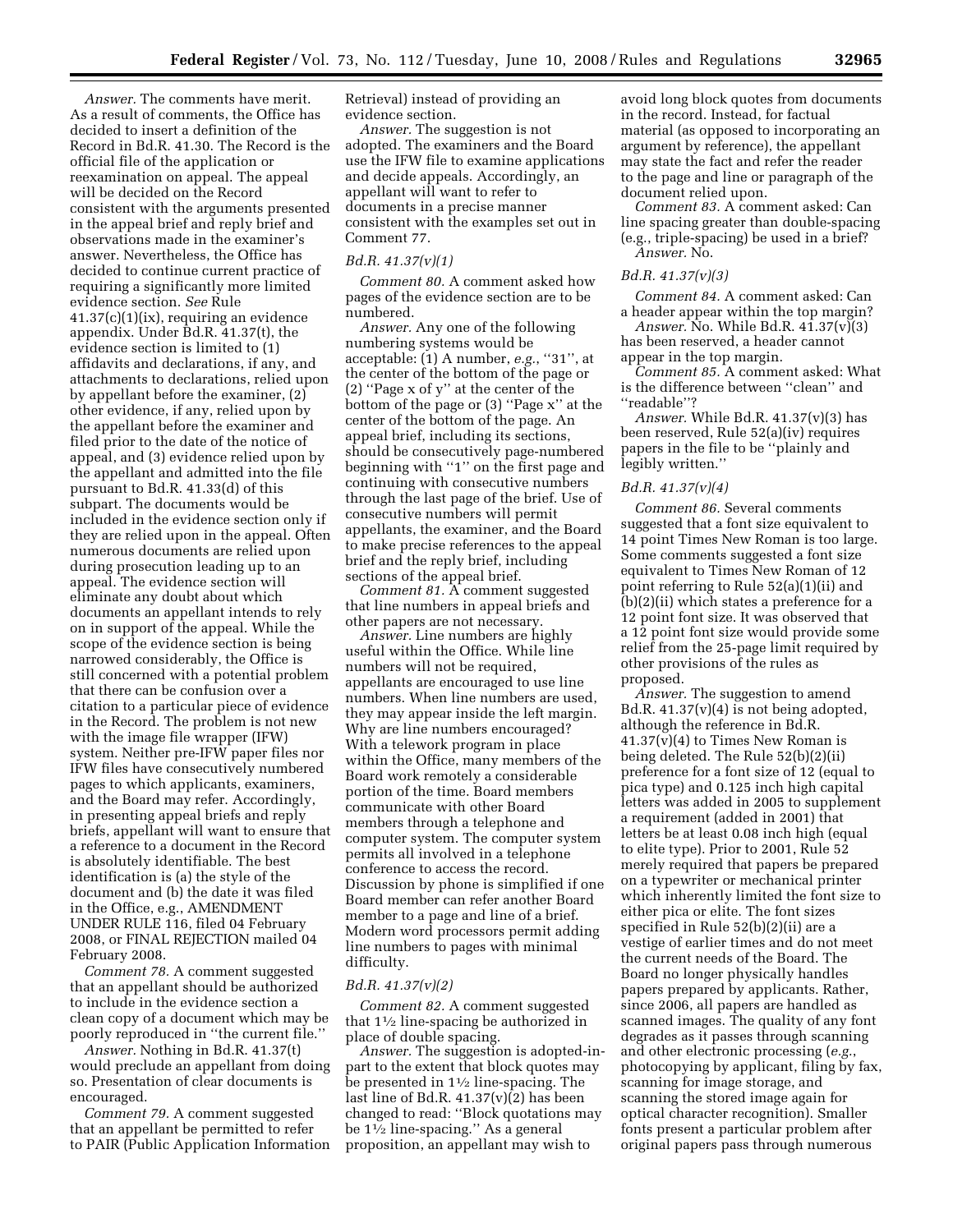levels of electronic image processing. A 14-point font size in the original paper will provide better results given the current technology used for handling applicants' papers.

#### *Bd.R. 41.37(v)(5)*

*Comment 87.* Several comments suggested that the 25-page limit is not sufficient to permit an appellant to properly present its case in the appeal brief. Some of those comments indicated that final rejections exceeding 25 pages had been received and suggested that when a final rejection exceeds 25 pages an appellant should be able to file an appeal brief where the statement of facts and argument is the same length as the final rejection.

*Answer.* Initially it will be noted that many administrative and judicial tribunals have page limits on briefs. An informal survey of the argument and fact portions of appeal briefs in appeals before the Board conducted *prior* to the notice of proposed rule making revealed that less than ten (10) percent of the appeal briefs exceeded 25 pages. An informal survey of 135 briefs taken *after*  the notice of proposed rule making revealed that less than three (3) percent of the argument and fact portion of appeal briefs exceeded 30 pages. Eightythree (83) percent of those appeal briefs had less than 17 pages of argument. Accordingly, Bd.R. 41.37(v)(5) addresses appeal brief length in a relatively small subgroup of appeal briefs which reach the Board. Even in appeal briefs which do not exceed 25 pages, the Board has found that many briefs contain discussion which is probably not necessary in an appeal brief before the PTO. For example, appeal briefs often contain lengthy sections explaining legal principles applicable to rejections under § 103. Appellants should assume that the examiner and the Board are aware of the basic principles governing evaluation of § 103 rejections, *e.g.*, those set out in *KSR International Co.* v. *Teleflex, Inc.,* 127 S. Ct. 1727 (2007); *Graham* v. *John Deere Co.,* 383 U.S. 1 (1966). The same is true for other routine rejections based on § 102 and § 112. For the most part, lengthy expositions in an appeal on applicable legal principles are not necessary in cases before the Board. Eliminating expositions on the law will also reduce the size of the table of authorities (Bd.R. 41.37(j)).

An appellant should review any proposed appeal brief to determine if it has unnecessary ''boilerplate'' language which does not address why an examiner is believed to have erred. After setting out the facts (Bd.R. 41.37(n)), an argument section of an appeal brief

should present arguments in the following format: ''On page 4, lines 5– 8 of the final rejection, the examiner found that \* \* \*. The examiner's finding is not supported by the evidence because  $* * *$ ." "On page 5, lines  $10-$ 11 of the final rejection, the examiner held that one skilled in the art would have found it obvious to combine A with B. The examiner's conclusion is erroneous because \* \* \*.'' ''On page 3, lines 2–6 of the final rejection, the examiner found that \* \* \*. The examiner's finding, while correct, is not relevant to the § 103 rejection because \* \* \*.''

Generally while discussion to ''educate'' the Board on the technology involved is helpful, it should not appear in the argument. Rather, it can and should appear in the statement of facts (Bd.R. 41.37(n)), claims support and drawing analysis section (Bd.R. 41.37(r)), and the means or step plus function section (Bd.R. 41.37(s)). In the event the Board believes that it needs more information with respect to the nature of an invention, it has authority to ask for further briefing (Bd.R. 41.50(f)).

Some have suggested that the statement of facts (Bd.R. 41.37(n)) should not be included in the 25-page limit. In motions practice in interferences, there was a time when there was a page limit for motions, including a statement of facts. At the suggestion of the bar, the statement of facts was excluded from the page limit. The result has been lengthy statements of fact which often (1) include unnecessary facts, (2) are not helpful to the Board and (3) burden the opponent. The Office does not intend to repeat the failed experiment in interferences with appeal briefs.

In response to the notice of proposed rulemaking, numerous comments suggested that a 25-page limit would restrict an appellant's ability to present its case. Taking into account the analysis set out above and the number of concerns expressed, the page limit will be increased to (1) 30 pages for appeal briefs (Bd.R.  $41.37(v)(5)$ ) and  $(2)$ 20 pages for reply briefs (Bd.R. 41.41(d)). An appellant needing more pages can obtain relief by a petition under Bd.R. 41.3 which shows good cause why additional pages are needed.

The 30 pages do not include (1) any statement of the real party in interest (Bd.R. 41.37(f)), (2) statement of related cases (Bd.R. 41.37(g)), (3) jurisdictional statement (Bd.R. 41.37(h)), (4) table of contents (Bd.R. 41.37(i)), (5) table of authorities (Bd.R. 41.37(j)), (6) status of amendments (Bd.R. 41.37(l)), (7) claims section (Bd.R. 41.37(p)), (8) claims

support and drawing analysis section (Bd.R. 41.37(r)), (9) means or step plus function analysis section (Bd.R. 41.37(s)), (10) evidence section (Bd.R. 41.37(t)), and (11) signature block. It should be noted that Bd.R. 41.37(k) and Bd.R. 41.37(q) have been eliminated and changed to "reserved". Bd.R.  $41.37(v)(5)$ has been changed to explicitly set out what is not included in the 30-page limit.

*Comment 88.* A comment suggested that 10 additional pages be authorized by rule for each additional rejection beyond a first rejection.

*Answer.* The suggestion is not being adopted. Rather, increasing the page limit from 25 to 30 serves the function of authorizing an applicant to present an additional argument.

#### *Bd.R. 41.37(v)(6)*

*Comment 89.* A comment asked: If the correspondence address on the appeal brief differs from that "of record," which will the Board use?

*Answer.* The correspondence address in the appeal brief.

*Comment 90.* A comment asked: Must appellant correspond with the Office in appeal matters via fax? If not, why is a fax number required?

*Answer.* The fax and e-mail addresses are required by the rule so that the Board may easily communicate with counsel. Sometimes it is necessary for a paralegal to contact the office of counsel to obtain clarification on a particular matter. Examples include (1) clarification of a patent identified in a specification by an incorrect patent number, (2) a request for a copy of a brief in digitized form, (3) attempting to schedule a date for oral argument, and (4) a request for a legible copy of a document previously submitted by an applicant.

*Comment 91.* A comment suggested the possibility of a ''mini-appeal brief'' for certain appeals.

*Answer.* The suggestion has not been adopted. *See* Comment 33 for additional discussion.

#### *Bd.R. 41.39*

*Comment 92.* Several comments suggested that the rules should include a provision for the content and nature of the examiner's answer. Other comments suggested that a time-limit should be placed on the examiner for entering an examiner's answer. Still other comments suggested that the format of the examiner's answer should be the same as the format for an appeal brief.

*Answer.* While there can be rare exceptions, generally the rules are not the place for the Director to set out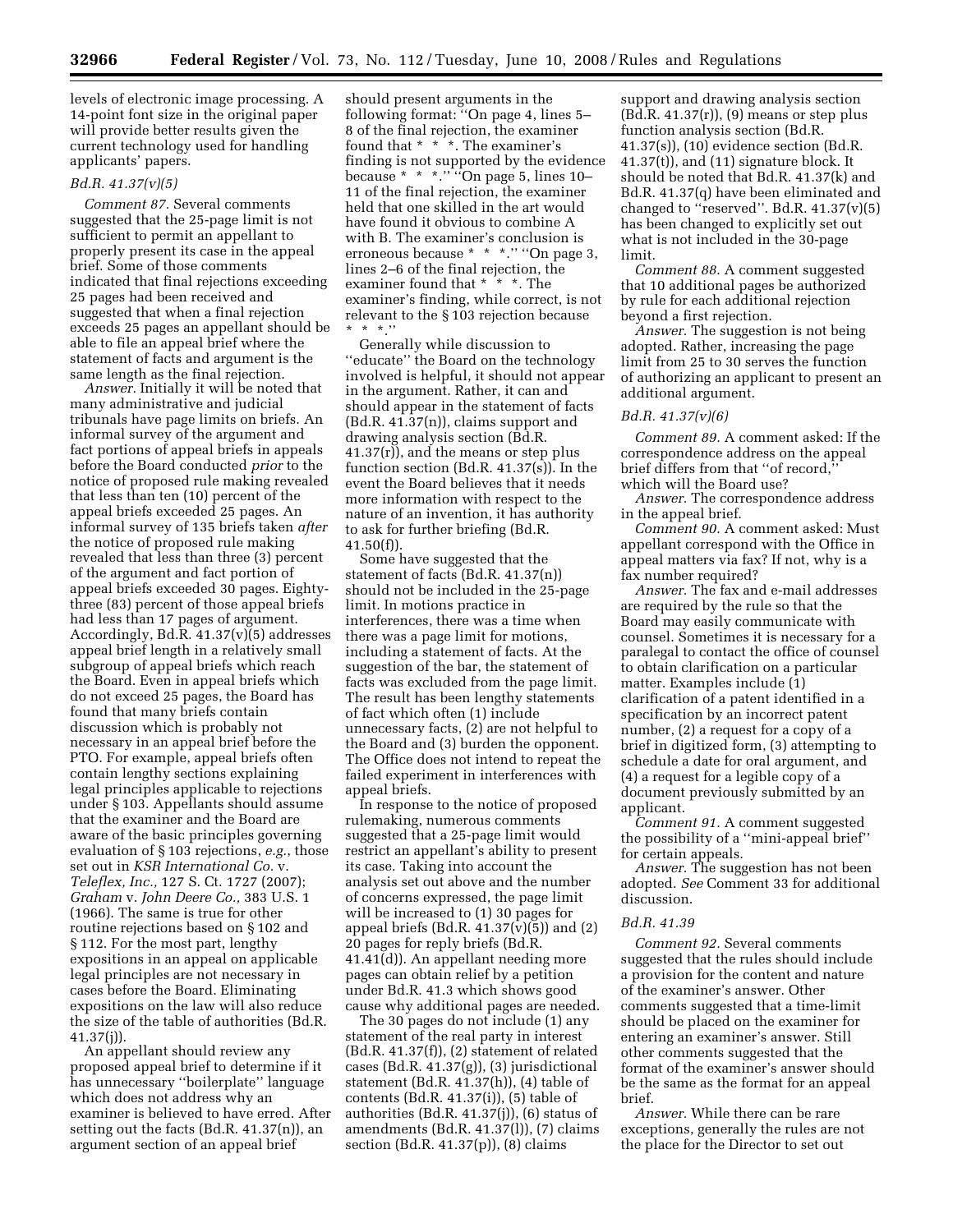administrative practice for examiners and other Office employees. The content and nature of an examiner's answer, and the time within which it is to be filed, are best left for administrative instructions or the Manual of Patent Examining Procedure.

#### *Bd.R. 41.39(a)*

*Comment 92A.* A comment suggested that the terminology ''new ground of rejection'' be retained in the proposed rules.

*Answer.* The suggestion is being adopted.

*Comment 92B.* A comment expressed concern that there is a very limited ability to reply to a new ground of rejection in an examiner's answer because the appeal must continue on the current record.

*Answer.* The rules are being amended to eliminate new grounds of rejection in an examiner's answer.

#### *Bd.R. 41.41*

*Comment 93.* A comment suggested that an appellant should be able to present a new argument in a reply brief where the importance of the argument is not made apparent until a review of the examiner's answer.

*Answer.* The suggestion is not being adopted. The same comment reveals that there are delays in resolving appeals and that the rules should be designed to eliminate those delays. One delay under the current practice is the perceived ability of an appellant to present a new argument in a reply brief. If a new point is made in the examiner's answer, then the appellant may fully respond to that new point apart from any argument in the appeal brief. However, prosecution of an appeal should not be delayed through presentation of new arguments which reasonably could have been made in an appeal brief.

*Comment 93A.* A comment suggested that when presenting an amendment in a reply brief that an appellant should be given an unconditional waiver from any rule limiting continuations.

*Answer.* The suggestion raises a matter beyond the scope of the notice of proposed rule making and will not be adopted.

#### *Bd.R. 41.43*

*Comment 94.* Several comments suggested that an examiner not be allowed to reopen prosecution after a reply brief (*see* Bd.R. 41.41) is filed. According to the comment, many practitioners believe the practice of ''reopening'' prosecution ''is already abused'' by some examiners. Some examiners are said to have re-opened

prosecution ''over and over again to allow them yet further and further opportunities at the bat.'' One comment identified an application in which the examiner is said to have re-opened prosecution ''four times.''

*Answer.* The suggestion is not being adopted. Assuming, without deciding, that the comment is correct, then there is a plausible basis for holding that the conduct described might be characterized as an abuse of discretion. An abuse of discretion is not solved by an amendment to a rule. It is solved on a case-by-case basis via a petition. Alternatively, if an applicant believes the examination process is being abused, the applicant should call the matter to the attention of the SPE (supervisory patent examiner) or the Director of the Technology Center in which the application is being examined.

*Comment 95.* Several comments suggested that a provision be added to Bd.R. 41.43 to preclude a new ground of rejection in a supplemental examiner's answer.

*Answer.* The suggestion is adopted to the extent that a new ground of rejection will no longer appear in an examiner's answer. There is no supplemental examiner's answer replying to an appellant's reply brief. It should be noted that Bd.R. 41.43 (supplemental examiner's answer) and Bd.R. 41.44 (supplemental reply) are now reserved.

#### *Bd.R. 41.47(c)*

*Comment 96*. A comment asked whether the time for filing a request for oral argument runs from entry of the examiner's answer or the examiner's supplemental answer.

*Answer.* Since there will no longer be an examiner's supplemental answer, the time for requesting oral argument is from the date the examiner's answer (Bd.R. 41.39) is mailed.

#### *Bd.R. 41.47(g)*

*Comment 97.* A comment suggested that individuals transcribing an oral hearing should be presumed to be competent and seems to question the need for a list of terms. With respect to the language ''unusual terms,'' the same comment asked: Unusual to whom?

*Answer.* The rules authorize a list of terms to assist the court reporter. Often members of the Board supply a list so that the court reporter can prepare a more accurate transcript. Generally court reporters are not scientists familiar with technical terms. Sometimes, the names of patentees and others mentioned in the record (e.g., an affidavit) are difficult. The Board has sufficient confidence in practitioners

being able to recognize when a list of terms may help a court reporter.

#### *Bd.R. 41.47(k)*

*Comment 98.* A comment suggested that the rule should explicitly authorize use of enlarged visual aids suitable for placing on an easel.

*Answer.* Enlarged documents suitable for use on easel can be used at oral hearings, provided the required four copies (preferably  $8\frac{1}{2} \times 11$ ; one for each judge and one to be added to the Record) are provided to the Board.

*Comment 99.* Several comments suggested that three-dimensional objects illustrative of the claimed invention or the prior art be permitted as visual aids at oral argument.

*Answer.* The suggestions are adopted to the extent that an appellant may use as a visual aid documents and evidence in the Record or a model or exhibit presented for demonstration purposes during an interview with the examiner. An applicant should be sure that the Record makes clear that the model or exhibit was shown to the examiner. See Rule 133 and MPEP 608.03(a) (8th ed., Rev. 5, Aug. 2006). For example, an applicant may wish to place a photograph of the object shown to the examiner in the application file. In addition to using a three-dimensional object as a visual aid, an appellant may provide copies of the photograph to the Board at oral hearing.

#### *Bd.R. 41.50*

*Comment 100.* A comment asked: How does an appellant ''signal'' the Board that proceedings on a remand (Bd.R. 41.50(b)) are concluded?

*Answer.* The rule provides the answer: (1) Request that prosecution be reopened (Bd.R. 41.50(b)(1)) or (2) request to re-docket the appeal (Bd.R. 41.50(b)(2)).

#### *Bd.R. 41.51(f)*

*Comment 101.* A comment suggested that the time period for response to an order of the Board under Bd.R. 41.51(f) should be extendable by petition under Bd.R. 41.3 so that an appellant need not be ''forced to employ the unwieldy procedure of petitioning under'' Rule 183.

*Answer.* The suggestion is not being adopted. Experience under Bd.R. 41.51(f), and its predecessor rule, shows that appellants almost always timely respond to orders of the Board. The policy for setting times to respond to orders of the Board under Bd.R. 41.51(f) was set out in the supplementary information in the notice of proposed rulemaking (72 FR at 41,482, col. 2). Historically, there has not been a need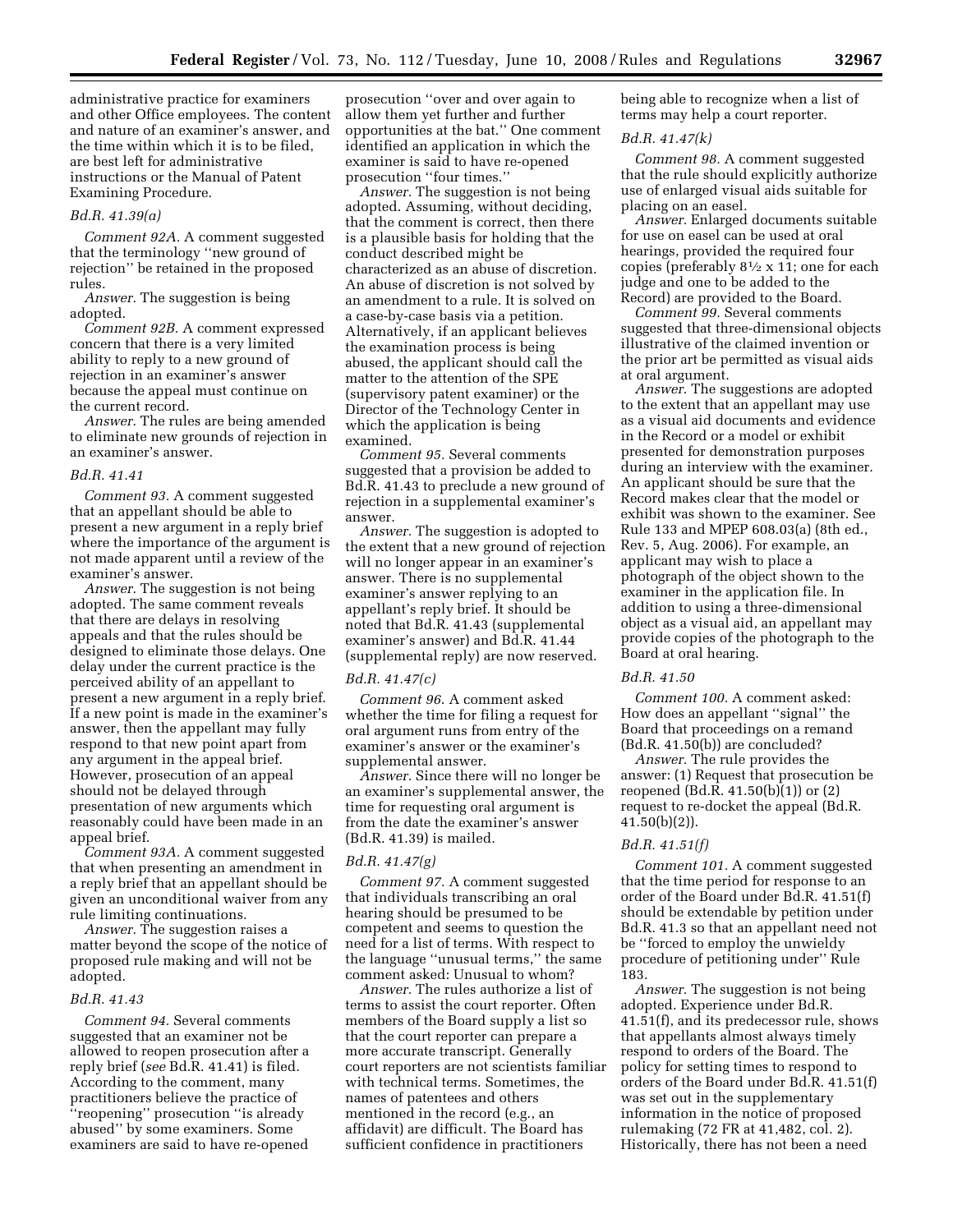for extensions of time. Accordingly, there is no need to authorize, or encourage, requests for extension of times by petition under Bd.R. 41.3. Should a circumstance develop where an appellant has an extraordinary reason for needing an extension, a petition may be filed under Rule 183 addressed to the Chief Administrative Patent Judge.

#### *Bd.R. 41.52*

*Comment 102.* A comment was received that the word ''rehearing'' in the title and text of Bd.R. 41.52 should be changed to ''reconsideration.'' According to the commentator, the word ''rehearing'' implies, incorrectly, that an oral hearing may be held.

*Answer.* The comment is correct in indicating that a ''rehearing'' under 35 U.S.C. 6 and Bd.R. 41.52 does not mean an oral hearing will be held. The word ''rehearing'' is used in the rule because it is the word used in the statute authorizing the Board to grant a ''rehearing.'' 35 U.S.C. 6(b).

#### *Bd.R. 41.52(d)*

*Comment 103.* Several comments suggested that a change be made to Bd.R. 41.52(d) and (f) because it may not be appropriate for an appellant to indicate in a petition for rehearing filed pursuant to Bd.R. 41.50(d)(2) to discuss what points the Board may have misapprehended or overlooked.

*Answer.* The suggestion is not being adopted. If an appellant is dissatisfied with a ''new ground of rejection'' under Bd.R. 41.50(d) and the appellant elects to ask the Board for a rehearing (as opposed to further consideration by the examiner), then it is entirely appropriate for the appellant to advise the Board what fact or issue of law was misapprehended or overlooked. In filing a request for rehearing, the appellant shall rely only on the record on appeal.

*Comment 104.* A comment suggested that a request for rehearing should be able to address a new point made by the Board in its opinion in support of a decision on appeal.

*Answer.* Bd.R. 41.52 should not be understood to preclude the presentation in a request for rehearing of an argument responding to a new point made by the Board. The argument in the request for rehearing would be that the Board misapprehended the point.

#### *Bd.R. 41.56*

*Comment 105.* A comment claimed that Bd.R. 41.56 gives the Board authority to ''assert'' that an argument in an appeal brief is frivolous (*see* Bd.R. 41.56(a)(2)) or hold a fact to have been established (*see* Bd.R. 41.56(b)(2)). The

comment goes on to state that it is not clear how an applicant ''appeals'' from such an order other than to the courts.

*Answer.* The jurisdiction of the Board is to review adverse decisions of an examiner. 35 U.S.C. 134. If in the course of the review, the Board enters a sanction and holds a fact to have been established and based on that fact a rejection is affirmed, the applicant would have judicial review of the Board's decision in the Federal Circuit (35 U.S.C. 141–144) or the U.S. District Court for the District of Columbia (35 U.S.C. 145). If in the course of the appeal, a sanction is entered by anyone other than a panel of the Board, an applicant would have administrative review by petition.

*Comment 106.* Several comments questioned the need for Bd.R. 41.56.

*Answer.* Bd.R. 41.56 sets out conduct which is detrimental to the efficient administration of *ex parte* appeals before the Office. The comments suggest that Bd.R. 41.56 fails to give adequate notice of what might be considered ''misconduct.'' A similar rule has existed in interference cases. Bd.R. 41.128. Sanctions are very rare in interference cases. The presence of Bd.R. 41.128 advises practitioners and others with respect to behavior which is not consistent with efficient administration of interference cases. In like manner, Bd.R. 41.56 does the same for *ex parte* appeals. The rule also provides notice of the nature of a sanction in the event there has been a violation of the rules or an order entered in an appeal. It is expected that sanctions will be rare in *ex parte*  appeals. The comments note that the ''standards'' for whether a sanction should be imposed are ''subjective'' and that sanctions will be entered as a matter of discretion by the Office. The sanction provisions of other tribunals are equally subjective and are entered (or not entered) as a matter of discretion. Courts and other agencies have administered sanction rules without any apparent difficulty.

*Comment 107.* A comment asked whether Rule 11 of the Fed. R. Civ. P. and case law construing or applying the rule are relevant to the definition of ''misleading'' and ''frivolous'' in Bd.R. 41.56.

*Answer.* Both words will be construed under Bd.R. 41.56 according to their ordinary meaning. Precedent of a court may or may not be helpful. The terms will be interpreted in the context of the appeals rules. *Cf. FirstHealth of the Carolinas, Inc.* v. *CareFirst of Maryland, Inc.,* 479 F.3d 825, 829 (Fed. Cir. 2007) (the TTAB has discretion to reasonably interpret the meaning of ''excusable

neglect'' in the context of its own regulations, citing *Thomas Jefferson University* v. *Shalala,* 512 U.S. 504, 512 (1994) (an agency's interpretation of its own regulation is given controlling weight unless it is plainly erroneous or inconsistent with the regulation)).

*Comment 108.* A comment noted that the sanctions rule (Bd.R. 41.56) does not provide for ''an appeal'' and therefore constitutes a denial of due process.

*Answer.* If a sanction is entered prior to a final decision of the Board, review is available by petition and subsequently in a court to the extent authorized by Congress. As noted earlier, a sanction having an effect on the merits is reviewable along with the merits in the Federal Circuit (35 U.S.C. 141) or the U.S. District Court for the District of Columbia (35 U.S.C. 145).

*Comment 109.* A comment suggested that the sanctions are unnecessary because the Office has not shown that any of the sanctions are necessary or have been used.

*Answer.* The need for a sanction rule is based on experience in appeals over the years. A sanction rule provides important public notice of behavior which is prejudicial to the effective administration of appeals within the Office. The sanction to be applied in a particular case will depend on the facts. Generally, sanctions are not applied without giving an appellant an opportunity to explain and justify its behavior.

A sanction of not entering a docket notice may be appropriate where an appellant repeatedly declines to comply with procedural requirements to perfect an appeal.

An order holding certain facts to have been established or from contesting a certain issue might be appropriate where an appellant is asked (Bd.R. 41.50(f)) to brief certain matters and avoids directly answering specific questions posed by the Board.

An order expunging a paper might be entered where an appellant repeatedly fails to file a paper complying with the rules.

An order excluding evidence might be appropriate where an appellant refuses to properly file evidence or where knowingly ''false'' evidence is presented.

Other sanctions may be appropriate depending on the situation, including sanctions not specifically listed in Bd.R. 41.56(b). The expectation is that sanctions will rarely be necessary. On the other hand, having notice in the rules of possible sanctions can avoid arguments by someone that the Office has not given notice of its intent to take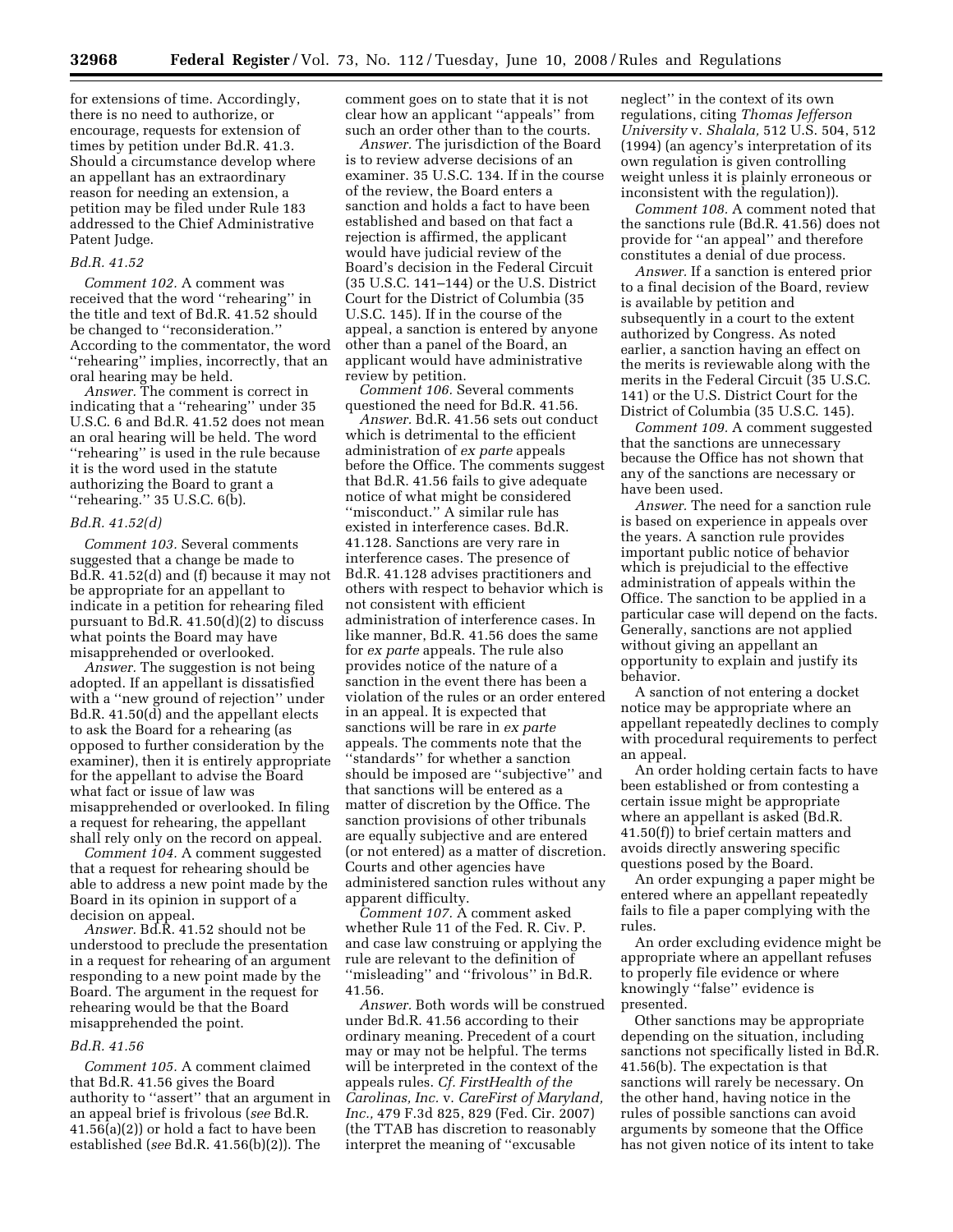action against an appellant when necessary.

#### **Rulemaking Considerations**

#### *Administrative Procedure Act*

The changes in the rules relate solely to the procedure to be followed in filing and prosecuting an *ex parte* appeal to the Board. Therefore, these rule changes involve interpretive rules, or rules of agency practice and procedure under 5 U.S.C. 553(b)(A). Prior notice and an opportunity for public comment are not required pursuant to 5 U.S.C. 553(b)(A) (or any other law). *See Bachow Communications, Inc.* v. *F.C.C.,* 237 F.3d 683, 690 (D.C. Cir. 2001) (rules governing an application process are ''rules of agency organization, procedure, or practice'' and exempt from the Administrative Procedure Act's notice and comment requirement); *Merck & Co., Inc.* v. *Kessler,* 80 F.3d 1543, 1549–50 (Fed. Cir. 1996) (the rules of practice promulgated under the authority of former 35 U.S.C. 6(a) (now in 35 U.S.C. 2(b)(2)) are not substantive rules (to which the notice and comment requirements of the Administrative Procedure Act apply)); *Fressola* v. *Manbeck,* 36 USPQ2d 1211, 1215 (D.D.C. 1995) (''[i]t is extremely doubtful whether any of the rules formulated to govern patent or trademark practice are other than 'interpretive rules, general statements of policy, \* \* \* procedure, or practice' ''(quoting C.W. Ooms, The United States Patent Office and the Administrative Procedure Act, 38 Trademark Rep. 149, 153 (1948))); *Eli Lilly & Co.* v. *Univ. of Washington,* 334 F.3d 1264, 1269 n.1 (Fed. Cir. 2003).

#### *Regulatory Flexibility Act*

The Deputy General Counsel for General Law of the United States Patent and Trademark Office certifies to the Chief Counsel for Advocacy of the Small Business Administration that this final rulemaking, Rules of Practice Before the Board of Patent Appeals and Interferences in Ex Parte Appeals (RIN 0651–AC12), will not have a significant economic impact on a substantial number of small entities. *See* 5 U.S.C. 605(b).

The United States Patent and Trademark Office (Office) is amending its rules in 37 CFR part 41 governing prosecution in ex parte appeals at the Board of Patent Appeals and Interferences (Board). There are fee changes associated with the final rules.

The changes in this final rule involve interpretive rules, or rules of agency practice and procedure, and prior notice and an opportunity for public comment

are not required pursuant to 5 U.S.C. 553(b)(A) (or any other law). Because prior notice and an opportunity for public comment are not required for the changes proposed in this rule, a Regulatory Flexibility Act analysis is also not required for the changes proposed in this rule. *See* 5 U.S.C. 603. Nevertheless, the Office published a notice of proposed rulemaking in the **Federal Register** and in the Official Gazette of the United States Patent and Trademark Office, in order to solicit public participation with regard to this rule package.

In response to the notice of proposed rule making, a comment was submitted that contended that a Regulatory Flexibility Act analysis is required under 5 U.S.C. 603. Because these rules are procedural, they are not required to be published for notice and comment. The Office chose, however, to publish these rules for comment prior to adoption of the final rules in order to request valuable input from the public.

The primary changes in this rule are: (1) The requirements for an appeal brief include new sections for jurisdictional statement, table of contents, table of authorities, statement of facts, new format for arguments in the appeal brief and for claim support and drawing analysis section and means or step plus function analysis section in the appendix of the appeal brief, new section for table of contents in the evidence section of the appendix, new format in 14-point font, and 30-page limit for the grounds of rejection, statement of facts, and argument sections, (2) the requirements for a reply brief include new sections for table of contents, table of authorities, statement of additional facts, new format for arguments in the reply brief, new format in 14-point font, and 20-page limit for the statement of additional facts and argument sections, (3) the requirements for a request for rehearing include new sections for table of contents, table of authorities, new format for arguments in the request for rehearing, new format in 14-point font, and 10-page limit for the argument section, (4) new grounds of rejection are no longer permitted in an examiner's answer, (5) the examiner's response to a reply brief is eliminated, (6) petitions to exceed the page limit for an appeal brief, reply brief or request for rehearing are made under Rule 41.3 which requires a \$400 fee, (7) petitions for an extension of time to file a reply brief, request for oral hearing, or request for rehearing are made under Rule 41.3 which requires a \$400 fee, and (8) a list of technical terms or unusual words to be provided to the transcriber at the oral hearing. The rules described in (1)

through (5) and (8) will apply to all appeal briefs filed with the Board. The rules described in (6) and (7) will apply only to those applicants filing certain petitions.

#### Appeal Brief (1)

Little additional cost is associated with the new appeal brief requirements.

The jurisdictional statement of the appeal brief is a highly structured, factbased paragraph of a maximum of 5 to 6 simple sentences. It is estimated that this section would add 10 to 15 minutes to the preparation of the brief. Assuming that the jurisdictional statement is prepared by a law firm staff member at the paralegal level, at an average billing rate of \$150 an hour, the added cost for preparation of the jurisdictional statement is \$25 to \$37.50. In some cases, however, the preparation of the jurisdictional statement will result in a substantial time and cost savings to the applicant. For instance, if in the preparation of the jurisdictional statement it becomes apparent that the application is abandoned, the applicant can take advantage of available revival remedies at an early date and avoid an unnecessary dismissal of the appeal.

The table of contents and table of authorities sections add very little additional cost to the preparation of the appeal brief. Modern word processors make the creation of a table of contents or a table of authorities fairly easy when headings are used in a document. The current rules and the proposed rules require the use of headings in the appeal brief. Assuming that virtually all applicants create their documents with a word processor, it would add 5 to 10 minutes to the preparation of the brief to insert the table of contents and table of authorities. Assuming that the table of contents and table of authorities are prepared by a law firm staff member at the paralegal level, at an average billing rate of \$150 an hour, the added cost for preparation of these two tables is \$12.50 to \$25. It should be noted that in many appeals pending before the Board, the briefs contain a table of contents or table of authorities even though these sections are not currently required.

The statement of facts section will not add to the appeal brief preparation cost and in many cases it will be a small cost savings. While the statement of facts is a new section in the final rule, the information contained in this section is part of the argument section of appeal briefs submitted under the current rule. By separating the facts from the argument, the applicant needs only to list a fact once and refer to it in the argument. Under current practice, applicant often times repeats a fact if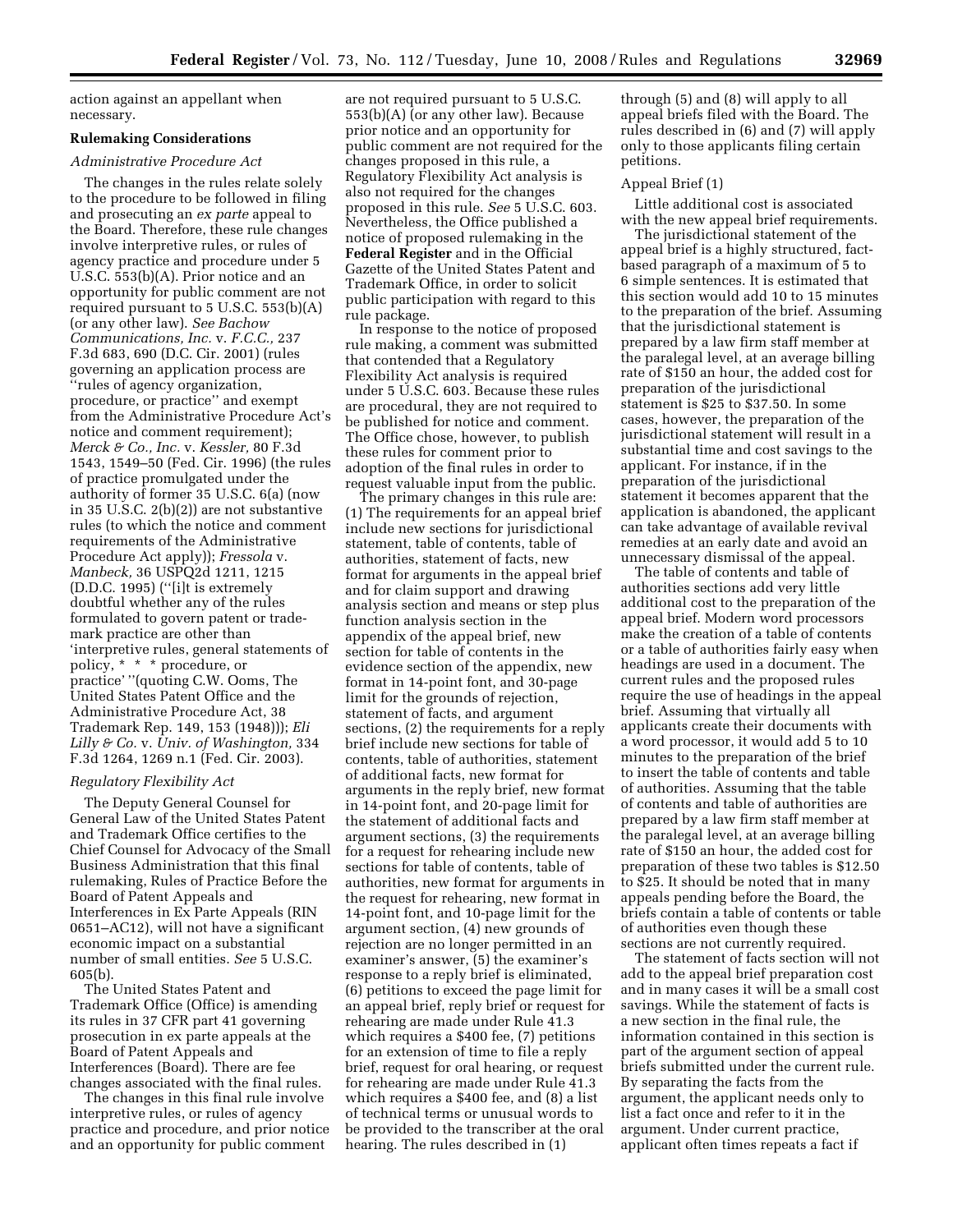using it to support multiple arguments. Thus, in many cases the applicant will save time by not having to repeat a fact. Furthermore, the requirement for a fact to reference a specific portion of the Record does not impact the appeal brief preparation cost as it is a requirement under the current rule.

Under the final rule, the argument section of the appeal brief has a new requirement for applicant to identify where an argument was made in the first instance to the examiner or state that it is a new argument. It is estimated that this requirement would add 10 minutes to the preparation of the brief. Assuming that the argument section is prepared by a law firm staff member at the attorney level, at an average billing rate of \$310 an hour, the added cost for preparation of the argument section is \$51.67. Compliance with this requirement should be relatively easy. An applicant can take an appeal following the second rejection of the claims by the examiner. In most cases, this will mean that the argument was made to the examiner either in response to a first Office action or in response to a second Office action, likely a final rejection. Additionally, identification of whether an argument in an appeal brief is ''new'' will enable senior Patent Corps personnel to evaluate the new argument and determine whether a rejection should be withdrawn. This will provide a savings to applicant in one of two ways: (1) Eliminating at an early stage appeals which should not go forward or (2) making appeals which go forward capable of prompt resolution. The identification of where an argument is made or if it is a new argument prevents arguments from being overlooked by the examiner and allows senior Patent Corps personnel to more readily assess all the arguments. If it is decided, based on the arguments in the appeal brief, that the claims are allowable, the applicant saves the time of a full appeal to the Board and waiting for a decision. The applicant also saves the possible expense of a request for oral hearing before the Board. In those appeals which are presented to the Board, the arguments in the case will be readily identifiable for the panel to review in deciding the issues. This allows the panel to be more efficient in their decision making and consequently reducing the pendency of applications at the Board. By aiding in increasing the efficiency of panel review, the applicant will reduce the time it takes to receive a Board decision.

The claim support and drawing analysis section and the means or step plus function analysis section are analogous to the current summary of the

claimed subject matter section in the appeal brief. The information required for these two newly titled sections is the same as that required by the current rules. The final rule, however, is explicit as to the format to be followed in these sections. The current rule requires an explanation of the subject matter, whereas the final rule sets forth the precise format to be used in mapping claim limitations to the support and description of the limitations in the specification and drawings. Bd. R.  $41.37(r)$  and (s). The current rule leaves the format for the explanation of the claimed subject matter open to interpretation by the applicant. Rule  $41.37(c)(1)(v)$ . The final rule provides a standardized, easy to follow format for these sections. By following the prescribed format of the final rule, the applicant will save time in not having to create their own format to explain the claimed subject matter. Moreover, the final rule format is expected to reduce the number of applications returned to the examiner because the brief is not compliant with the explanation of the claimed subject matter section of the rule. Under the current rules, it is not uncommon for a case to be returned to the examiner because of deficiencies in the summary of the claimed subject matter section of the appeal brief. When a case is returned to the examiner for correction of a non-compliant brief, the applicant must prepare and file a corrected brief. This delays the applicant's appeal and costs the applicant money to prepare a compliant brief. By following the clear, standardized format in the final rule for the claim support and drawing analysis section and means or step plus function section, applicants can prevent a return of their application on either or both of these bases. This will save the applicant the time and expense incurred for filing a corrected appeal brief. The claim support and drawing analysis section and the means or step plus function analysis section will not add cost to the appeal brief and will provide a savings to applicants in some cases.

As reasoned above, for the table of contents and table of authorities sections, the preparation of a table of contents for the evidence section of the appeal brief appendix will add about five minutes to the time for preparing the brief. Assuming that the table of contents is prepared by a law firm staff member at the paralegal level, at an average billing rate of \$150 an hour, the added cost for preparation of the table of contents is \$12.50.

The final rule requires the font for the appeal brief to be 14 point in size. Assuming that virtually all applicants

create their documents with a word processor, no additional time or cost is incurred in the selection of a 14-point font for the document.

The final rule sets forth a 30-page limit on the combined length of grounds of rejection, statement of facts, and argument sections of the appeal brief. This limit will not have any economic impact on approximately 97% of applicants. A recent survey of appeal briefs revealed that less than 3% of appeal briefs filed exceeded 30 pages in the current grounds of rejection and argument sections.

#### Reply Brief (2)

Very little additional economic impact is associated with the new reply brief requirements.

As set forth above in the discussion of the table of contents and table of authorities in the appeal brief, the creation of these sections will add only 5 to 10 minutes to the preparation of the reply brief. Assuming that the table of contents and table of authorities are prepared by a law firm staff member at the paralegal level, at an average billing rate of \$150 an hour, the added cost for preparation of the jurisdictional statement is \$12.50 to \$25. It should also be noted that in a recent survey of cases on appeal at the Board, only 68% of the cases contained reply briefs. This added cost applies only to cases in which a reply brief is filed.

For the reasons listed above in the discussion of the statement of facts in the appeal brief, the statement of additional facts in the reply brief will not have any economic impact on the preparation of the reply brief and in many cases the applicant will save time.

Under the final rule, the argument section of the reply brief has a new requirement that arguments be responsive to points made in the examiner's answer; otherwise the argument will not be considered and will be treated as waived. This requirement does not impose any additional economic burden on the applicant. It only makes clear what arguments in the reply brief will be considered by the Board. It saves the applicant the time and expense of preparing arguments that will not be considered.

The final rule requires the font for the reply brief to be 14 point in size. Assuming that virtually all applicants create their documents with a word processor, no additional time or cost is incurred in the selection of a 14-point font for the document.

The final rule sets forth a 20-page limit on the combined length of the statement of additional facts and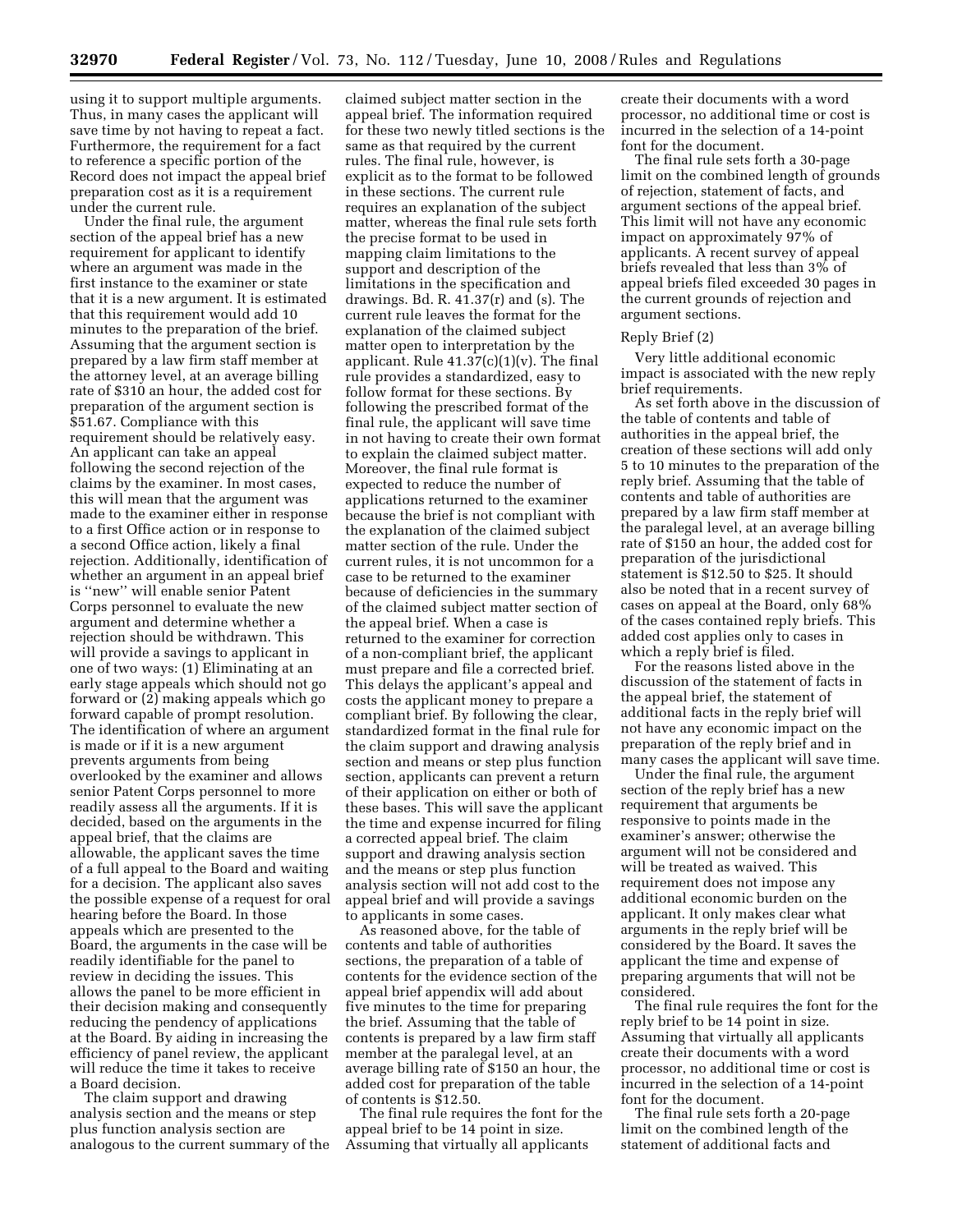argument sections of the reply brief. A recent survey of reply briefs revealed that less than 1% of reply briefs filed exceeded 20 pages.

#### Request for Rehearing (3)

With regard to the third change, very little additional economic impact is associated with the new request for rehearing requirements.

As set forth above in the discussion of the table of contents and table of authorities in the appeal brief, the creation of these sections will add 5 to 10 minutes to the preparation of the request for rehearing. Assuming that the table of contents and table of authorities are prepared by a law firm staff member at the paralegal level, at an average billing rate of \$150 an hour, the added cost for preparation of the jurisdictional statement is \$12.50 to \$25. It should also be noted that in Fiscal Year 2007, there were only 123 requests for rehearing of a Board decision filed at the USPTO, out of 3,485 Board decisions rendered. This added cost applies only to cases in which a request for rehearing is filed.

Under the final rule, the argument section of the request for rehearing has a new format requirement that requires the applicant to explicitly identify in the Record the point that applicant believes was misapprehended or overlooked by the Board. Under current Rule 41.52(a)(1), applicants are required to ''state with particularity the points believed to have been misapprehended or overlooked by the Board.'' Citation to the Record in compliance with the final rule will add 5 to 10 minutes to the preparation of a request for rehearing. Assuming that the argument section is prepared by a law firm staff member at the attorney level, at an average billing rate of \$310 an hour, the added cost for preparation of the argument section is \$25.83 to \$51.67.

The final rule requires the font for the reply brief to be 14 point in size. Assuming that virtually all applicants create their documents with a word processor, no additional time or cost is incurred in the selection of a 14-point font for the document.

The final rule sets forth a 10-page limit for the argument section of the request for rehearing. This limit will have no economic impact on most applicants. A survey of the request for rehearing in 92 rehearing cases decided within the last year (FY 2007) revealed that only 21 requests for rehearing contained arguments exceeding 10 pages.

Prohibition on New Grounds of Rejection in Examiner's Answer (4)

A savings to the applicant will result from the prohibition of new grounds of rejection in an examiner's answer. The current rules permit a new ground of rejection to be made in the examiner's answer. Rule 41.39(a)(2). In response to a new ground of rejection an applicant must request that prosecution be reopened before the examiner or file a reply brief with a request that the appeal be maintained. Rule 41.39(b). If the applicant elects to respond to the new ground of rejection by filing a reply brief, the reply brief may not be accompanied by any amendment, affidavit or other evidence. Rule 41.39(b)(2). In order to present an amendment, affidavit or other evidence, the applicant must expend additional time and resources to reopen prosecution before the examiner. Recent data from the Patent Corps reveals that in Fiscal Year 2007 (FY 2007) approximately 5% of examiner's answers written that year contained a new ground of rejection. The final rules prohibit a new ground of rejection in an examiner's answer and, thus, provide a savings to applicants in not having to prepare a response to a new ground of rejection late in the appeal process.

Elimination of Examiner's Response to Reply Brief (5)

The final rules eliminate the requirement for an examiner's response following a reply brief. Under the current rules, examiners are required to respond to a reply brief either by filing a communication noting the reply brief or by filing a supplemental examiner's answer. Rule 41.43(a)(1). The final rules eliminate both types of examiner response to a reply brief.

The elimination of the examiner's requirement to note the reply brief allows applications on appeal to proceed directly to the Board upon filing of the reply brief, without waiting for an examiner's response. This saves the applicant valuable time in the appeal process. It also saves the applicant the expense of tracking the examiner's response to the reply brief.

The elimination of a supplemental examiner's answer in response to a reply brief also allows applications on appeal to proceed directly to the Board upon filing of the reply brief. The applicant realizes an additional savings by elimination of the supplemental examiner's answer. Current practice provides that the applicant may file another reply brief in response to a supplemental examiner's answer. In almost every appeal where a

supplemental examiner's answer is provided, the applicant submits a reply brief. By eliminating the supplemental examiner's answer, it eliminates the need for applicant to respond with another reply brief. Therefore, elimination of the supplemental examiner's answer saves the applicant the cost of preparing another reply brief.

#### Petition To Exceed the Page Limit (6)

A \$400 cost is incurred for applicants who petition to exceed the page limit for filing an appeal brief, reply brief or request for rehearing. The final rules permit an applicant to petition under Rule 41.3 to exceed a page limit requirement. Petitions under Rule 41.3 must be accompanied by a \$400 fee. Thus, the \$400 petition fee is not a new fee, but the application of the existing petition fee to a new rule. Applicants can avoid this fee by filing a brief or request for rehearing within the page limits set forth in the rules.

#### Petition for Extension of Time (7)

An additional \$200 cost is incurred for applicants who petition for an extension of time to file a reply brief, request for oral hearing or request for rehearing. Under the current rules, an applicant may request an extension of time to file the above papers under Rule 1.136(b). Rule 1.136(b) requests must be accompanied by a \$200 fee. The final rules still permit applicants to request such extensions of time; however, the request must be made by petition under Rule 41.3, which requires a \$400 fee. Thus, the net additional cost for an extension of time is \$200. Moreover, applicants can avoid this fee by filing documents within the time periods set forth in the rules.

#### List of Technical Terms or Unusual Words (8)

A small additional cost is associated with the new requirement for a list of technical terms or unusual words for the transcriber at the oral hearing. It is estimated that the list would take 5 to 10 minutes or less to prepare. Assuming that the list of terms is prepared by a law firm staff member at the attorney level, at an average billing rate of \$310 an hour, the added cost for preparation of the list of terms is \$25.83 to \$51.67. It is further assumed that this list will replace the current practice of a question and answer session with the transcriber at the end of the hearing to collect these same terms. Note that in Fiscal Year 2007, there were 965 requests for oral hearing filed at the USPTO out of 4,639 appeals received at the Board. This added cost applies only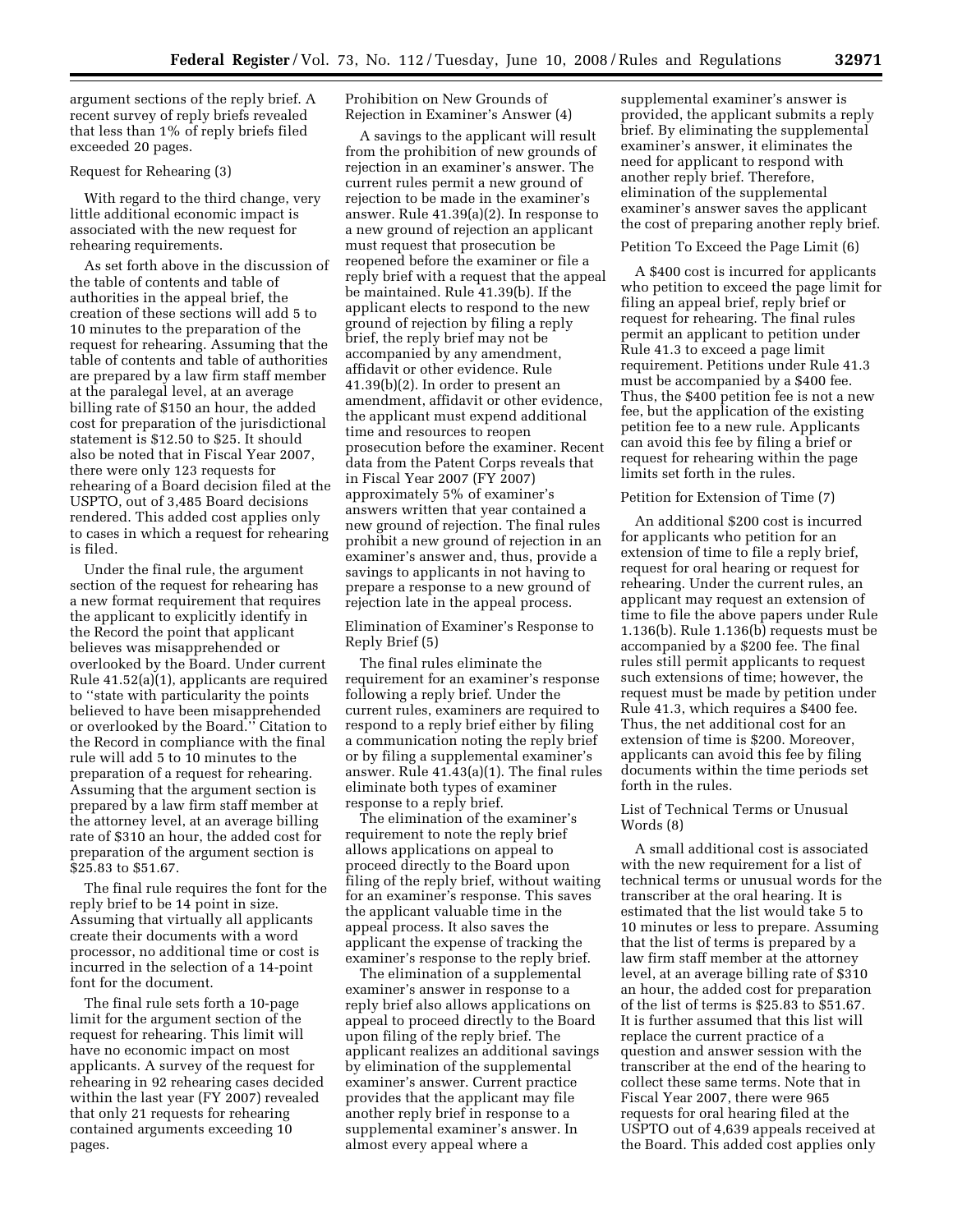to cases in which a request for oral hearing is filed.

If an applicant were to incur all the additional costs outlined above, the total would range from \$778.33 to \$880.01. In many cases, however, the costs will be less than \$880.01 when the savings outlined for the appeal brief, reply brief, no new grounds of rejection in examiner's answer, and no examiner response to the reply brief are realized. Moreover, the additional legal costs are not significant when compared to the cost of legal fees when filing an appeal with the Board. The net additional legal services cost, minus the Office petition fees of \$400 (to exceed page limit) and \$200 (request for extension of time), is \$178.33 to \$280.01. According to the 2007 Report of the Economic Survey by the American Intellectual Property Law Association (AIPLA), page 21, the median charge in 2006 for an appeal to the Board without government fees and without oral argument was \$4,000. An increase of \$178.33 to \$280.01, out of \$4,000, represents an increase of only 4.5% to 7%. From the same 2007 AIPLA survey, the median charge in 2006 for an appeal to the Board without government fees and with oral argument was \$6,500. Thus, an additional cost of \$178.33 to \$280.01, in a case with oral argument, represents an increase of only 2.7% to 4.3%.

These additional costs apply equally to large and small entities, but do not disproportionately impact small entities for the following reasons. In examining the additional costs associated with the final rules, the largest single additional cost is the \$400 petition fee to exceed the page limit for an appeal brief, reply brief, or request for rehearing. As will be shown the potential number of small entities impacted by this fee is a very small number.

In FY 2007, the Office processed 4,808 appeal briefs filed by small entities and 18,337 appeal briefs filed by large entities. Assuming 3% of the appeal briefs filed by small entities contained sections for the grounds of rejection and argument exceeding 30 pages (see final paragraph of Appeal Brief (1) section), this provides an estimate of 144 small entities that would find it necessary to petition to exceed the appeal brief page limitation. Similarly, in FY 2007, the Office processed 1,341 reply briefs filed by small entities and 3,606 reply briefs filed by large entities. Assuming 1% of the reply briefs filed by small entities contained sections for a statement of additional facts and argument exceeding 20 pages (see final paragraph of Reply Brief (2) section), this provides an estimate of 14 small entities that would

find it necessary to petition to exceed the reply brief page limitation. Finally, in FY 2007, the Office processed 33 requests for rehearing filed by small entities and 90 requests for rehearing filed by large entities. Assuming 23% of the requests filed by small entities contained argument sections exceeding 10 pages (see final paragraph of Request for Rehearing (3) section), this provides an estimate of eight small entities that would find it necessary to petition to exceed the request for rehearing page limitation. Thus, at most, the maximum number of small entities affected by the \$400.00 petition fee is 166 small entities. When this number is compared to the 5,977 small entities that filed a notice of appeal with the Office in FY 2007 (21,653 notices of appeal were filed by large entities in the same period), it demonstrates that the petition fee has the potential to affect only 2.8% of the small entities filing an appeal. An effect on 2.8% of the small entities filing an appeal is not a disproportionate impact on small entities, nor is the actual number of 166 impacted small entities a substantial number.

For these reasons, the Office has concluded that the changes in the Final Rules will not have a significant economic impact on a substantial number of small entities.

#### *Executive Order 13132*

This rulemaking does not contain policies with federalism implications sufficient to warrant preparation of a Federalism Assessment under Executive Order 13132 (Aug. 4, 1999).

#### *Executive Order 12866*

This rulemaking has been determined to be not significant for the purpose of Executive Order 12866 (Sept. 30, 1993).

#### *Paperwork Reduction Act*

This rulemaking includes requirements for structuring information submitted to the USPTO by practitioners in order to process *ex parte*  appeals before the Board of Patent Appeals and Interferences (BPAI). The agency has received comments from the public concerning the burden of these rules on the public. In order to ensure that there is opportunity for the burden impact of these actions to be open for public comment, the USPTO will be submitting to the Office of Management and Budget (OMB) a request to consider this information subject to the Paperwork Reduction Act of 1995 (44 U.S.C. 3501 *et seq.*).

The USPTO will be submitting to OMB the following items associated with this rule making for inclusion in a new collection specific to the Board of

Patent Appeals and Interferences: appeal brief, petition for extension of time for filing a paper after the brief, petition to increase the page limit, reply brief and request for rehearing before the BPAI. Per the requirements of submission of an information collection request to OMB, the USPTO will publish a 60-Day **Federal Register**  Notice which will invite comments on: (1) Whether the collection of information is necessary for proper performance of the functions of the agency; (2) the accuracy of the agency's estimate of the burden; (3) ways to enhance the quality, utility, and clarity of the information to be collected; and (4) ways to minimize the burden of the collection of information to respondents.

Interested persons are requested to send comments regarding this information collection, including suggestions for reducing this burden, to Kimberly Jordan, Chief Trial Administrator, Board of Patent Appeals and Interferences, United States Patent and Trademark Office, PO Box 1450, Alexandria, VA 22313–1450, (marked: Information Collection Comment) or to the Office of Information and Regulatory Affairs, OMB, 725 17th Street, NW., Washington, DC 20503, (Attn: PTO Desk Officer).

Notwithstanding any other provision of law, no person is required to respond to nor shall a person be subject to a penalty for failure to comply with a collection of information subject to the requirements of the Paperwork Reduction Act unless that collection of information displays a currently valid OMB control number.

#### **List of Subjects in 37 CFR Part 41**

Administrative practice and procedure, Inventions and patents, Lawyers.

■ For the reasons stated in the preamble, the Under Secretary of Commerce for Intellectual Property and Director of the United States Patent and Trademark Office amends 37 CFR Chapter 1, part 41 as follows:

#### **PART 41—PRACTICE BEFORE THE BOARD OF PATENT APPEALS AND INTERFERENCES**

■ 1. The authority citation for part 41 is revised to read as follows:

**Authority:** 35 U.S.C. 2(b)(2), 3(a)(2)(A), 21, 23, 32, 132, 133, 134, 135, 306, and 315.

#### **Subpart A—General Provisions**

■ 1. In § 41.2, revise the definitions of ''Board'' and ''Contested case'' to read as follows: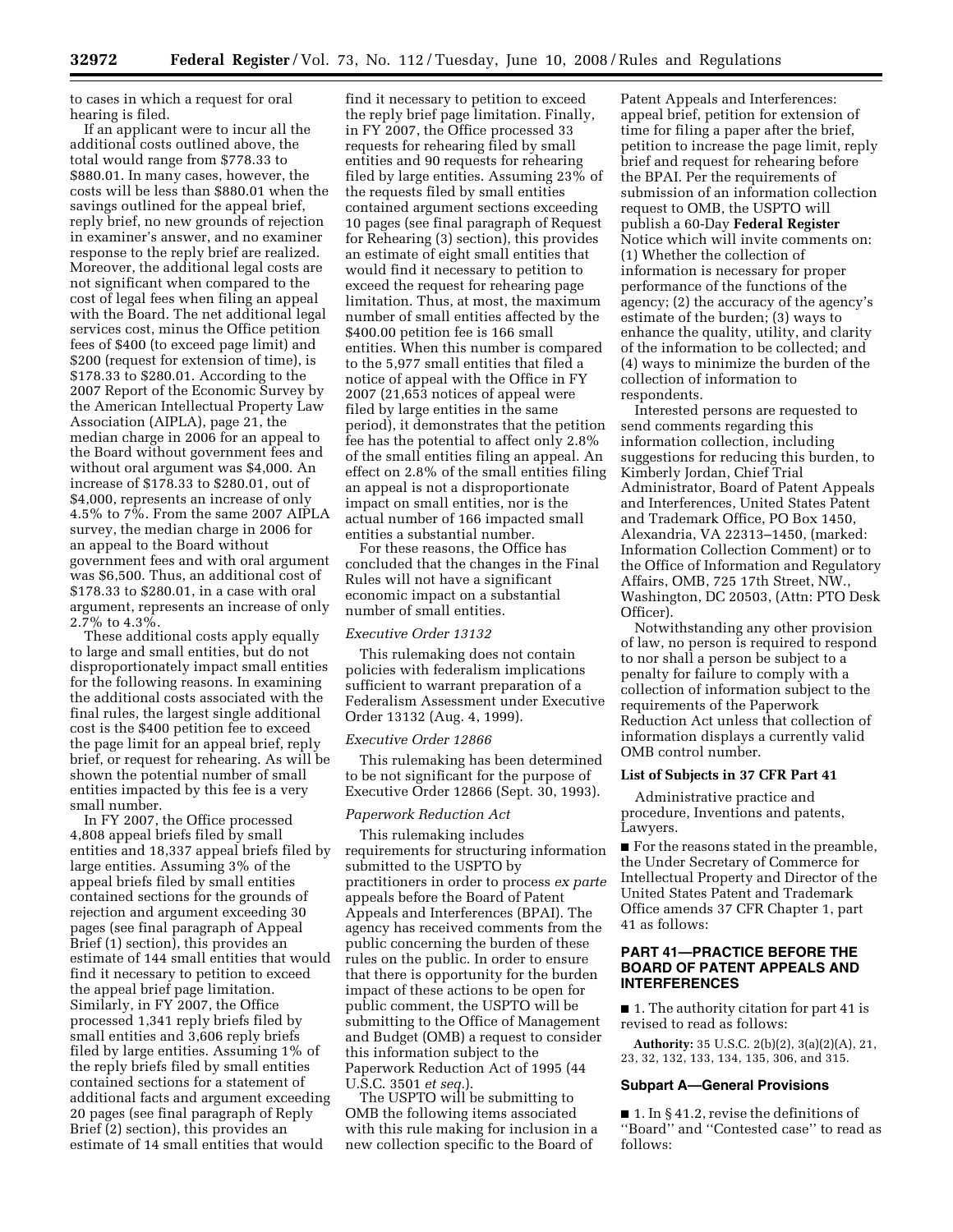#### **§ 41.2 Definitions.**

\* \* \* \* \*

*Board* means the Board of Patent Appeals and Interferences and includes:

(1) For a final Board action in an appeal or contested case, a panel of the Board.

(2) For non-final actions, a Board member or employee acting with the authority of the Board.

\* \* \* \* \* *Contested case* means a Board proceeding other than an appeal under 35 U.S.C. 134. An appeal in an *inter partes* reexamination proceeding is not a contested case.

 $*$  \* ■ 2. In § 41.3, revise paragraphs (a) and

**§ 41.3 Petitions.** 

(b) to read as follows:

(a) *Deciding official.* A petition authorized by this part must be addressed to the Chief Administrative Patent Judge. The Chief Administrative Patent Judge may delegate authority to decide petitions.

(b) *Scope.* This section covers petitions on matters pending before the Board, petitions authorized by this part and petitions seeking relief under 35 U.S.C. 135(c); otherwise see §§ 1.181 to 1.183 of this title. The following matters are not subject to petition:

(1) Issues committed by statute to a panel.

(2) In pending contested cases, procedural issues. See § 41.121(a)(3) and

§ 41.125(c). \* \* \* \* \*

■ 3. In § 41.4, revise paragraphs (b) and (c) to read as follows:

#### **§ 41.4 Timeliness.**   $*$  \*

(b) *Late filings.* (1) A request to revive an application which becomes abandoned or a reexamination proceeding which becomes terminated under §§ 1.550(d) or 1.957(b) or (c) of this title as a result of a late filing may be filed pursuant to § 1.137 of this title.

(2) A late filing that does not result in an application becoming abandoned or a reexamination proceeding becoming terminated under §§ 1.550(d) or 1.957(b) or limited under § 1.957(c) of this title may be excused upon a showing of excusable neglect or a Board determination that consideration on the merits would be in the interests of justice.

(c) *Scope.* Except to the extent provided in this part, this section governs proceedings before the Board, but does not apply to filings related to Board proceedings before or after the Board has jurisdiction (§ 41.35), such as:

(1) Extensions during prosecution (*see*  § 1.136 of this title).

(2) Filing of a notice of appeal and an appeal brief (see §§ 41.31(c) and 41.37(c)).

(3) Seeking judicial review (*see*  §§ 1.301 to 1.304 of this title).

■ 4. Revise § 41.12 to read as follows:

#### **§ 41.12 Citation of authority.**

(a) *Authority.* Citations to authority must include:

(1) *United States Supreme Court decision.* A citation to a single source in the following order of priority: United States Reports, West's Supreme Court Reports, United States Patents Quarterly, Westlaw, or a slip opinion.

(2) *United States Court of Appeals decision.* A citation to a single source in the following order of priority: West's Federal Reporter (F., F.2d or F.3d), West's Federal Appendix (Fed. Appx.), United States Patents Quarterly, Westlaw, or a slip opinion.

(3) *United States District Court decision.* A citation to a single source in the following order of priority: West's Federal Supplement (F.Supp., F.Supp. 2d), United States Patents Quarterly, Westlaw, or a slip opinion.

(4) *Slip opinions.* If a slip opinion is relied upon, a copy of the slip opinion must accompany the first paper in which an authority is cited.

(5) *Pinpoint citations.* Use pinpoint citations whenever a specific holding or portion of an authority is invoked.

(b) *Non-binding authority.* Nonbinding authority may be cited. If nonbinding authority is not an authority of the Office and is not reproduced in one of the reporters listed in paragraph (a) of this section, a copy of the authority shall be filed with the first paper in which it is cited.

#### **Subpart B—***Ex parte* **Appeals**

■ 5. Revise § 41.30 to add a definition of ''Record'' to read as follows:

#### **§ 41.30 Definitions.**

\* \* \* \* \* *Record* means the official content of the file of an application or reexamination proceeding on appeal. ■ 6. Revise § 41.31 to read as follows:

#### **§ 41.31 Appeal to Board.**

(a) *Notice of appeal.* An appeal is taken to the Board by filing a notice of appeal.

(b) *Fee.* The notice of appeal shall be accompanied by the fee required by  $§$  41.20(b)(1).

(c) *Time for filing notice of appeal.* A notice of appeal must be filed within the time period provided under § 1.134 of this title.

(d) *Extensions of time to file notice of appeal.* The time for filing a notice of appeal is extendable under the provisions of § 1.136(a) of this title for applications and § 1.550(c) of this title for *ex parte* reexamination proceedings.

(e) *Non-appealable issues.* A nonappealable issue is an issue not subject to an appeal under 35 U.S.C. 134. An applicant or patent owner dissatisfied with a decision of an examiner on a non-appealable issue shall timely seek review by petition before jurisdiction over an appeal is transferred to the Board (*see* § 41.35). Failure to timely file a petition seeking review of a decision of the examiner related to a nonappealable issue may constitute a waiver to having that issue considered in the application or reexamination on appeal.

■ 7. Revise § 41.33 to read as follows:

#### **§ 41.33 Amendments and evidence after appeal.**

(a) *Amendment after notice of appeal and prior to appeal brief.* An amendment filed after the date a notice of appeal is filed and prior to the date an appeal brief is filed may be admitted as provided in § 1.116 of this title.

(b) *Amendment with or after appeal brief.* An amendment filed on or after the date an appeal brief is filed may be admitted:

(1) *To cancel claims.* To cancel claims provided cancellation of claims does not affect the scope of any other pending claim in the application or reexamination proceeding on appeal, or

(2) *To convert dependent claim to independent claim.* To rewrite dependent claims into independent form.

(c) *Other amendments.* No other amendments filed after the date an appeal brief is filed will be admitted, except as permitted by §§ 41.50(b)(1), 41.50(d)(1), or 41.50(e) of this subpart.

(d) *Evidence after notice of appeal and prior to appeal brief.* Evidence filed after the date a notice of appeal is filed and prior to the date an appeal brief is filed may be admitted if:

(1) The examiner determines that the evidence overcomes at least one rejection under appeal and does not necessitate any new ground of rejection, and

(2) appellant shows good cause why the evidence was not earlier presented.

(e) *Other evidence.* All other evidence filed after the date an appeal brief is filed will not be admitted, except as permitted by §§ 41.50(b)(1) or  $41.50(d)(1)$  of this subpart.

■ 8. Revise § 41.35 to read as follows: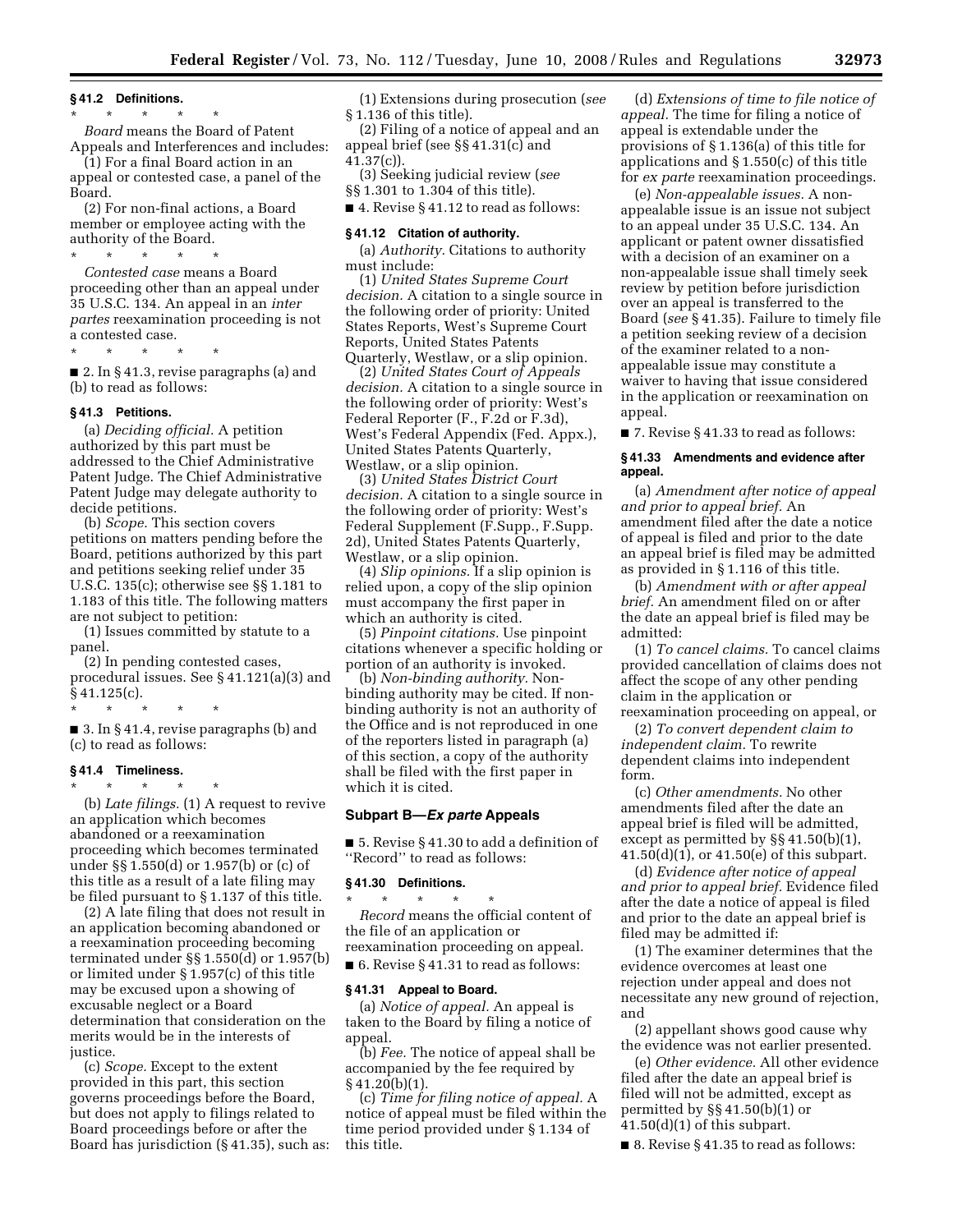#### **§ 41.35 Jurisdiction over appeal.**

(a) *Beginning of jurisdiction.* The jurisdiction of the Board begins when a docket notice is mailed by the Board.

(b) *End of jurisdiction.* The jurisdiction of the Board ends when:

(1) The Board mails a remand order (*see* § 41.50(b) or § 41.50(d)(1) of this subpart),

(2) The Board mails a final decision (*see* § 41.2 of this part) and judicial review is sought or the time for seeking judicial review has expired,

(3) An express abandonment is filed which complies with § 1.138 of this title, or

(4) A request for continued examination is filed which complies with § 1.114 of this title.

(c) *Remand ordered by the Director.*  Prior to entry of a decision on the appeal by the Board (*see* § 41.50), the Director may sua sponte order an application or reexamination proceeding on appeal to be remanded to the examiner.

■ 9. Revise § 41.37 to read as follows:

#### **§ 41.37 Appeal brief.**

(a) *Requirement for appeal brief.* An appeal brief shall be timely filed to perfect an appeal. Upon failure to file an appeal brief, the proceedings on the appeal are terminated without further action on the part of the Office.

(b) *Fee.* The appeal brief shall be accompanied by the fee required by § 41.20(b)(2) of this subpart.

(c) *Time for filing appeal brief.*  Appellant must file an appeal brief within two months from the date of the filing of the notice of appeal (*see*  § 41.31(a)).

(d) *Extension of time to file appeal brief.* The time for filing an appeal brief is extendable under the provisions of § 1.136(a) of this title for applications and § 1.550(c) of this title for *ex parte*  reexamination proceedings.

(e) *Content of appeal brief.* The appeal brief must contain, under appropriate headings and in the order indicated, the following items:

(1) Statement of the real party in interest (*see* paragraph (f) of this section).

(2) Statement of related cases (*see*  paragraph (g) of this section).

(3) Jurisdictional statement (*see*  paragraph (h) of this section).

(4) Table of contents (*see* paragraph (i) of this section).

(5) Table of authorities (*see* paragraph (j) of this section).

(6) [Reserved.]

(7) Status of amendments (*see*  paragraph (l) of this section).

(8) Grounds of rejection to be reviewed (*see* paragraph (m) of this section).

(9) Statement of facts (*see* paragraph (n) of this section).

(10) Argument (*see* paragraph (o) of this section).

(11) An appendix containing a claims section (*see* paragraph (p) of this section), a claim support and drawing analysis section (*see* paragraph (r) of this section), a means or step plus function analysis section (*see* paragraph (s) of this section), an evidence section (*see* paragraph (t) of this section), and a related cases section (*see* paragraph (u) of this section).

(f) *Statement of real party in interest.*  The ''statement of the real party in interest'' shall identify the name of the real party in interest. The real party in interest must be identified in such a manner as to readily permit a member of the Board to determine whether recusal would be appropriate. Appellant is under a continuing obligation to update this item during the pendency of the appeal. If an appeal brief does not contain a statement of real party in interest, the Office will assume that the named inventors are the real party in interest.

(g) *Statement of related cases.* The ''statement of related cases'' shall identify, by application, patent, appeal, interference, or court docket number, all prior or pending appeals, interferences or judicial proceedings, known to any inventors, any attorneys or agents who prepared or prosecuted the application on appeal and any other person who was substantively involved in the preparation or prosecution of the application on appeal, and that are related to, directly affect, or would be directly affected by, or have a bearing on the Board's decision in the appeal. A related case includes any continuing application of the application on appeal. A copy of any final or significant interlocutory decision rendered by the Board or a court in any proceeding identified under this paragraph shall be included in the related cases section (*see* paragraph (u) of this section) in the appendix. Appellant is under a continuing obligation to update this item during the pendency of the appeal. If an appeal brief does not contain a statement of related cases, the Office will assume that there are no related cases.

(h) *Jurisdictional statement.* The ''jurisdictional statement'' shall establish the jurisdiction of the Board to consider the appeal. The jurisdictional statement shall include a statement of the statute under which the appeal is taken, the date of the Office action setting out the rejection on appeal from which the appeal is taken, the date the notice of appeal was filed, and the date

the appeal brief is being filed. If a notice of appeal or an appeal brief is filed after the time specified in this subpart, appellant must also indicate the date an extension of time was requested and, if known, the date the request was granted.

(i) *Table of contents.* A ''table of contents'' shall list, along with a reference to the page where each item begins, the items required to be listed in the appeal brief (see paragraph (e) of this section) or reply brief (*see*  § 41.41(d) of this subpart), as appropriate.

(j) *Table of authorities.* A ''table of authorities'' shall list cases (alphabetically arranged), statutes and other authorities along with a reference to the pages where each authority is cited in the appeal brief or reply brief, as appropriate.

(k) [Reserved.]

(l) *Status of amendments.* The ''status of amendments'' shall indicate the status of all amendments filed after final rejection (*e.g.*, whether entered or not entered).

(m) *Grounds of rejection to be reviewed.* The ''grounds of rejection to be reviewed'' shall set out the grounds of rejection to be reviewed, including the statute applied, the claims subject to each rejection and references relied upon by the examiner.

(n) *Statement of facts.* The ''statement of facts'' shall set out in an objective and non-argumentative manner the material facts relevant to the rejections on appeal. A fact shall be supported by a reference to a specific page number of a document in the Record and, where applicable, a specific line or paragraph, and drawing numerals. A general reference to a document as a whole or to large portions of a document does not comply with the requirements of this paragraph.

(o) *Argument.* The ''argument'' shall explain why the examiner erred as to each ground of rejection to be reviewed. Any explanation must address all points made by the examiner with which the appellant disagrees. Any finding made or conclusion reached by the examiner that is not challenged will be presumed to be correct. For each argument an explanation must identify where the argument was made in the first instance to the examiner or state that the argument has not previously been made to the examiner. Each ground of rejection shall be separately argued under a separate heading.

(1) *Claims standing or falling together.*  For each ground of rejection applicable to two or more claims, the claims may be argued separately (claims are considered by appellants as separately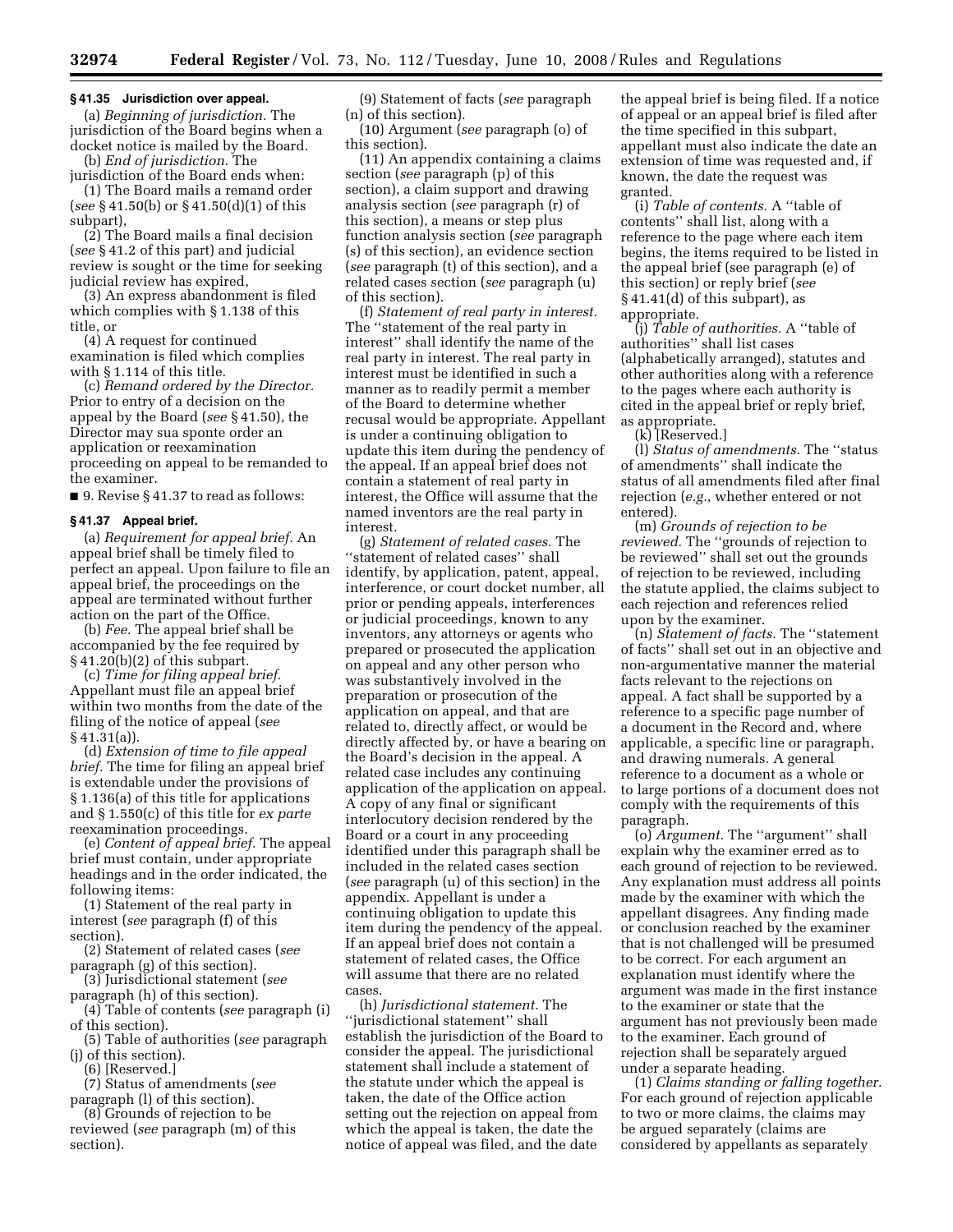patentable) or as a group (claims stand or fall together). When two or more claims subject to the same ground of rejection are argued as a group, the Board may select a single claim from the group of claims that are argued together to decide the appeal on the basis of the selected claim alone with respect to the group of claims as to the ground of rejection. Any doubt as to whether claims have been argued separately or as a group as to a ground of rejection will be resolved against appellant and the claims will be deemed to have been argued as a group. Any claim argued separately as to a ground of rejection shall be placed under a subheading identifying the claim by number. A statement that merely points out what a claim recites will not be considered an argument for separate patentability of the claim.

(2) *Arguments considered.* Only those arguments which are presented in the argument section of the appeal brief and that address claims set out in the claim support and drawing analysis section in the appendix will be considered. Appellant waives all other arguments in the appeal.

(3) *Format of argument.* Unless a response is purely legal in nature, when responding to a point made in the examiner's rejection, the appeal brief shall specifically identify the point made by the examiner and indicate where appellant previously responded to the point or state that appellant has not previously responded to the point. In identifying any point made by the examiner, the appellant shall refer to a page and, where appropriate, a line or paragraph, of a document in the Record.

(p) *Claims section.* The ''claims section'' in the appendix shall consist of an accurate clean copy in numerical order of all claims pending in the application or reexamination proceeding on appeal. The status of every claim shall be set out after the claim number and in parentheses (e.g., 1 (rejected), 2 (withdrawn), 3 (objected to), 4 (cancelled), and 5 (allowed)). A cancelled claim need not be reproduced.

(q) [Reserved.]

(r) *Claim support and drawing analysis section.* For each independent claim involved in the appeal and each dependent claim argued separately (*see*  paragraph (o)(1) of this section), the claim support and drawing analysis section in the appendix shall consist of an annotated copy of the claim (and, if necessary, any claim from which the claim argued separately depends) indicating in boldface between braces ({ }) the page and line or paragraph after each limitation where the limitation is described in the specification as filed. If

there is a drawing or amino acid or nucleotide material sequence, and at least one limitation is illustrated in a drawing or amino acid or nucleotide material sequence, the ''claims support and drawing analysis section'' in the appendix shall also contain in boldface between the same braces ({ }) where each limitation is shown in the drawings or sequence.

(s) *Means or step plus function analysis section.* For each independent claim involved in the appeal and each dependent claim argued separately (*see*  paragraph (o)(1) of this section) having a limitation that appellant regards as a means or step plus function limitation in the form permitted by the sixth paragraph of 35 U.S.C. 112, for each such limitation, the ''means or step plus function analysis section'' in the appendix shall consist of an annotated copy of the claim (and, if necessary, any claim from which the claim argued separately depends) indicating in boldface between braces ({ }) the page and line of the specification and the drawing figure and element numeral that describes the structure, material or acts corresponding to each claimed function.

(t) *Evidence section.* The ''evidence section'' shall contain only papers which have been entered by the examiner. The evidence section shall include:

(1) *Contents.* A table of contents.

- (2) [Reserved.]
- (3) [Reserved.]
- (4) [Reserved.]

(5) *Affidavits and declarations.*  Affidavits and declarations, if any, and attachments to declarations, before the examiner and which are relied upon by appellant in the appeal. An affidavit or declaration otherwise mentioned in the appeal brief which does not appear in the evidence section will not be considered.

(6) *Other evidence filed prior to the notice of appeal.* Other evidence, if any, before the examiner and filed prior to the date of the notice of appeal and relied upon by appellant in the appeal. Other evidence filed before the notice of appeal that is otherwise mentioned in the appeal brief and which does not appear in the evidence section will not be considered.

(7) *Other evidence filed after the notice of appeal.* Other evidence relied upon by the appellant in the appeal and admitted into the file pursuant to § 41.33(d) of this subpart. Other evidence filed after the notice of appeal that is otherwise mentioned in the appeal brief and which does not appear in the evidence section will not be considered.

(u) *Related cases section.* The ''related cases section'' shall consist of copies of orders and opinions required to be cited pursuant to paragraph (g) of this section.

(v) *Appeal brief format requirements.*  An appeal brief shall comply with § 1.52 of this title and the following additional requirements:

(1) *Page and line numbering.* The pages of the appeal brief, including all sections in the appendix, shall be consecutively numbered using Arabic numerals beginning with the first page of the appeal brief, which shall be numbered page 1. If the appellant chooses to number the lines, line numbering may be within the left margin.

(2) *Double spacing.* Double spacing shall be used except in headings, tables of contents, tables of authorities, signature blocks, and certificates of service. Block quotations must be indented and can be one and one half or double spaced.

(3) [Reserved.]

(4) *Font.* The font size shall be 14 point, including the font for block quotations and footnotes.

(5) *Length of appeal brief.* An appeal brief may not exceed 30 pages, excluding any statement of the real party in interest, statement of related cases, jurisdictional statement, table of contents, table of authorities, status of amendments, signature block, and appendix. An appeal brief may not incorporate another paper by reference. A request to exceed the page limit shall be made by petition under § 41.3 filed at least ten calendar days prior to the date the appeal brief is due.

(6) *Signature block.* The signature block must identify the appellant or appellant's representative, as appropriate, and a registration number, a correspondence address, a telephone number, a fax number and an e-mail address.

 $\blacksquare$  10. Revise § 41.39 to read as follows:

#### **§ 41.39 Examiner's answer.**

(a) *Answer*. If the examiner determines that the appeal should go forward, then within such time and manner as may be established by the Director the examiner shall enter an examiner's answer responding to the appeal brief.

(b) *No new ground of rejection*. An examiner's answer shall not include a new ground of rejection.

■ 11. Revise § 41.41 to read as follows:

#### **§ 41.41 Reply brief.**

(a) *Reply brief authorized*. An appellant may file a single reply brief responding to the points made in the examiner's answer.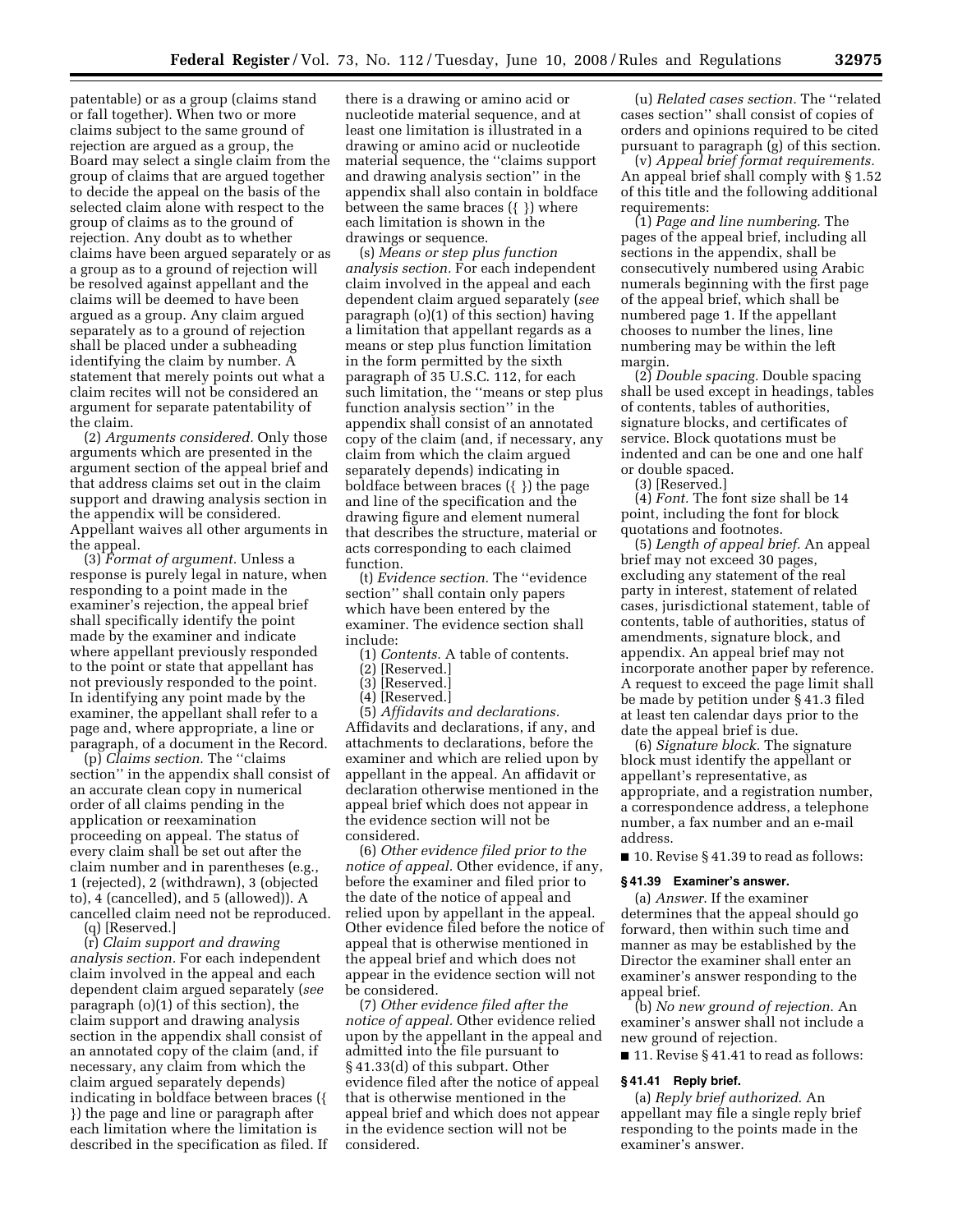(b) *Time for filing reply brief*. If the appellant elects to file a reply brief, the reply brief must be filed within two months of the date of the mailing of the examiner's answer.

(c) *Extension of time to file reply brief*. A request for an extension of time to file a reply brief shall be presented as a petition under § 41.3 of this part.

(d) *Content of reply brief*. Except as otherwise set out in this section, the form and content of a reply brief are governed by the requirements for an appeal brief as set out in § 41.37 of this subpart. A reply brief may not exceed 20 pages, excluding any table of contents, table of authorities, and signature block, required by this section. A request to exceed the page limit shall be made by petition under § 41.3 of this part and filed at least ten calendar days before the reply brief is due. A reply brief must contain, under appropriate headings and in the order indicated, the following items:

(1) Table of contents—*see* § 41.37(i) of this subpart.

(2) Table of authorities—*see* § 41.37(j) of this subpart.

(3) [Reserved.]

(4) Statement of additional facts—*see*  paragraph (f) of this section.

(5) Argument—*see* paragraph (g) of this section.

(e) [Reserved.]

(f) *Statement of additional facts*. The ''statement of additional facts'' shall consist of a statement of the additional facts that appellant believes are necessary to address the points raised in the examiner's answer and, as to each fact, must identify the point raised in the examiner's answer to which the fact relates.

(g) *Argument*. Any arguments raised in the reply brief which are not responsive to points made in the examiner's answer will not be considered and will be treated as waived.

(h) [Reserved.]

(i) *No amendment or new evidence*. No amendment or new evidence may accompany a reply brief.

#### **§ 41.43 [Removed]**

■ 12. Remove § 41.43.

■ 13. Revise § 41.47 to read as follows:

#### **§ 41.47 Oral hearing.**

(a) *Request for oral hearing*. If appellant desires an oral hearing, appellant must file, as a separate paper, a written request captioned:

''REQUEST FOR ORAL HEARING''. (b) *Fee*. A request for oral hearing shall be accompanied by the fee required by § 41.20(b)(3) of this part.

(c) *Time for filing request for oral hearing*. Appellant must file a request for oral hearing within two months from the date of the examiner's answer.

(d) *Extension of time to file request for oral hearing*. A request for an extension of time shall be presented as a petition under § 41.3 of this part.

(e) *Date for oral hearing*. If an oral hearing is properly requested, the Board shall set a date for the oral hearing.

(f) *Confirmation of oral hearing*. Within such time as may be ordered by the Board, appellant shall confirm attendance at the oral hearing. Failure to timely confirm attendance will be taken as a waiver of any request for an oral hearing.

(g) *List of terms*. At the time appellant confirms attendance at the oral hearing, appellant shall supply a list of technical terms and other unusual words which can be provided to any individual transcribing an oral hearing.

(h) *Length of argument*. Unless otherwise ordered by the Board, argument on behalf of appellant shall be limited to 20 minutes.

(i) *Oral hearing limited to Record*. At oral hearing only the Record will be considered. No additional evidence may be offered to the Board in support of the appeal. Any argument not presented in a brief cannot be raised at an oral hearing.

(j) *Recent legal development*. Notwithstanding paragraph (i) of this section, an appellant or the examiner may rely on and call the Board's attention to a recent court or Board opinion which could have an effect on the manner in which the appeal is decided.

(k) *Visual aids*. Visual aids may be used at an oral hearing, but must be limited to documents or artifacts in the Record or a model or an exhibit presented for demonstration purposes during an interview with the examiner. At the oral hearing, appellant shall provide one copy of each visual aid (photograph in the case of an artifact, a model or an exhibit) for each judge and one copy to be added to the Record.

(l) *Failure to attend oral hearing*. Failure of an appellant to attend an oral hearing will be treated as a waiver of oral hearing.

■ 14. Revise § 41.50 to read as follows:

#### **§ 41.50 Decisions and other actions by the Board.**

(a) *Affirmance and reversal*. The Board may affirm or reverse an examiner's rejection in whole or in part. Affirmance of a rejection of a claim constitutes a general affirmance of the decision of the examiner on that claim, except as to any rejection specifically reversed.

(b) *Remand*. The Board may remand an application to the examiner. If in response to a remand for further consideration of a rejection, the examiner enters an examiner's answer, within two months the appellant shall exercise one of the following two options to avoid abandonment of the application or termination of a reexamination proceeding:

(1) *Request to reopen prosecution*. Request that prosecution be reopened before the examiner by filing a reply under § 1.111 of this title with or without amendment or submission of evidence. Any amendment or evidence must be responsive to the remand or issues discussed in the examiner's answer. A request that complies with this paragraph will be entered and the application or patent under reexamination will be reconsidered by the examiner under the provisions of § 1.112 of this title. A request under this paragraph will be treated as a request to dismiss the appeal.

(2) *Request to re-docket the appeal*. The appellant may request that the Board re-docket the appeal (*see*  § 41.35(a) of this subpart) and file a reply brief as set forth in § 41.41 of this subpart. A reply brief may not be accompanied by any amendment or evidence. A reply brief which is accompanied by an amendment or evidence will be treated as a request to reopen prosecution pursuant to paragraph (b)(1) of this section.

(c) *Remand not final action*. Whenever a decision of the Board includes a remand, the decision shall not be considered a final decision of the Board. When appropriate, upon conclusion of proceedings on remand before the examiner, the Board may enter an order making its decision final.

(d) *New ground of rejection*. Should the Board have a basis not involved in the appeal for rejecting any pending claim, it may enter a new ground of rejection. A new ground of rejection shall be considered an interlocutory order and shall not be considered a final decision. If the Board enters a new ground of rejection, within two months appellant must exercise one of the following two options with respect to the new ground of rejection to avoid dismissal of the appeal as to any claim subject to the new ground of rejection:

(1) *Reopen prosecution*. Submit an amendment of the claims subject to a new ground of rejection or new evidence relating to the new ground of rejection or both, and request that the matter be reconsidered by the examiner. The application or reexamination proceeding on appeal will be remanded to the examiner. A new ground of